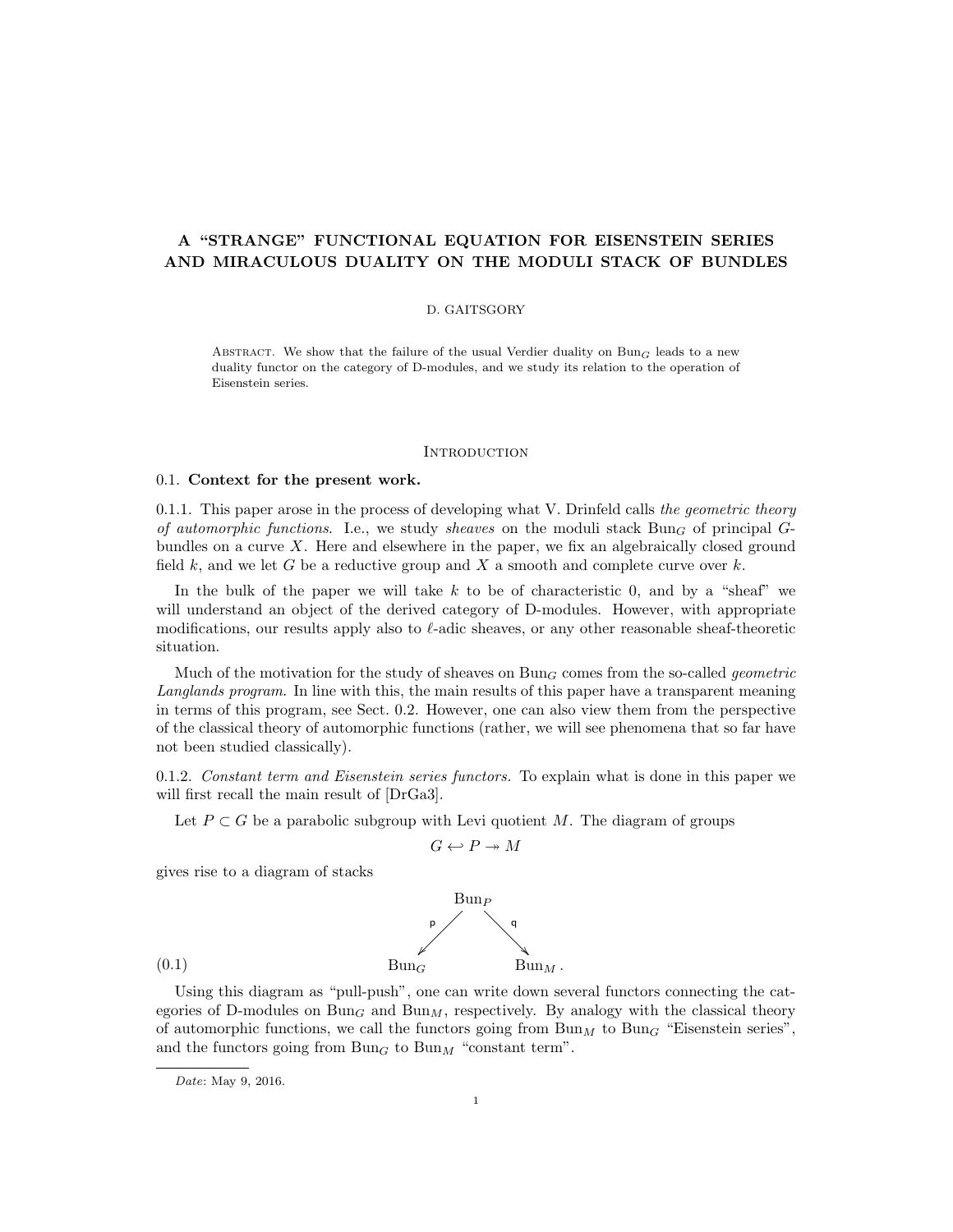#### 2 D. GAITSGORY

Namely, we have

 $Eis_! := \mathsf{p}_! \circ \mathsf{q}^*, \quad D\text{-mod}(Bun_M) \to D\text{-mod}(Bun_G),$  $Eis_* := \mathsf{p}_* \circ \mathsf{q}^!, \quad D\text{-mod}(Bun_M) \to D\text{-mod}(Bun_G),$  $CT_! := \mathsf{q}_! \circ \mathsf{p}^*, \quad D\text{-mod}(Bun_G) \to D\text{-mod}(Bun_M),$  $CT_* := \mathsf{q}_* \circ \mathsf{p}^!, \quad D\text{-mod}(Bun_G) \to D\text{-mod}(Bun_M).$ 

Note that unlike the classical theory, where there is only one pull-back and one push-forward for functions, for sheaves there are two options: ! and ∗, for both pull-back and push-forward. The interaction of these two options is one way to look at what this paper is about.

Among the above functors, there are some obvious adjoint pairs: Eis! is the left adjoint of  $CT_*$ , and  $CT_!$  is the left adjoint of  $Eis_*$ .

In addition to this, the following, perhaps a little unexpected, result was proved in [DrGa3]:

**Theorem 0.1.3.** The functors  $CT_1$  and  $CT_*^-$  are canonically isomorphic.

In the statement of the theorem the superscript "−" means the constant term functor taken with respect to the *opposite* parabolic  $P^-$  (note that the Levi quotients of P and  $P^-$  are canonically identified).

Our goal in the present paper is to understand what implication the above-mentioned isomorphism

 $CT_! \simeq CT_*^-$ 

has for the Eisenstein series functors Eis! and Eis<sub>∗</sub>. The conclusion will be what we will call a "strange" functional equation (0.9), explained below.

In order to explain what the "strange" functional equation does, we will need to go a little deeper into what one may call the "functional-analytic" aspects of the study of  $Bun<sub>G</sub>$ .

0.1.4. Verdier duality on stacks. The starting point for the "analytic" issues that we will be dealing with is that the stack  $Bun_G$  is not quasi-compact (this is parallel to the fact that in the classical theory, the automorphic space is not compact, leading to a host of interesting analytic phenomena). The particular phenomenon that we will focus on is the absence of the usual Verdier duality functor, and what replaces it.

First off, it is well-known (see, e.g., [DrGa2, Sect. 2]) that if  $\mathcal Y$  is an arbitrary reasonable<sup>1</sup> quasi-compact algebraic stack, then the category  $D-mod(y)$  is compactly generated and naturally self-dual.

Perhaps, the shortest way to understand the meaning of self-duality is that the subcategory D-mod( $y$ )<sup>c</sup>  $\subset$  D-mod( $y$ ) consisting of compact objects carries a canonically defined contravariant self-equivalence, called Verdier duality. A more flexible way of interpreting the same phenomenon is an equivalence, denoted  $\mathbf{D}_y$ , between D-mod( $\mathcal{Y}$ ) and its *dual* category D-mod( $\mathcal{Y}$ )<sup> $\vee$ </sup> (we refer the reader to [DrGa1, Sect. 1], where the basics of the notion of duality for DG categories are reviewed).

Let us now remove the assumption that  $\mathcal{Y}$  be quasi-compact. Then there is another geometric condition, called "truncatability" that ensures that  $D\text{-mod}(y)$  is compactly generated (see [DrGa2, Definition 4.1.1], where this notion is introduced). We remark here that the goal of the paper  $\left|\text{DrGa2}\right|$  was to show that the stack  $Bun_G$  is truncatable. The reader who is not familiar with this notion is advised to ignore it on the first pass.

<sup>&</sup>lt;sup>1</sup>The word "reasonable" here does not have a technical meaning; the technical term is "QCA", which means that the automorphism group of any field-valued point is affine.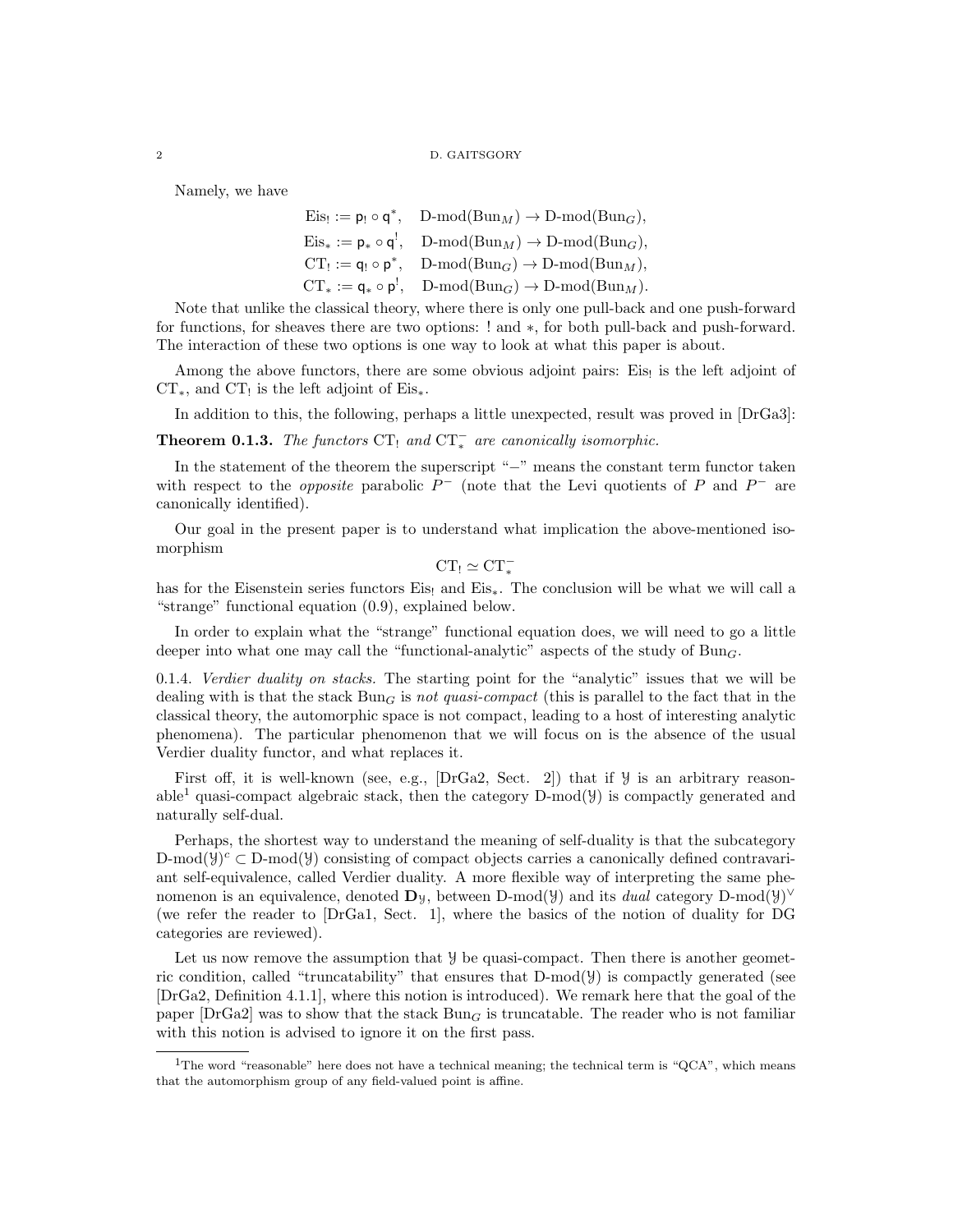Thus, let us assume that  $\mathcal Y$  is truncatable. However, there still is no obvious replacement for Verdier duality: extending the quasi-compact case, one can define a functor

$$
(\mathrm{D\text{-}mod}(\mathcal{Y})^c)^{op}\to \mathrm{D\text{-}mod}(\mathcal{Y}),
$$

but it no longer lands in D-mod $(y)^c$  (unless  $y$  is a disjoint union of quasi-compact stacks). In the language of dual categories, we have a functor

$$
Ps\text{-}Id_{\mathcal{Y},naive}:D\text{-mod}(\mathcal{Y})^{\vee}\to D\text{-mod}(\mathcal{Y}),
$$

but it is no longer an equivalence.<sup>2</sup>

In particular, the functor  $\text{Ps-Id}_{\text{Bun}_G,\text{naive}}$  is not an equivalence, unless G is a torus.

0.1.5. The pseudo-identity functor. To potentially remedy this, V. Drinfeld suggested another functor, denoted

 $\text{Ps-Id}_{\mathcal{Y},!}: \text{D-mod}(\mathcal{Y})^{\vee} \to \text{D-mod}(\mathcal{Y}),$ 

see [DrGa2, Sect. 4.4.8] or Sect. 3.1 of the present paper.

Now, it is not true that for all truncatable stacks  $\mathcal{Y}$ , the functor Ps-Id $y_i$  is an equivalence. In [DrGa2] the stacks for which it is an equivalence are called "miraculous".

We can now formulate the main result of this paper (conjectured by V. Drinfeld):

**Theorem 0.1.6.** The stack  $\text{Bun}_G$  is miraculous.

We repeat that the above theorem says that the canonically defined functor  $\text{Ps-Id}_{\text{Buncl.}}$ defines an identification of  $D\text{-mod}(Bun_G)$  and its dual category. Equivalently, it gives rise to a (non-obvious!) contravariant self-equivalence on  $D\text{-mod}(Bun_G)^c$ .

0.1.7. The "strange" functional equation. Finally, we can go back and state the "strange" functional equation, which is in fact an ingredient in the proof of Theorem 0.1.6:

Theorem 0.1.8. We have a canonical isomorphism of functors

 $\mathrm{Eis}_{!}^{-} \circ \mathrm{Ps}\text{-}\mathrm{Id}_{\mathrm{Bun}_{M},!} \simeq \mathrm{Ps}\text{-}\mathrm{Id}_{\mathrm{Bun}_{G},!} \circ (\mathrm{CT}_{*})^{\vee}.$ 

In the Theorem 0.1.8, the functor  $(\text{CT}_{*})^{\vee}$  maps

 $\text{D-mod}(\text{Bun}_M)^{\vee} \to \text{D-mod}(\text{Bun}_G)^{\vee}$ 

and is the *dual* of the functor  $CT_*$ . As we shall see in Sect. 1.5, the functor  $(CT_*)^{\vee}$  is a close relative of the functor Eis∗, introduced earlier.

0.2. Motivation from geometric Langlands. We shall now proceed and describe how the results of this paper fit into the geometric Langlands program. The contents of this subsection play a motivational role only, and the reader not familiar with the objects discussed below can skip this subsection and proceed to Sect. 0.3.

<sup>&</sup>lt;sup>2</sup>The category D-mod( $\mathcal{Y}$ )<sup> $\lor$ </sup> and the functor Ps-Id<sub>*y*,naive</sub> will be described explicitly in Sect. 1.2.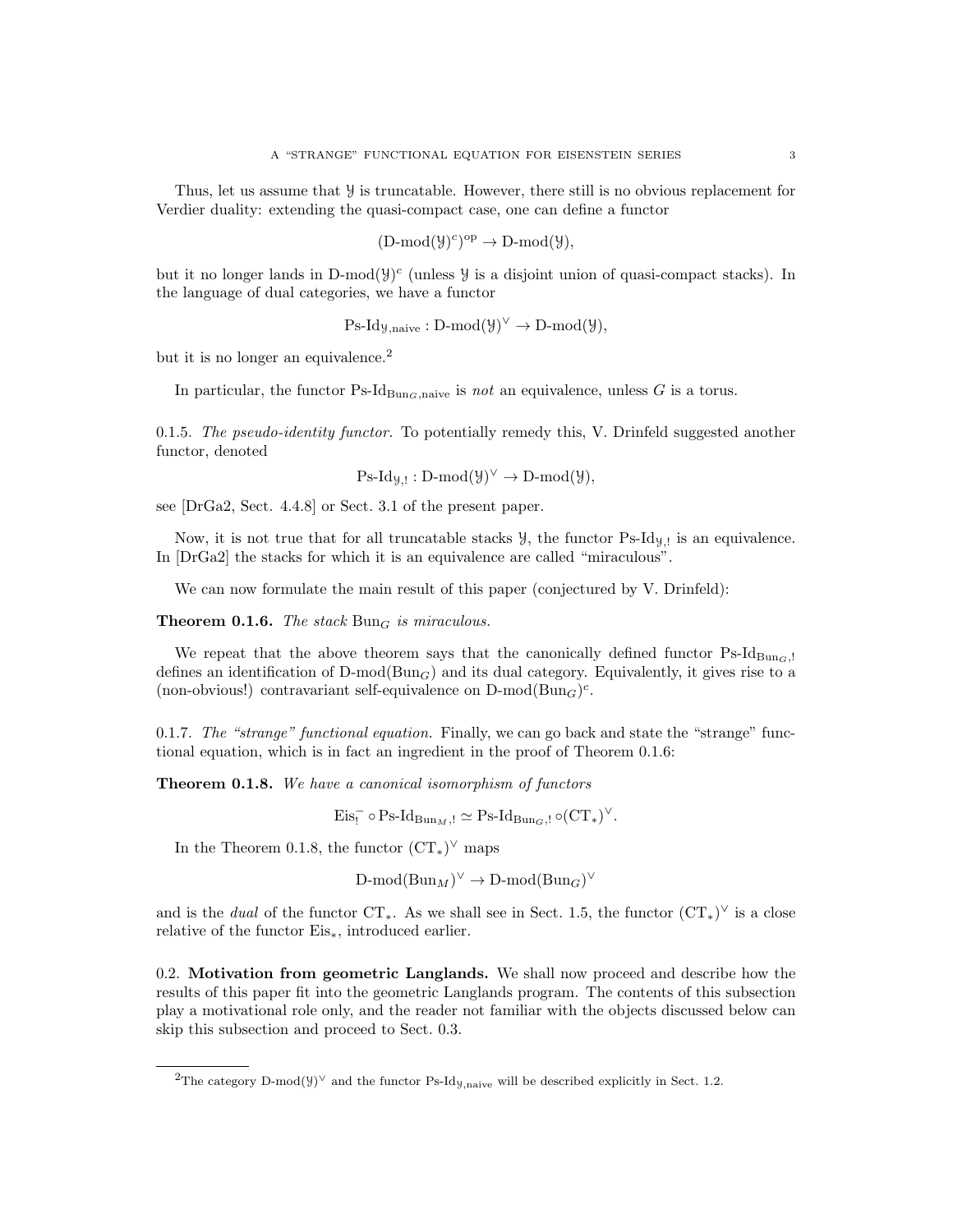0.2.1. Statement of GLC. Let us recall the statement of the categorical geometric Langlands conjecture (GLC), according to [AG, Conjecture 10.2.2].

The left-hand (i.e., geometric) side of GLC is the DG category  $D\text{-mod}(Bun_G)$  of  $D\text{-modules}$ on the stack  $Bun_G$ .

Let  $\check{G}$  denote the Langlands dual group of G, and let LocSys<sub>G</sub><sup> $\check{G}$ </sup> denote the (derived) stack of  $\check{G}$ -local systems on X. The right-hand (i.e., spectral) side of GLC has to do with (quasi)coherent sheaves on LocSys $\zeta$ .

More precisely, In [AG], a certain modification of the DG category  $QCoh(LocSys_{\tilde{G}})$  was introduced; we denote it by  $IndCoh_{NilP_{alob}}(LocSys_{\check{G}})$ . This category is what appears on the the spectral side of GLC.

Thus, GLC states the existence of an equivalence

(0.2) 
$$
\mathbb{L}_G : D\text{-mod}(Bun_G) \to \text{IndCoh}_{\text{Nilp}_{glob}}(\text{LocSys}_{\check{G}}),
$$

that satisfies a number of properties that (conjecturally) determine  $\mathbb{L}_G$  uniquely.

The property of  $\mathbb{L}_G$ , relevant for this paper, is the compatibility of  $(0.2)$  with the functor of Eisenstein series, see Sect. 0.2.5 below.

0.2.2. Interaction of  $GLC$  with duality. A feature of the spectral side crucial for this paper is that the Serre duality functor of [AG, Proposition 3.7.2] gives rise to an equivalance:

 $\mathbf{D}_{\text{LocSys}_{\check{G}}}^{\text{Serre}}: (\text{IndCohn}_{\text{Nilp}_{glob}}(\text{LocSys}_{\check{G}}))^{\vee} \to \text{IndCohn}_{\text{Nilp}_{glob}}(\text{LocSys}_{\check{G}}).$ 

(Here, as in Sect. 0.1.4, for a compactly generated category C, we denote by  $\mathbb{C}^{\vee}$  the dual category.)

Hence, if we believe in the existence of an equivalence  $\mathbb{L}_G$  of (0.2), there should exist an equivalence

(0.3) 
$$
(\text{D-mod}(\text{Bun}_G))^{\vee} \simeq \text{D-mod}(\text{Bun}_G).
$$

Now, the pseudo-identity functor  $Ps-Id_{Bun_G, l}$  mentioned in Sect. 0.1.5 and appearing in Theorem 0.1.6 is exactly supposed to perform this role. More precisely, we can enhance the statement of GLC by specifying how it is supposed to interact with duality:

Conjecture 0.2.3. The diagram

$$
(0.4) \qquad \qquad \text{D-mod(Bun}_G)^{\vee} \xrightarrow{((\mathbb{L}_G)^{\vee})^{-1}} (\text{IndCohn}_{\mathbb{N}\text{lp}_{glob}}(\text{LocSys}_{\check{G}}))^{\vee}
$$
\n
$$
\downarrow \mathbf{D}_{\text{LocSys}_{\check{G}}}^{\text{Serre}}
$$
\n
$$
(0.4) \qquad \qquad \text{Ps-Id}_{\text{Bun}_G,!}\downarrow \qquad \qquad \text{IndCohn}_{\mathbb{N}\text{lp}_{glob}}(\text{LocSys}_{\check{G}})
$$
\n
$$
\downarrow \tau
$$
\n
$$
\text{D-mod(Bun}_G) \xrightarrow{\mathbb{L}_G} \qquad \text{IndCohn}_{\mathbb{N}\text{lp}_{glob}}(\text{LocSys}_{\check{G}})
$$

commutes up to a cohomological shift, where  $\tau$  denotes the automorphism, induced by the Cartan involution of G.

Remark 0.2.4. Let us comment on the presence of the Cartan involution in Conjecture 0.2.3. In fact, it can be seen already when G is a torus T, in which case  $\tau$  is the inversion automorphism.

Indeed, we let  $\mathbb{L}_T$  be the Fourier-Mukai equivalence, and Conjecture 0.2.3 is known to hold.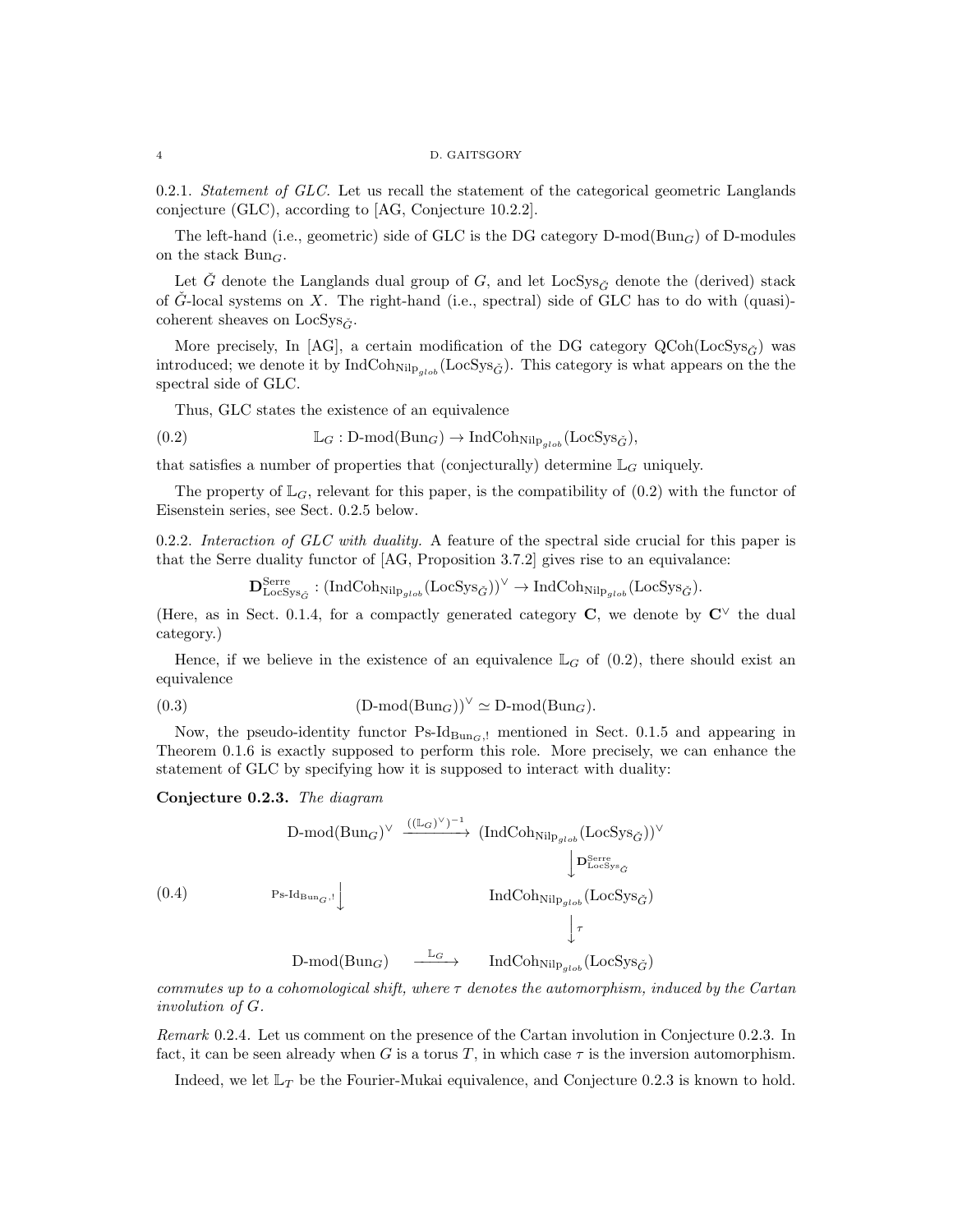0.2.5. Interaction of GLC with Eisenstein series. Let us recall (following [AG, Conjecture 12.2.9] or [Ga1, Sect. 6.4.5]) how the equivalence  $\mathbb{L}_G$  is supposed to be compatible with the functor(s) of Eisenstein series.

For a (standard) parabolic  $P \subset G$ , let P<sup> $\geq$ </sup> be the corresponding parabolic in  $\check{G}$ . Consider the diagram



We define the functors of spectral Eisenstein series and constant term

 $\mathrm{Eis}_{\mathrm{spec}}: \mathrm{IndCoh}(\mathrm{LocSys}_{\check{M}}) \to \mathrm{IndCoh}(\mathrm{LocSys}_{\check{G}}), \quad \mathrm{Eis}_{\mathrm{spec}}:=(\mathsf{p}_{\mathrm{spec}})_*\circ (\mathsf{q}_{\mathrm{spec}})^*,$ 

$$
\operatorname{CT}_{\operatorname{spec}}:\operatorname{IndCoh}(\operatorname{LocSys}_{\check G})\to\operatorname{IndCoh}(\operatorname{LocSys}_{\check M}),\quad \operatorname{CT}_{\operatorname{spec}}:=(\mathsf{q}_{\operatorname{spec}})_*\circ(\mathsf{p}_{\operatorname{spec}})^!.
$$

see [AG, Sect. 12.2.1] for more details. The functors ( $Eis_{spec}, CT_{spec}$ ) form an adjoint pair.

Remark 0.2.6. In [AG, Conjecture 12.2.9] a slightly different version of the functor  $Eis_{spec}$  is given, where instead of the functor  $(q_{\text{spec}})^*$  we use  $(q_{\text{spec}})^!$ . The difference between these two functors is given by tensoring by a graded line bundle on LocSys<sub> $\tilde{M}$ </sub>; this is due to the fact that the morphism  $q_{spec}$  is *Gorenstein*. This difference will be immaterial for the purposes of this paper.

The compatibility of the geometric Langlands equivalence of (0.2) with Eisenstein series reads (see [AG, Conjecture 12.2.9]):

Conjecture 0.2.7. The diagram

$$
\begin{array}{ccc}\n\text{D-mod(Bun}_G) & \xrightarrow{\mathbb{L}_G} \text{IndCohn}_{\text{ilp}_{glob}}(\text{LocSys}_{\check{G}}) \\
& \xrightarrow{\mathbb{E}\text{is}_!} \uparrow & \uparrow \text{E}\text{is}_{\text{spec}} \\
& \text{D-mod(Bun}_M) & \xrightarrow{\mathbb{L}_M} \text{IndCohn}_{\text{ilp}_{glob}}(\text{LocSys}_{\check{M}})\n\end{array}
$$

commutes up to an automorphism of  $\text{IndCoh}_{\text{Nilp}_{alob}}(\text{LocSys}_{\check{M}})$ , given by tensoring with a certain canonically defined graded line bundle on  $\text{LocSys}_{\check{M}}$ .

0.2.8. Recovering the "strange" functional equation. Let us now analyze what the combination of Conjectures 0.2.3 and 0.2.7 says about the interaction of the functor  $\text{Ps-Id}_{\text{Bun}_G,}$ ! with Eis! The conclusion that we will draw will amount to Theorem 0.1.8 of the present paper (the reader may safely choose to skip the derivation that follows).

First, passing to the right adjoint and then dual functors in (0.6), we obtain a diagram

$$
(0.7) \quad D-mod(Bun_G)^{\vee} \xrightarrow{(\mathbb{L}_G^{\vee})^{-1}} (IndCoh_{\text{Nilp}_{glob}}(LocSys_{\check{G}})^{\vee} \n(CT_*)^{\vee} \quad \uparrow (CT_{\text{spec}})^{\vee} \nD-mod(Bun_M)^{\vee} \xrightarrow{(\mathbb{L}_M^{\vee})^{-1}} (IndCoh_{\text{Nilp}_{glob}}(LocSys_{\check{M}}))^{\vee}
$$

that commutes up to a tensoring by a graded line bundle on  $LocSys_{\check{M}}$ .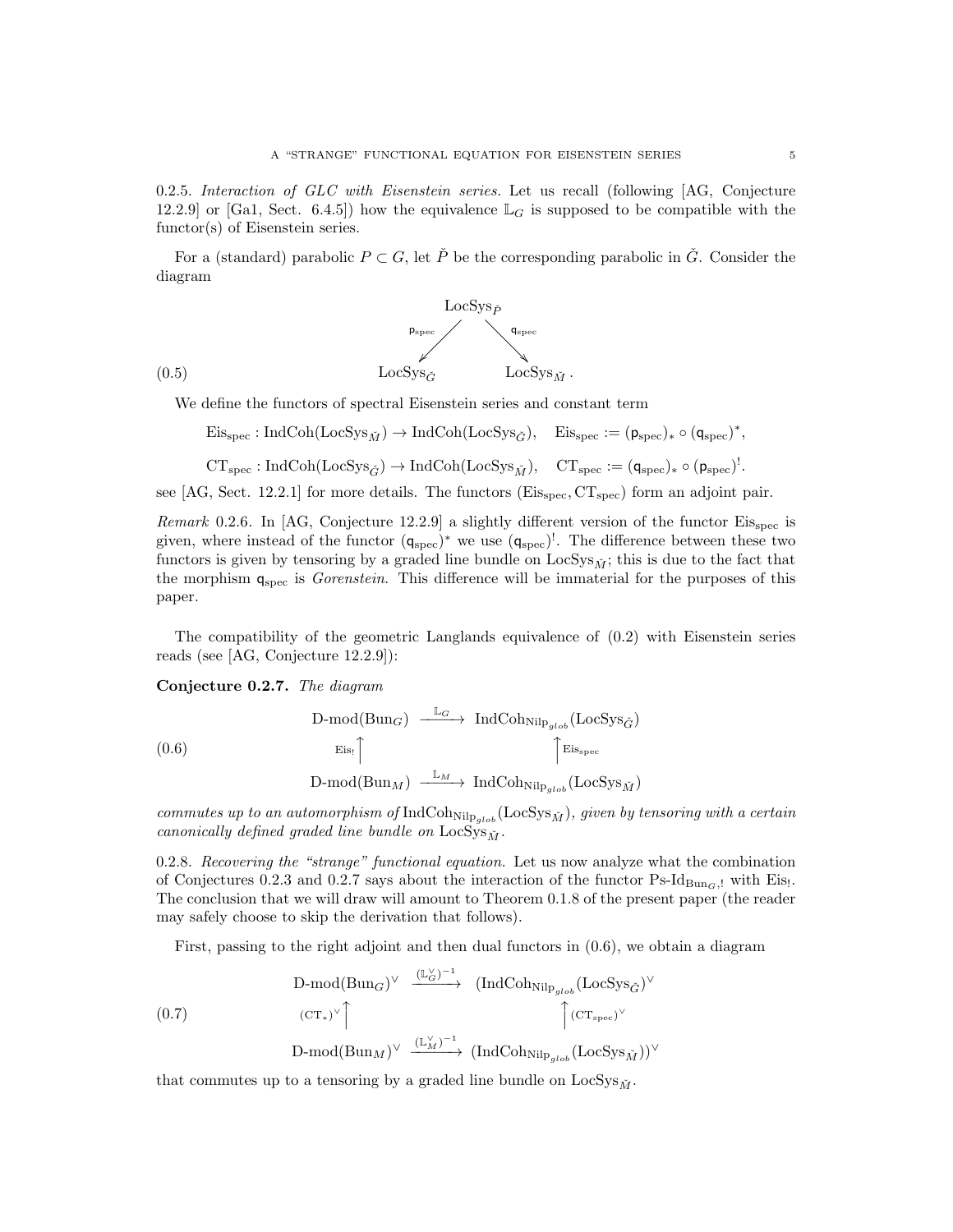Next, we note that the diagram

$$
\begin{array}{ccc}\n\text{(IndCoh}_{\text{Nilp}_{glob}}(\text{LocSys}_{\check{G}})^{\vee} & \xrightarrow{\mathbf{D}_{\text{LocSys}}^{\text{Serre}}}\text{IndCoh}_{\text{Nilp}_{glob}}(\text{LocSys}_{\check{G}}) \\
\text{(CT}_{\text{spec}})^{\vee} \uparrow & & \xrightarrow{\text{Eis}_{\text{spec}}} \uparrow \\
\text{(IndCoh}_{\text{Nilp}_{glob}}(\text{LocSys}_{\check{M}})^{\vee} & \xrightarrow{\mathbf{D}_{\text{LocSys}_{\check{M}}^{\text{Serre}}}} \text{IndCoh}_{\text{Nilp}_{glob}}(\text{LocSys}_{\check{M}})\n\end{array}
$$

also commutes up to a tensoring by a graded line bundle on  $LocSys_{\check{M}}$ , see Remark 0.2.6.

Now, juxtaposing the diagrams  $(0.6), (0.7), (0.8)$  with the diagrams  $(0.4)$  for the groups G and M respectively, we obtain a commutative diagram:

$$
(0.9) \quad D-mod(Bun_G)^{\vee} \xrightarrow{Ps-Id_{Bun_G, !}} D-mod(Bun_G)
$$
\n
$$
(CT_*)^{\vee} \uparrow \qquad \qquad \uparrow \tau_G \circ Eis_! \circ \tau_M
$$
\n
$$
D-mod(Bun_M)^{\vee} \xrightarrow{Ps-Id_{Bun_M, !}} D-mod(Bun_M).
$$

Notice now that  $\tau_G \circ Eis_! \circ \tau_M \simeq Eis_!$ , so the commutative diagram (0.9) recovers the isomorphism of Theorem 0.1.8.

0.3. The usual functional equation. As was mentioned above, we view the commutativity of the diagram (0.9) as a kind of "strange" functional equation, hence the title of this paper.

Let us now compare it to the usual functional equation of [BG, Theorem 2.1.8].

0.3.1. In loc.cit. one considered the case of  $P = B$ , the Borel subgroup and hence  $M = T$ , the abstract Cartan. We consider the full subcategory

 $D\text{-mod}(Bun_T)^\text{reg} \subset D\text{-mod}(Bun_T),$ 

defined as in [BG, Sect. 2.1.7]. This is a full subcategory that under the Fourier-Mukai equivalence

$$
D\text{-mod}(Bun_T) \simeq \text{QCoh}(\text{LocSys}_{\check{T}})
$$

corresponds to

$$
\text{QCoh}(\text{LocSys}_{\check{T}}^{\text{reg}}) \hookrightarrow \text{QCoh}(\text{LocSys}_{\check{T}}),
$$

where  $\text{LocSys}_{\check{T}}^{\text{reg}} \subset \text{LocSys}_{\check{T}}$  is the open locus of  $\text{LocSys}_{\check{T}}$  consisting of those  $\check{T}$ -local systems that for every root  $\alpha$  of  $\check{T}$  induce a non-trivial local system for  $\mathbb{G}_m$ .

Instead of the functor Eis<sub>!</sub>, or the functor that we introduce as  $E$ is<sub>\*</sub> :=  $p_* \circ q'$  (see Sect. 1.1.6), an intermediate version was considered in [BG, Sect. 2.1], which we will denote here by  $Eis_{!*}$ . The definition of Eis!<sub>\*</sub> uses the compactification of the morphism p, introduced in [BG, Sect. 1.2]:



The assertion of [BG, Theorem 2.1.8] (for the longest element of the Weyl group) is: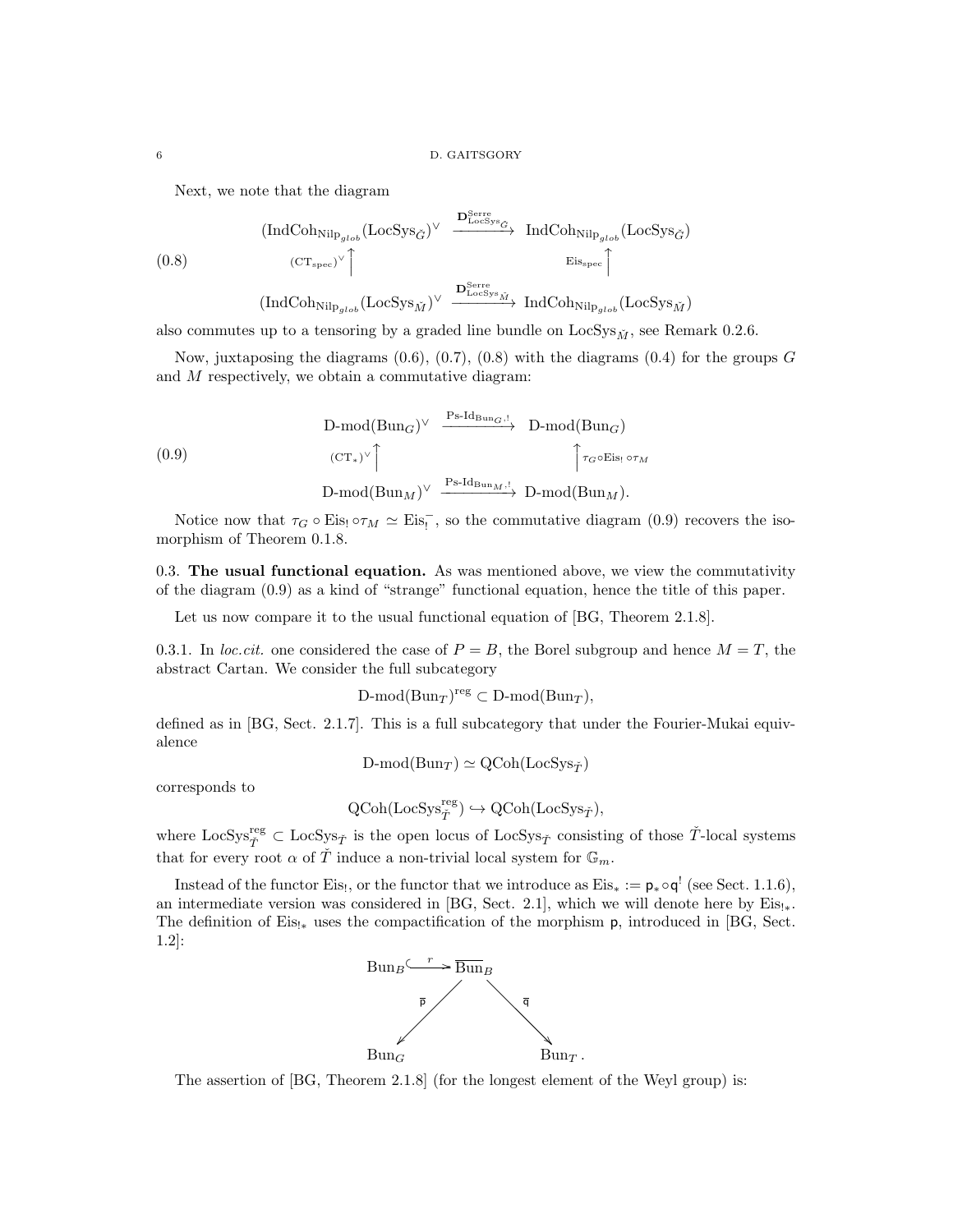Theorem 0.3.2. The following diagram of functors



commutes up to a cohomological shift, where ρ-shift is the functor of translation by the point  $2\rho(\Omega_X)$ .<sup>3</sup>

Theorem 0.3.2 is a geometric analog of the usual functional equation for Eisenstein series in the theory of automorphic functions.

0.3.3. Let us emphasize the following points of difference between Theorems 0.1.8 and 0.3.2:

- Theorem 0.1.8 compares the functors  $Eis_!^-$  and  $(CT_*)^{\vee}$  that take values in different categories, i.e., D-mod( $Bun_G$ ) vs. D-mod( $Bun_G$ )<sup> $\vee$ </sup>, whereas in Theorem 0.3.2 both Eis<sub>!∗</sub> and Eis<sub>!∗</sub> map to D-mod(Bun<sub>G</sub>).
- The vertical arrows in Theorem 0.1.8 use geometrically different functors, while in Theorem 0.3.2 these are functors of the same nature, i.e.,  $\mathrm{Eis}_{! *}$  and  $\mathrm{Eis}_{! *}^{-}$
- The upper horizontal arrow Theorem 0.1.8 is the geometrically non-trivial functor  $\text{Ps-Id}_{\text{Bun}_G,l}$ , while in Theorem 0.3.2 it is the identity functor.
- The lower horizontal arrow in Theorem 0.1.8 for  $M = T$  is isomorphic to the identity functor, up to a cohomological shift, while in Theorem 0.3.2 we have the functor of  $\rho$ -shift.
- The commutation in 0.1.8 takes place on all of  $D\text{-mod}(Bun_T)$ , whereas in Theorem 0.3.2, it only takes place on  $D\text{-mod}(Bun_T)^\text{reg}$ .

0.4. Interaction with cuspidality. There is yet one more set of results contained in this paper, which has to do with the notion of cuspidality.

0.4.1. The cuspidal subcategories

D-mod(Bun<sub>G</sub>)<sub>cusp</sub>  $\subset$  D-mod(Bun<sub>G</sub>) and (D-mod(Bun<sub>G</sub>)<sup> $\vee$ </sup>)<sub>cusp</sub>  $\subset$  D-mod(Bun<sub>G</sub>)<sup> $\vee$ </sup>

are defined as right-orthogonals of the subcategories generated by the essential images of the functors

Eis<sub>!</sub>: D-mod(Bun<sub>M</sub>)  $\rightarrow$  D-mod(Bun<sub>G</sub>) and  $(CT_*)^{\vee}$ : D-mod(Bun<sub>M</sub>)<sup> $\vee$ </sup>  $\rightarrow$  D-mod(Bun<sub>G</sub>)<sup> $\vee$ </sup>,

respectively, for all proper parabolics P of G.

0.4.2. Let us return to the setting of Sect. 0.1.4 are recall the "naive" functor

 $\text{Ps-Id}_{\text{Bun}_G,\text{naive}} : \text{D-mod}(\text{Bun}_G)^{\vee} \to \text{D-mod}(\text{Bun}_G),$ 

see Sect. 0.1.4.

As was mentioned in loc.cit., the functor Ps-Id<sub>BunG</sub>,naive fails to be an equivalence unless G is a torus. However, in Theorem 2.2.7 we show:

<sup>&</sup>lt;sup>3</sup>Here  $2\rho$ :  $\mathbb{G}_m \to T$  is the coweight equal to the sum of positive coroots, and  $\Omega_X \in \text{Pic}(X) = \text{Bun}_{\mathbb{G}_m}$  is the canonical line bundle on X.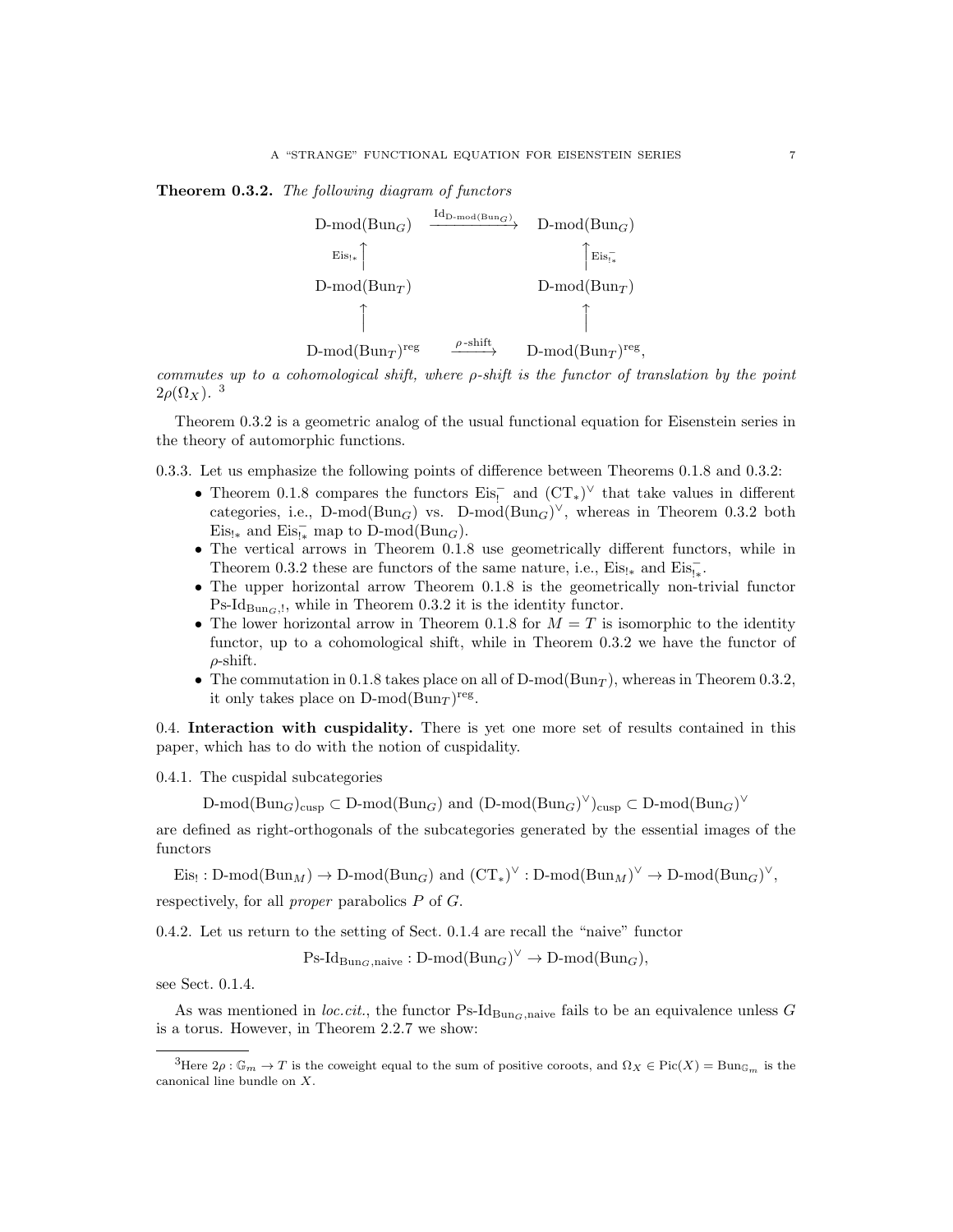**Theorem 0.4.3.** The restriction of the functor Ps-Id<sub>BunG</sub>,naive to

 $(D\text{-mod}(Bun_G)^\vee)_{\text{cusp}} \subset D\text{-mod}(Bun_G)^\vee$ 

defines an equivalence

$$
(\mathrm{D\text{-}mod}(\mathrm{Bun}_G)^{\vee})_{\mathrm{cusp}} \to \mathrm{D\text{-}mod}(\mathrm{Bun}_G)_{\mathrm{cusp}}.
$$

One can view Theorem 0.4.3 as expressing the fact that the objects of  $(D\text{-mod}(Bun_G)^{\vee})_{\text{cusp}}$ and D-mod( $Bun_G$ )<sub>cusp</sub> are "supported" on quasi-compact open substacks (see Propositions 2.3.2 and 2.3.4 for a precise statement).

0.4.4. In addition, in Corollary 3.3.2 we show:

Theorem 0.4.5. The functors

 $\text{Ps-Id}_{\text{Bun}_G,\text{naive}}\vert_{(\text{D-mod}(\text{Bun}_G)^\vee)_{\text{cusp}}} \text{ and } \text{Ps-Id}_{\text{Bun}_G,!}\vert_{(\text{D-mod}(\text{Bun}_G)^\vee)_{\text{cusp}}}$ 

are isomorphic up to a cohomological shift.

Theorem 0.4.5 is responsible for the fact that previous studies in geometric Langlands correspondence that involved only cuspidal objects did not see the appearance of the functor Ps-Id<sub>BunG</sub>, and one could afford to ignore the difference between D-mod(Bun<sub>G</sub>) and  $\text{D-mod}(\text{Bun}_G)^{\vee}$ . In other words, usual manipulations with Verdier duality on cuspidal objects did not produce wrong results.

### 0.5. Structure of the paper.

0.5.1. In Sect. 1 we recall the setting of [DrGa3], and list the various Eisenstein series and constant term functors for the usual category  $D\text{-mod}(Bun_G)$ . In fact there are two adjoint pairs:  $(Eis_!, CT_*)$  and  $(CT_!, 'Eis_*''),$  where in the latter pair the superscript  $\mu \in \pi_1(M) = \pi_0(Bun_M)$ indicates that we are considering one connected component of  $\text{Bun}_M$  at a time.

We recall the main result of  $[DrGa3]$  that says that the functors  $CT_*$  and  $CT_!^-$  are canonically isomorphic.

Next, we consider the category  $D\text{-mod}(Bun_G)_{co}$ , which is nearly tautologically identified with the category that we have so far denoted  $D\text{-mod}(Bun_G)^{\vee}$ , and introduce the corresponding Eisenstein series and constant term functors:

$$
(\mathrm{Eis}_{\mathrm{co},*},\mathrm{CT}_{\mathrm{co},?}) \text{ and } (\mathrm{CT}^\mu_{\mathrm{co},*},\mathrm{Eis}^\mu_{\mathrm{co},?}),
$$

where  $\mathrm{Eis}_{\mathrm{co}\,*}:=(\mathrm{CT}_*)^\vee, \, \mathrm{CT}^\mu_{\mathrm{co},*}:=(\mathrm{Eis}^\mu_*)^\vee.$ 

The functor  $CT_{\text{co},?}$  is something that we do not know how to express in terms of the usual functors in the theory of D-modules; it can be regarded as a non-standard functor in the terminology of [DrGa2, Sect. 3.3].

A priori, the functor  $\text{Eis}_{\text{co},2}^{\mu}$  would also be a non-standard functor. However, the isomorphism  $CT_* \simeq CT_!$  gives rise to an isomorphism

$$
Eis_{co,?} \simeq Eis_{co,*}^-.
$$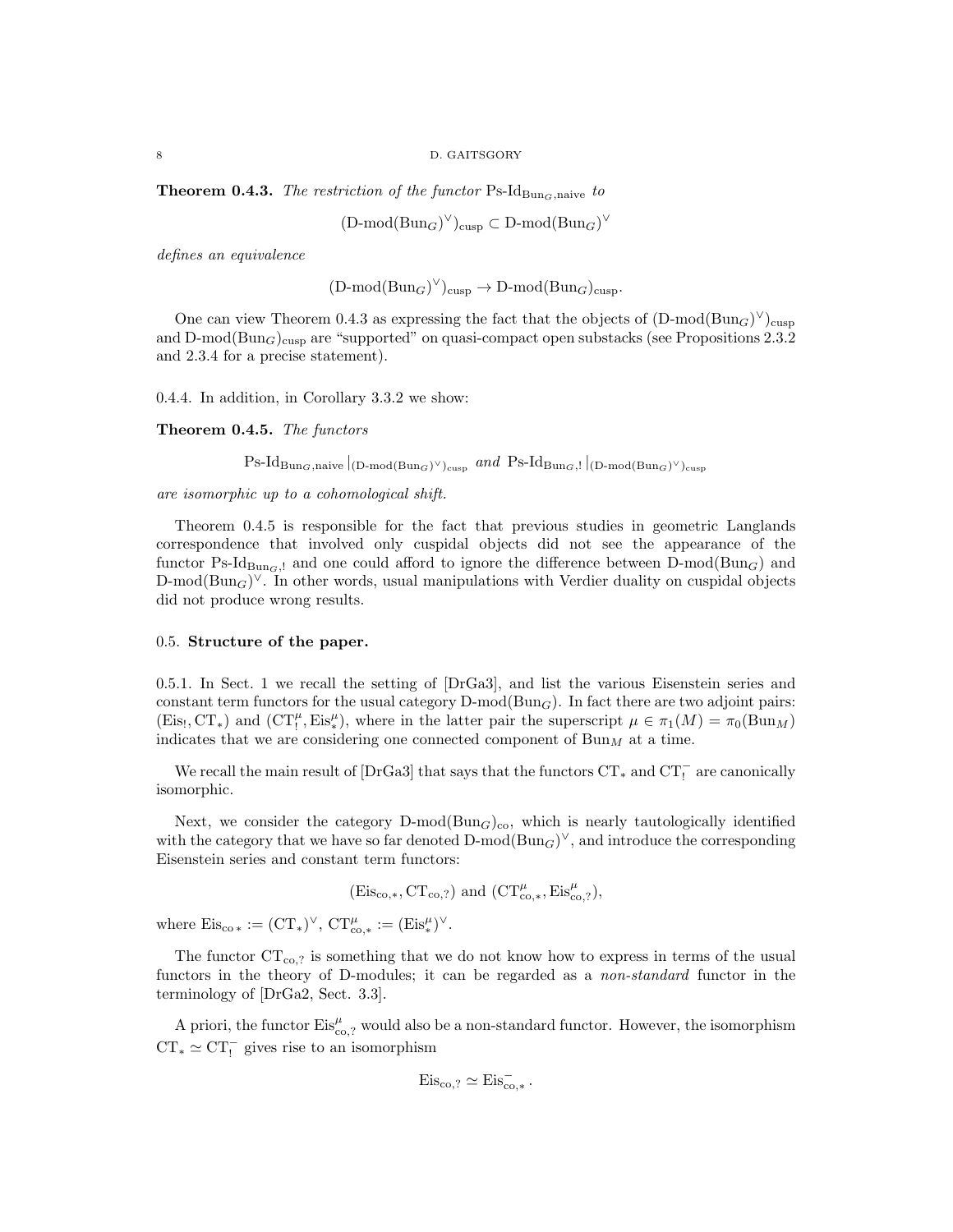0.5.2. In Sect. 2 we recall the definition of the functor

 $\text{Ps-Id}_{\text{Bun}_G,\text{naive}} : \text{D-mod}(\text{Bun}_G)_{\text{co}} \to \text{D-mod}(\text{Bun}_G),$ 

and show that it intertwines the functors  $Eis_{\text{co},*}$  and  $Eis_*,$  and  $CT_*$ , respectively.

The remainder of this section is devoted to the study of the subcategory

D-mod(Bun<sub>G</sub>)<sub>co,cusp</sub>  $\subset$  D-mod(Bun<sub>G</sub>),

and the proof of Theorem 0.4.3, which says that the functor  $\text{Ps-Id}_{\text{Bun}_G,\text{naive}}$  defines an equivalence from D-mod( $\text{Bun}_G$ )<sub>co,cusp</sub> to D-mod( $\text{Bun}_G$ )<sub>cusp</sub>  $\subset$  D-mod( $\text{Bun}_G$ ).

0.5.3. In Sect. 3 we introduce the functor

 $\text{Ps-Id}_{\text{Bun}_G,!}: \text{D-mod}(\text{Bun}_G)_{\text{co}} \to \text{D-mod}(\text{Bun}_G),$ 

and study its behavior vis- $\grave{a}$ -vis the functor Ps-Id $_{\text{Bun}_G,\text{naive}}$ . The relation is expressed by Proposition 3.2.6, whose proof is deferred to [Sch]. Proposition 3.2.6 essentially says that the difference between Ps-Id<sub>BunG</sub>,! and Ps-Id<sub>BunG</sub>,naive can be expressed in terms of the Eisenstein and constant term functors for proper parabolics.

We prove Theorem 0.4.5 that says that the functors  $\text{Ps-Id}_{\text{Bun}_G,1}$  and  $\text{Ps-Id}_{\text{Bun}_G,\text{naive}}$  are isomorphic (up to a cohomological shift), when evaluated on cuspidal objects.

0.5.4. In Sect. 4 we prove our "strange" functional equation, i.e., Theorem 0.1.8. The proof is basically a formal manipulation from the isomorphism  $\mathrm{CT}_*\simeq \mathrm{CT}_!^-$  .

Having Theorem 0.1.8, we get control of the behavior of the functor  $\text{Ps-Id}_{\text{Bun}_G,l}$  on the Eisenstein part of the category  $D\text{-mod}(Bun_G)_{\text{co}}$ . From here we deduce our main result, Theorem 0.1.6.

0.6. Conventions. The conventions in this paper follow those adopted in [DrGa2]. We refer the reader to *loc.cit.* for a review of the theory of DG categories (freely used in this paper), and the theory of D-modules on stacks.

0.7. Acknowledgements. The author would like to express his gratitude to V. Drinfeld. The main results of this paper, in particular, Theorem 0.1.8, were obtained in collaboration with him. Even more crucially, the very idea of the pseudo-identity functor  $\text{Ps-Id}_{\text{Bun}_G,l}$  is the invention of his.

The author is supported by NSF grant DMS-1063470.

### 1. The inventory of categories and functors

# 1.1. Eisenstein series and constant term functors.

1.1.1. Let  $P$  be a parabolic in  $G$  with Levi quotient  $M$ . For

$$
\mu \in \pi_1(M) \simeq \pi_0(\mathrm{Bun}_M) \simeq \pi_0(\mathrm{Bun}_P),
$$

let  $\text{Bun}_M^{\mu}$  (resp.,  $\text{Bun}_P^{\mu}$ ) denote the corresponding connected component of  $\text{Bun}_M$  (resp.,  $\text{Bun}_P$ ).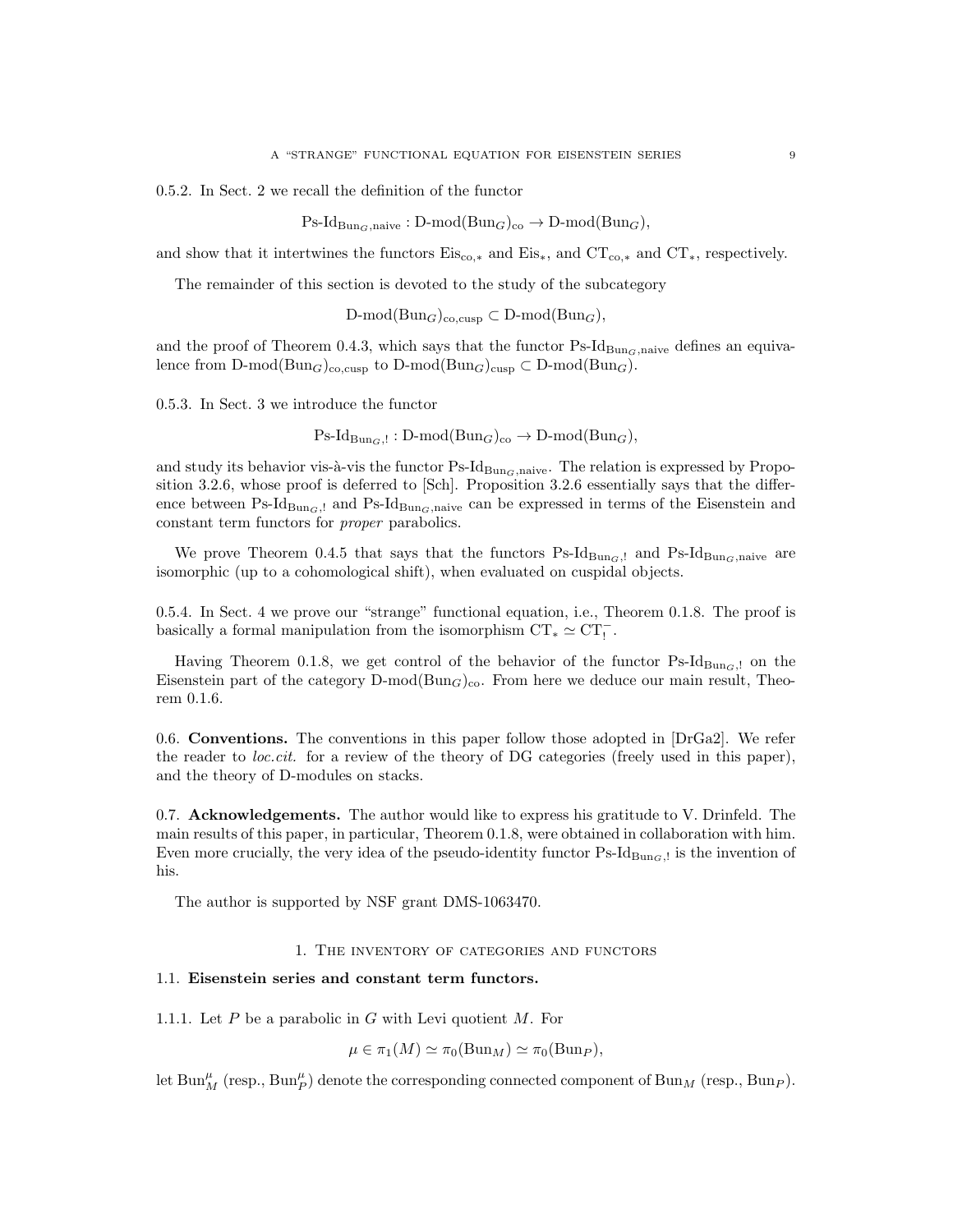1.1.2. Consider the diagram



We consider the functor

$$
\mathrm{CT}^\mu_*:\operatorname{D-mod}(\mathrm{Bun}_G)\to\operatorname{D-mod}(\mathrm{Bun}_M^\mu),\quad \mathrm{CT}^\mu_*=\mathsf{q}_*\circ\mathsf{p}^!.
$$

1.1.3. According to [DrGa3, Corollary 1.1.3], the functor  $CT_*^{\mu}$  admits a left adjoint, denoted by  $\mathrm{Eis}_!^{\mu}$ . Explicitly,

$$
\mathrm{Eis}^{\mu}_{!}=\mathsf{p}_{!}\circ\mathsf{q}^*.
$$

The above expression has to be understood as follows: the functor

 $\mathsf{q}^*:\mathsf{D}\text{-mod}(\mathsf{Bun}_M^{\mu})\to\mathsf{D}\text{-mod}(\mathsf{Bun}_P^{\mu})$ 

is defined (because the morphism  $q$  is smooth), and the partially defined functor  $p_!$ , left adjoint to  $p^!$ , is defined on the essential image of  $q^*$  by [DrGa3, Proposition 1.1.2].

1.1.4. We define the functor  $CT_* : D\text{-mod}(Bun_G) \to D\text{-mod}(Bun_M)$  as

$$
\operatorname{CT}_* \simeq \bigoplus_{\mu} \, \operatorname{CT}_*^{\mu}
$$

.

.

We define the functor  $E$ is!:  $D\text{-mod}(Bun_M) \to D\text{-mod}(Bun_G)$  as

$$
\mathrm{Eis}_! \simeq \bigoplus_\mu \, \mathrm{Eis}_!^\mu
$$

**Lemma 1.1.5.** The functor Eis! is the left adjoint of  $CT_*$ .

Proof. Follows from the fact that

$$
\bigoplus_{\mu} \mathrm{CT}^{\mu}_* \simeq \prod_{\mu} \mathrm{CT}^{\mu}_*.
$$

 $\Box$ 

1.1.6. We now consider the functor  $Eis^{\mu}_{*} : D-mod(Bun^{\mu}_{M}) \to D-mod(Bun_{G}),$  defined as

$$
\mathrm{Eis}_*^{\mu} = \mathsf{p}_* \circ \mathsf{q}^!.
$$

We let  $\mathrm{Eis}_*^{\mu,-}$  and  $\mathrm{CT}_*^{\mu,-}$  be similarly defined functors when instead of P we use the opposite parabolic  $P^-$  (we identify the Levi quotients of P and  $P^-$  via the isomorphsim  $M \simeq P \cap P^-$ ).

The following is the main result of [DrGa3]:

**Theorem 1.1.7.** The functor  $\text{Eis}_*^{\mu}$  canonically identifies with the right adjoint of  $\text{CT}_*^{\mu,-}$ .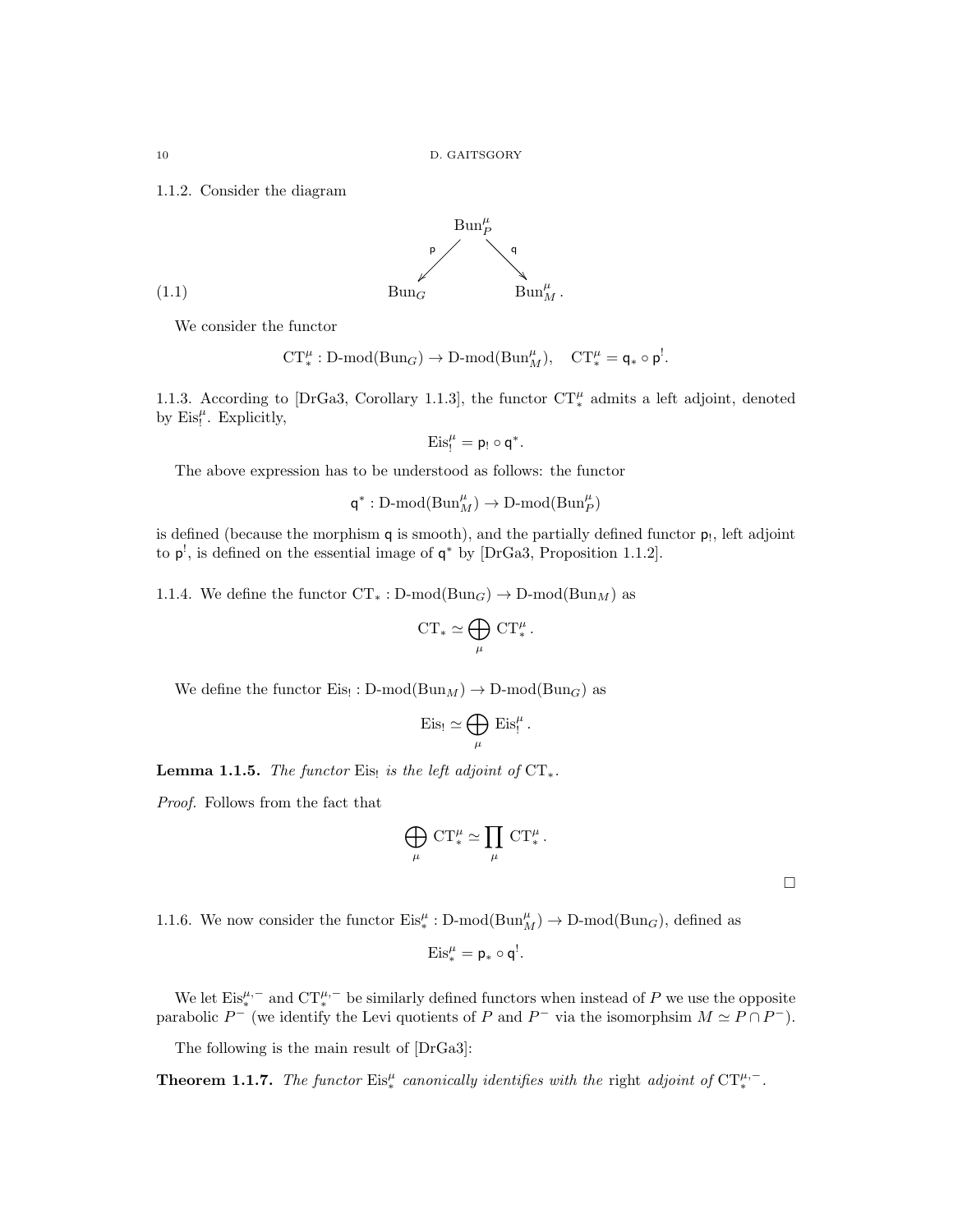1.1.8. We will use the notation

$$
CT_!^{\mu}: D\text{-mod}(Bun_G) \to D\text{-mod}(Bun_M^{\mu})
$$

for the left adjoint of  $Eis^{\mu}_*$ . If  $\mathcal{F} \in \mathcal{D}\text{-mod}(\text{Bun}_G)$  is such that the partially defined left adjoint p <sup>∗</sup> of p<sup>∗</sup> is defined on F, then we have

$$
\operatorname{CT}^{\mu}_!({\mathfrak F})\simeq q_!\circ p^*({\mathfrak F}).
$$

(The functor  $q_!,$  left adjoint to  $q^!,$  is well-defined by [DrGa3, Sect. 3.1.5].)

Hence, Theorem 1.1.7 can be reformulated as saying that  $CT_!^{\mu}$  exists and is canonically isomorphic to  $CT_*^{\mu,-}$ .

1.1.9. We define the functor  $CT_! : D\text{-mod}(Bun_G) \to D\text{-mod}(Bun_M)$  as

$$
CT_! \simeq \bigoplus_{\mu} CT_!^{\mu},
$$

so  $CT_! \simeq CT_*^-$ .

We define the functor  $Eis_* : D\text{-mod}(Bun_M) \to D\text{-mod}(Bun_G)$  as

$$
\mathrm{Eis}_* \simeq \bigoplus_{\mu} \mathrm{Eis}_*^{\mu}.
$$

We note, however, that it is no longer true that  $Eis_*$  is the right adjoint of  $CT_!$ . (Rather, the right adjoint of CT! is the functor  $\prod$  Eis<sup> $\mu$ </sup>.)  $\mu$ 

In fact, one can show that the functor Eis<sup>∗</sup> does not admit a left adjoint, see [DrGa3, Sect. 1.2.1].

# 1.2. The dual category.

1.2.1. Let op-qc(G) denote the poset of open substacks  $U \stackrel{j}{\hookrightarrow} \text{Bun}_G$  such that the intersection of U with every connected component of  $Bun<sub>G</sub>$  is quasi-compact.

We have

(1.2) 
$$
\text{D-mod}(\text{Bun}_G) \simeq \varprojlim_{U \in \text{op-qc}(G)} \text{D-mod}(U),
$$

where for  $U_1 \stackrel{j_{1,2}}{\hookrightarrow} U_2$ , the corresponding functor  $D\text{-mod}(U_2) \to D\text{-mod}(U_1)$  is  $j_{1,2}^*$  (see, e.g., [DrGa2, Lemma 2.3.2] for the proof).

Under the equivalence (1.2), for

$$
(U \stackrel{j}{\hookrightarrow} \operatorname{Bun}_G) \in \operatorname{op-qc}(G),
$$

the tautological evaluation functor  $D\text{-mod}(Bun_G) \to D\text{-mod}(U)$  is  $j^*$ .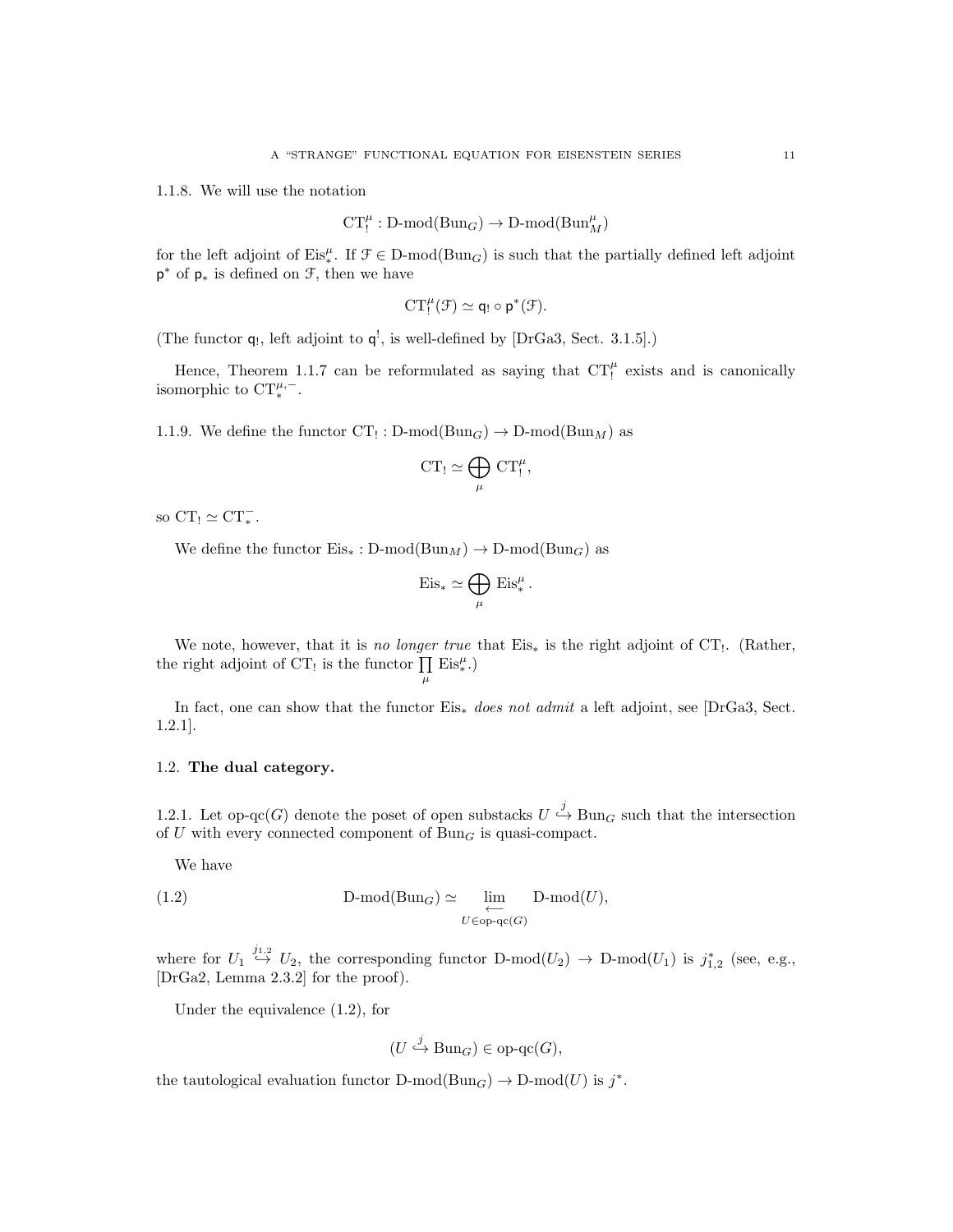12 D. GAITSGORY

1.2.2. The following DG category was introduced in [DrGa2, Sect. 4.3.3]:

(1.3) 
$$
\text{D-mod}(\text{Bun}_G)_{\text{co}} := \underset{U \in \text{op-qc}(G)}{\text{colim}} \text{D-mod}(U),
$$

where for  $U_1 \stackrel{j_{1,2}}{\hookrightarrow} U_2$ , the corresponding functor D-mod $(U_1) \to$  D-mod $(U_2)$  is  $(j_{1,2})_*$ , and where the colimit is taken in the category of cocomplete DG categories and continuous functors.

For  $(U \stackrel{j}{\hookrightarrow} \text{Bun}_G) \in \text{op-qc}(G)$  we let  $j_{\text{co},*}$  denote the tautological functor

(1.4) 
$$
j_{\text{co},*}: \text{D-mod}(U) \to \text{D-mod}(\text{Bun}_G)_{\text{co}}.
$$

1.2.3. Verdier duality functors

 $\mathbf{D}_U : \mathrm{D\text{-}mod}(U)^\vee \simeq \mathrm{D\text{-}mod}(U)$ 

for  $U \in \text{op-qc}(G)$  and the identifications

$$
((j_{1,2})_*)^\vee \simeq (j_{1,2})^*, \quad U_1 \stackrel{j_{1,2}}{\hookrightarrow} U_2
$$

give rise to an identification

(1.5) 
$$
\text{Funct}_{\text{cont}}(\text{D-mod}(\text{Bun}_G)_{\text{co}}, \text{Vect}) \simeq \text{D-mod}(\text{Bun}_G).
$$

Now, the main result of [DrGa2], namely, Theorem 4.1.8, implies:

**Theorem 1.2.4.** The category  $D$ -mod $(\text{Bun}_G)_{co}$  is compactly generated (and, in particular, dualizable).

*Proof.* The truncatability of Bun<sub>G</sub> means that in the presentation of D-mod(Bun<sub>G</sub>)<sub>co</sub> as a colimit (1.3), we can replace the index poset op-qc(G) by a *cofinal* poset that consists of quasicompact open substacks that are co-truncative.

Then the resulting colimit

$$
\underset{U}{\text{colim}} \text{ D-mod}(U)
$$

consists of compactly generated categories and functors that preserve compactness. In this case, the resulting colimit category is compactly generated, e.g., by [DrGa2, Corollary 1.9,4].

 $\Box$ 

From (1.5), and knowing that  $D\text{-mod}(Bun_G)_{\text{co}}$  is dualizable, we obtain a canonical identification

(1.6) 
$$
\mathbf{D}_{\text{Bun}_G}: \text{D-mod}(\text{Bun}_G)^{\vee} \simeq \text{D-mod}(\text{Bun}_G)_{\text{co}}.
$$

Under this identification, for  $(U \stackrel{j}{\hookrightarrow} \text{Bun}_G) \in \text{op-qc}(G)$  we have the following canonical identification of functors

$$
(j_{\text{co},*})^{\vee} \simeq j^*.
$$

1.2.5. Similar constructions and notation apply when instead of all of  $Bun<sub>G</sub>$  we consider one of its connected components  $\text{Bun}_{G}^{\lambda}$ ,  $\lambda \in \pi_1(G)$ .

# 1.3. Dual, adjoint and conjugate functors.

1.3.1. Let  $C_1$  and  $C_2$  be two DG categories, and let

$$
\mathsf{F}: \mathbf{C}_1 \rightleftarrows \mathbf{C}_2 : \mathsf{G}
$$

be a pair of continuous mutually adjoint functors.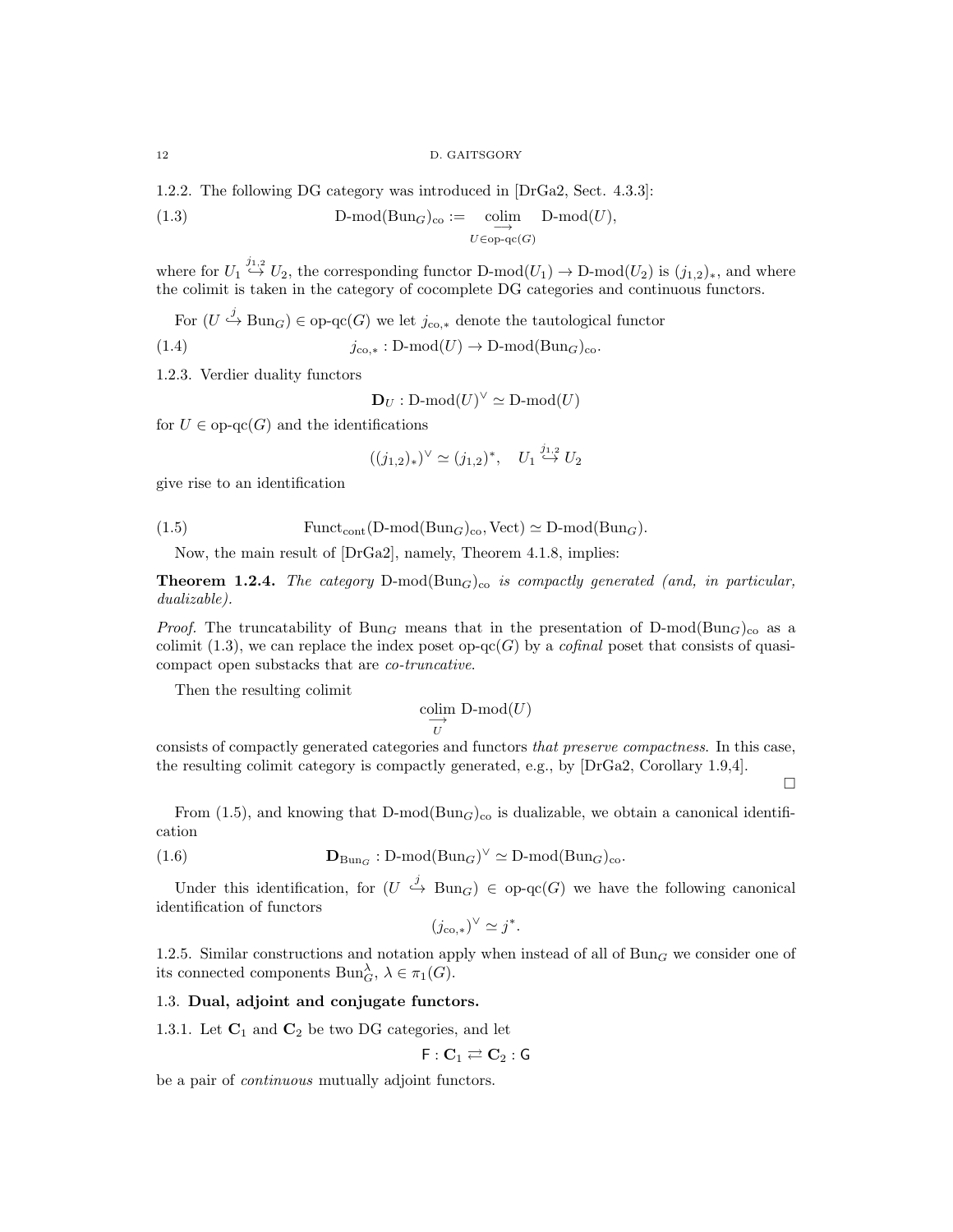1.3.2. By passing to dual functors, the adjunction data

$$
\operatorname{Id}_{\mathbf{C}_1} \to \mathsf{G} \circ \mathsf{F} \text{ and } \mathsf{F} \circ \mathsf{G} \to \operatorname{Id}_{\mathbf{C}_2}
$$

gives rise to

$$
\mathrm{Id}_{\mathbf{C}_1^\vee} \to \mathsf{F}^\vee \circ \mathsf{G}^\vee \text{ and } \mathsf{G}^\vee \circ \mathsf{F}^\vee \to \mathrm{Id}_{\mathbf{C}_2^\vee},
$$

making

$$
\mathsf{G}^\vee : \mathbf{C}_1^\vee \rightleftarrows \mathbf{C}_2^\vee : \mathsf{F}^\vee
$$

into a pair of adjoint functors.

1.3.3. Assume now that  $C_1$  is compactly generated. In this case, the fact that the right adjoint G of F is continuous is equivalent to the fact that F preserves compactness. I.e., it defines a functor between non-cocomplete DG categories

$$
\mathbf{C}^c_1 \to \mathbf{C}^c_2,
$$

and hence, by passing to the opposite categories, a functor

(1.7) 
$$
(\mathbf{C}_1^c)^{\mathrm{op}} \to (\mathbf{C}_2^c)^{\mathrm{op}},
$$

Following [Ga2, Sect. 1.5], we let

$$
\mathsf{F}^{\mathrm{op}}:\mathbf{C}_1^\vee\to\mathbf{C}_2^\vee
$$

denote the functor obtained as the composition of:

- (i) The identification  $\mathbb{C}_1^{\vee} \simeq \text{Ind}((\mathbb{C}_1^c)^{\text{op}});$
- (ii) The ind-extension  $\text{Ind}((\mathbf{C}^c_1)^{\text{op}}) \to \text{Ind}((\mathbf{C}^c_2)^{\text{op}})$  of (1.7);
- (iii) The fully faithful embedding  $(\mathbf{C}_2^c)^{op} \hookrightarrow \mathbf{C}_2^{\vee}$ .

We call  $F^{op}$  the functor *conjugate* to F.

1.3.4. The following is [Ga2, Lemma 1.5.3]:

**Lemma 1.3.5.** We have a canonical isomorphism of functors  $F^{\rm op} \simeq G^{\vee}$ .

# 1.4. Dual Eisenstein series and constant term functors.

1.4.1. We define the functor

 $\mathrm{Eis}_{\mathrm{co},*}^{\mu}: \mathrm{D-mod}(\mathrm{Bun}_M^{\mu})_{\mathrm{co}} \to \mathrm{D-mod}(\mathrm{Bun}_G)_{\mathrm{co}}$ 

as

$$
\mathrm{Eis}_{\mathrm{co},*}^{\mu} \simeq (\mathrm{CT}^{\mu}_{*})^{\vee}
$$

under the identifications (1.6) and

$$
\mathbf{D}_{\mathrm{Bun}_M^{\mu}} : \mathrm{D\text{-}mod}(\mathrm{Bun}_M^{\mu})^{\vee} \simeq \mathrm{D\text{-}mod}(\mathrm{Bun}_M^{\mu})_{\mathrm{co}}.
$$

We define

$$
Eis_{\text{co},*}: D\text{-mod}(Bun_M)_{\text{co}} \to D\text{-mod}(Bun_G)_{\text{co}}
$$

as

$$
\mathrm{Eis}_{\mathrm{co},*} := \bigoplus_{\mu} \mathrm{Eis}_{\mathrm{co},*}^{\mu} \simeq (\mathrm{CT}_{*})^{\vee}.
$$

Note that by Lemma 1.3.5, we have:

Corollary 1.4.2. There are canonical isomorphisms

 $\mathrm{Eis}_{\mathrm{co},*} \simeq (\mathrm{Eis}_{!})^{\mathrm{op}}$  and  $\mathrm{Eis}_{\mathrm{co},*}^{\mu} \simeq (\mathrm{Eis}_{!}^{\mu})^{\mathrm{op}}$ .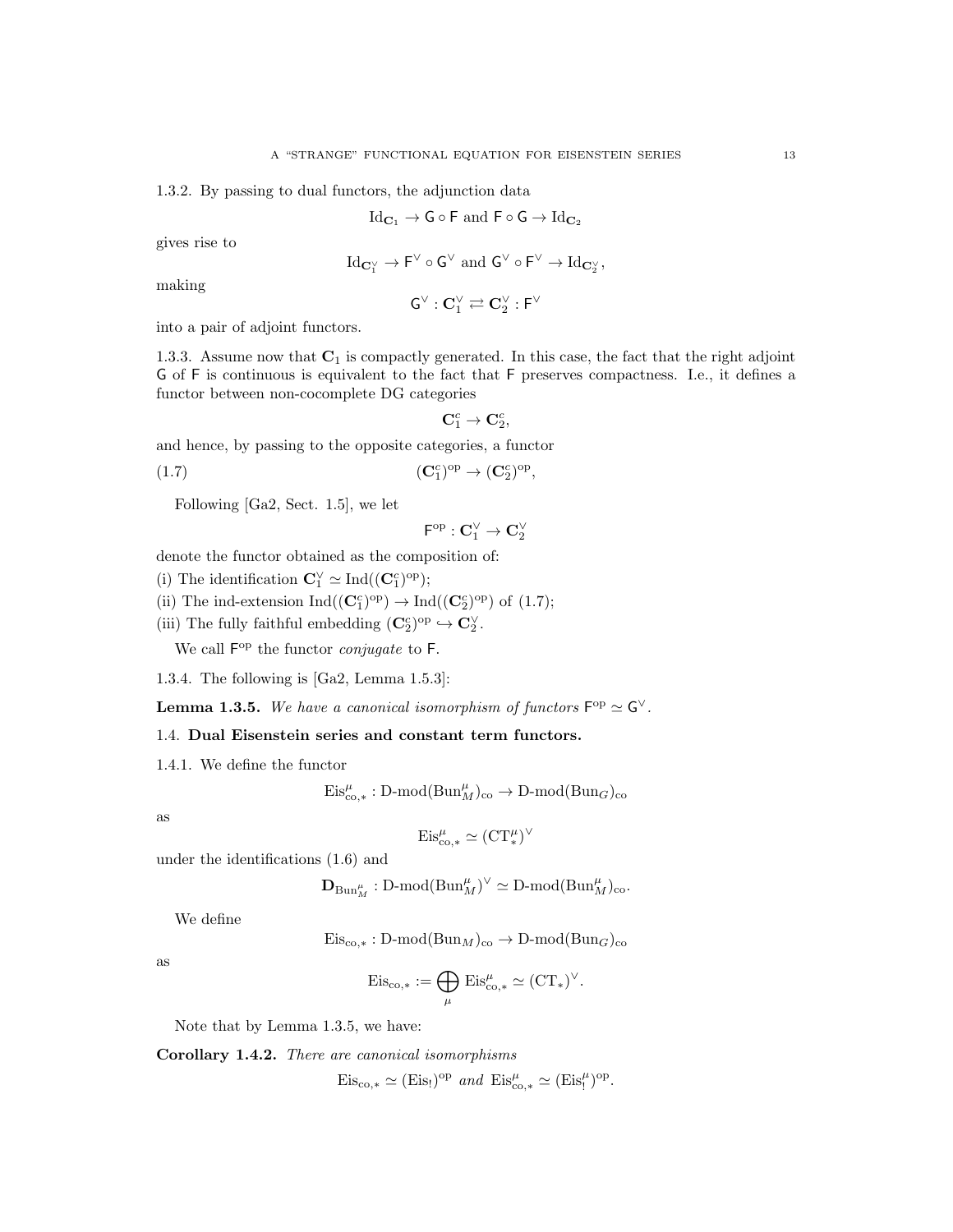1.4.3. We define the functor

$$
\text{CT}^{\mu}_{\text{co},*}: \text{D-mod}(\text{Bun}_G)_{\text{co}} \to \text{D-mod}(\text{Bun}_M^{\mu})_{\text{co}}
$$

as

$$
CT^{\mu}_{co,*} \simeq (\mathrm{Eis}^{\mu}_{*})^{\vee}.
$$

We define

$$
CT_{co,*}: D\text{-mod}(Bun_G)_{co} \to D\text{-mod}(Bun_M)_{co}
$$

as

$$
CT_{\text{co},*} := \bigoplus_{\mu} CT_{\text{co},*}^{\mu} \simeq (\text{Eis}_*)^{\vee}.
$$

From Lemma 1.3.5, we obtain:

Corollary 1.4.4. There is a canonical isomorphism

$$
CT^\mu_{co,*}\simeq (CT^\mu_!)^{op}.
$$

1.4.5. Define also

$$
CT^{\mu}_{\text{co},?} := (\text{Eis}^{\mu}_!)^{\vee} \text{ and } CT_{\text{co},?} := (\text{Eis}^1)^{\vee} \simeq \bigoplus_{\mu} CT^{\mu}_{\text{co},?},
$$
  

$$
\text{Eis}^{\mu}_{\text{co},?} := (CT^{\mu}_!)^{\vee} \text{ and } \text{Eis}_{\text{co},?} := (CT_!)^{\vee} \simeq \bigoplus \text{Eis}^{\mu}_{\text{co},?}.
$$

µ By Sect. 1.3.2, we obtain the following pairs of adjoint functors

$$
\mathrm{Eis}_{\mathrm{co},*}^{\mu} : \mathrm{D-mod}(\mathrm{Bun}_M^{\mu})_{\mathrm{co}} \rightleftarrows \mathrm{D-mod}(\mathrm{Bun}_G)_{\mathrm{co}} : \mathrm{CT}^{\mu}_{\mathrm{co},?},
$$

$$
\mathrm{Eis}_{\mathrm{co},*}:D\text{-mod}(\mathrm{Bun}_M)_{\mathrm{co}}\rightleftarrows D\text{-mod}(\mathrm{Bun}_G)_{\mathrm{co}}:\mathrm{CT}_{\mathrm{co},?},
$$

and

$$
\textnormal{CT}^\mu_{\textnormal{co},*}: \textnormal{D-mod}(\textnormal{Bun}_G)_{\textnormal{co}}\rightleftarrows \textnormal{D-mod}(\textnormal{Bun}_M^\mu)_{\textnormal{co}}: \textnormal{Eis}^\mu_{\textnormal{co},?}\,.
$$

1.4.6. Finally, from Theorem 1.1.7, we obtain:

Corollary 1.4.7. There are canonical isomorphisms of functors

$$
\mathrm{Eis}_{\mathrm{co},?}^{\mu} \simeq \mathrm{Eis}_{\mathrm{co},*}^{\mu,-}, \quad \mathrm{Eis}_{\mathrm{co},?} \simeq \mathrm{Eis}_{\mathrm{co},*}^-
$$

and

$$
CT^{\mu}_{co,*} \simeq (CT_*^{\mu,-})^{op}.
$$

To summarize, we also obtain an adjunction

$$
\text{CT}^{\mu}_{\text{co},*}: \text{D-mod}(\text{Bun}_G)_{\text{co}} \rightleftarrows \text{D-mod}(\text{Bun}^{\mu}_M)_{\text{co}}: \text{Eis}^{\mu,-}_{\text{co},*}.
$$

1.4.8. We can ask the following question: does the functor  $CT^{\mu}_{co,*}$  admit a *left* adjoint? The answer is "no":

*Proof.* If  $CT_{\text{co},*}^{\mu}$  had admitted a left adjoint, by Sect. 1.3.2, the functor  $Eis_{*}^{\mu}$  would have admitted a continuous right adjoint. However, this is not the case, since the functor

$$
\text{Eis}^\mu_* : \text{D-mod}(\text{Bun}_M^\mu) \to \text{D-mod}(\text{Bun}_G)
$$

does not preserve compactness.  $\Box$ 

### 1.5. Explicit description of the dual functors.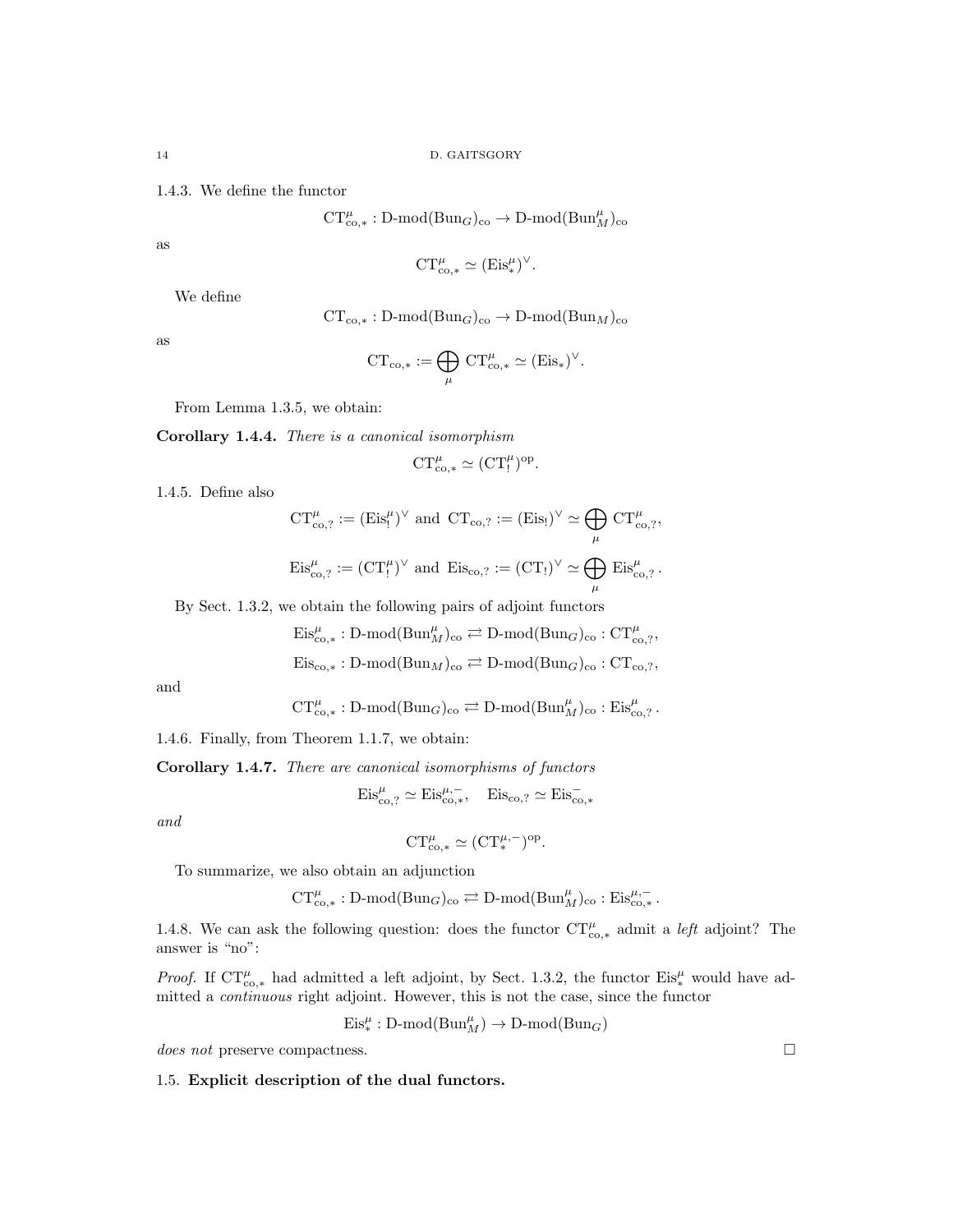1.5.1. For  $(U \stackrel{j}{\hookrightarrow} \text{Bun}_G) \in \text{op-qc}(G)$  we consider the functor  $j^* : \text{D-mod}(\text{Bun}_G) \to \text{D-mod}(U)$ , and its right adjoint  $j_*$ .

Define

$$
j^*_{\text{co}} : \text{D-mod}(\text{Bun}_G)_{\text{co}} \to \text{D-mod}(U)
$$

as

$$
j_{\text{co}}^* := (j_*)^{\vee}.
$$

By Sect. 1.3.2, the functors

$$
j_{\text{co}}^* : \text{D-mod}(\text{Bun}_G)_{\text{co}} \rightleftarrows \text{D-mod}(U) : j_{\text{co},*}
$$

form an adjoint pair, where  $j_{\text{co},*}$  is as in (1.4).

Lemma 1.5.2. The functor  $j_{\text{co},*}$  is fully faithful.

Proof. We need to show that the co-unit of the adjunction

$$
j_{\text{co}}^* \circ j_{\text{co},*} \to \text{Id}_{\text{D-mod}(U)}
$$

is an isomorphism. But this follows from the fact that the corresponding map between the dual functors, i.e.,

$$
j^* \circ j_* \to \mathrm{Id}_{\mathrm{D-mod}(U)},
$$

is an isomorphism (the latter because  $j_* : D\text{-mod}(U) \to D\text{-mod}(Bun_G)$  is fully faithful).  $\Box$ 

1.5.3. By the definition of D-mod( $Bun<sub>G</sub>$ )<sub>co</sub>, the functor  $j_{\text{co}}^*$  amounts to a compatible family of functors

 $j_{\text{co}}^* \circ (j_1)_{\text{co},*}: \text{D-mod}(U_1) \to \text{D-mod}(U)$ 

for  $(U_1 \stackrel{j_1}{\hookrightarrow} \text{Bun}_G) \in \text{op-qc}(G)$ .

It is easy to see from the definitions that

$$
j_{\text{co}}^* \circ (j_1)_{\text{co},*} \simeq (j'_1)_* \circ (j')^*,
$$

where

$$
\begin{array}{ccc}\nU \cap U_1 & \xrightarrow{j'_1} & U \\
j' \downarrow & & \downarrow j \\
U_1 & \xrightarrow{j_1} \text{Bun}_G.\n\end{array}
$$

1.5.4. Again, by the definition of the category D-mod( $\text{Bun}_M$ )<sub>co</sub>, the functor  $\text{Eis}_{\text{co},*}$  amounts to a compatible family of functors

$$
\mathrm{Eis}_{\mathrm{co},*} \circ (j_M)_{\mathrm{co},*}: \mathrm{D-mod}(U_M) \to \mathrm{D-mod}(\mathrm{Bun}_G)_{\mathrm{co}}
$$

for  $(U_M \stackrel{j_M}{\hookrightarrow} \text{Bun}_M) \in \text{op-qc}(M)$ .

We now claim:

**Proposition 1.5.5.** For a given  $(U_M \stackrel{j_M}{\hookrightarrow} \text{Bun}_M) \in \text{op-qc}(M)$ , let  $(U_G \stackrel{j_G}{\hookrightarrow} \text{Bun}_G) \in \text{op-qc}(G)$ be such that

$$
\mathsf{p}(\mathsf{q}^{-1}(U_M))\subset U_G.
$$

Then there is a canonical isomorphism

 $\mathrm{Eis}_{\mathrm{co},*} \circ (j_M)_{\mathrm{co},*} \simeq (j_G)_{\mathrm{co},*} \circ (j_G)^* \circ \mathrm{Eis}_* \circ (j_M)_*: \quad \mathrm{D-mod}(U_M) \to \mathrm{D-mod}(\mathrm{Bun}_G)_{\mathrm{co}}.$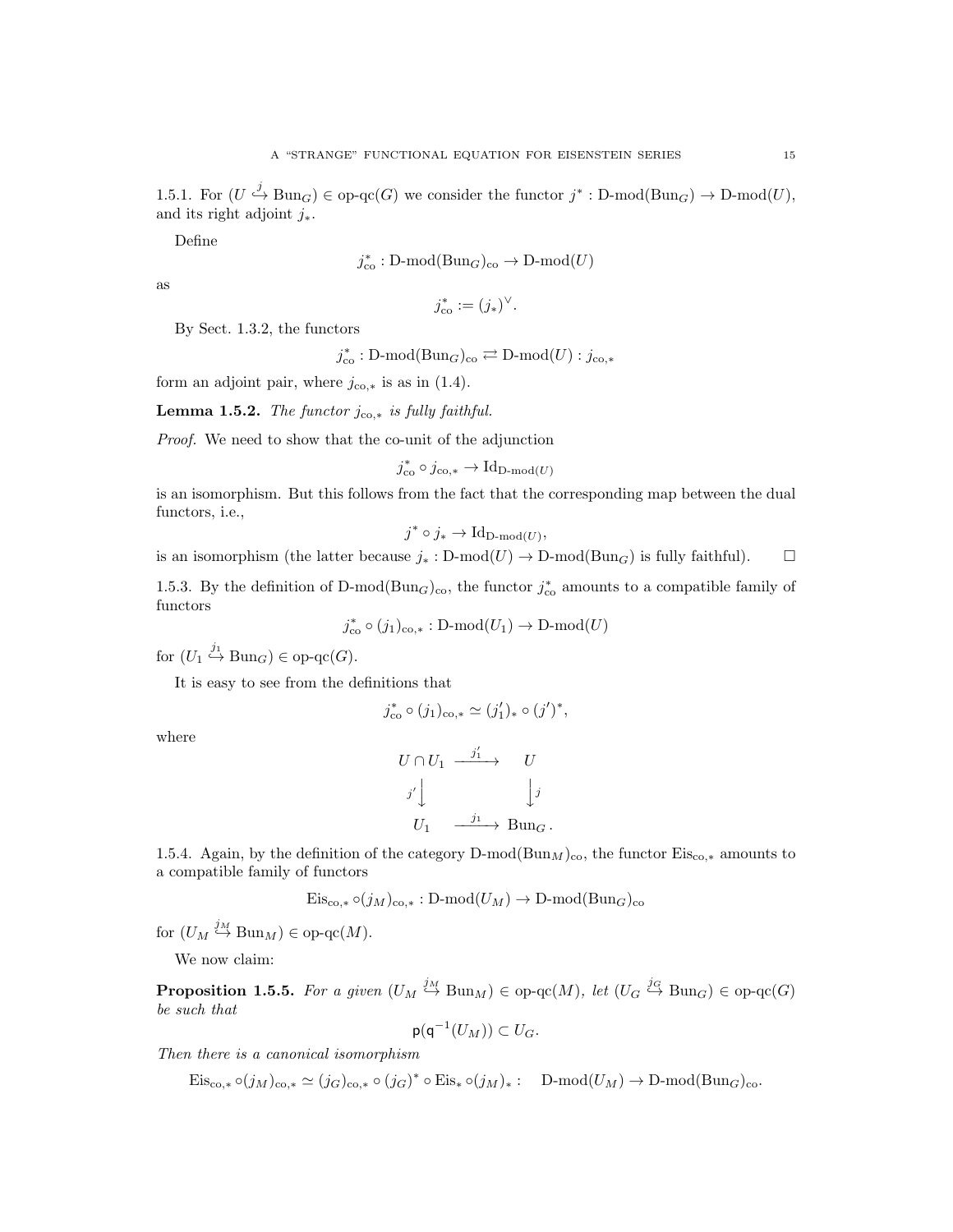Proof. First, we claim that there is a canonical isomorphism

(1.8) 
$$
Eis_{\text{co},*} \circ (j_M)_{\text{co},*} \simeq (j_G)_{\text{co},*} \circ (j_G)_{\text{co}}^* \circ Eis_{\text{co},*} \circ (j_M)_{\text{co},*}.
$$

Indeed, (1.8) follows by passing to dual functors in the isomorphism

 $(j_M)^* \circ \mathrm{CT}_* \simeq (j_M)^* \circ \mathrm{CT}_* \circ (j_G)_* \circ (j_G)^*,$ 

where the latter follows by base change from the definition.

Hence, it remains to establish a canonical isomorphism of functors

$$
(j_G)_{\text{co}}^* \circ \text{Eis}_{\text{co},*} \circ (j_M)_{\text{co},*} \simeq (j_G)^* \circ \text{Eis}_* \circ (j_M)_*, \quad \text{D-mod}(U_M) \to \text{D-mod}(U_G),
$$

i.e., an isomorphism

$$
((jM)^* \circ \mathrm{CT}_* \circ (jG)_*)^{\vee} \simeq (jG)^* \circ \mathrm{Eis}_* \circ (jM)_*.
$$

However, the latter amounts to pull-push along the diagram



where  $U_P := \mathsf{q}^{-1}(U_M)$ .

1.5.6. The functor  $CT_{co,*}$  amounts to a compatible family of functors

 $CT_{\text{co},*} \circ (j_G)_{\text{co},*}: \text{D-mod}(U_G) \to \text{D-mod}(\text{Bun}_M)_{\text{co}}$ 

for  $(U_G \stackrel{j_G}{\hookrightarrow} \text{Bun}_G) \in \text{op-qc}(G)$ .

In a similar way to Proposition 1.5.5, we have:

**Proposition 1.5.7.** For a given  $(U_G \stackrel{j_G}{\hookrightarrow} \text{Bun}_G) \in \text{op-qc}(G)$ , let  $(U_M \stackrel{j_M}{\hookrightarrow} \text{Bun}_M) \in \text{op-qc}(M)$ be such that

$$
\mathsf{q}(\mathsf{p}^{-1}(U_G)) \subset U_M.
$$

Then there is a canonical isomorphism

 $CT_{\text{co},*} \circ (j_G)_{\text{co},*} \simeq (j_M)_{\text{co},*} \circ (j_M)^* \circ CT_* \circ (j_G)_* : \quad \text{D-mod}(U_G) \to \text{D-mod}(Bun_M)_{\text{co}}.$ 

2. Interaction with the naive pseudo-identity and cuspidality

### 2.1. The naive pseudo-identity functor.

2.1.1. The following functor

 $\text{Ps-Id}_{\text{Bun}_G,\text{naive}} : \text{D-mod}(\text{Bun}_G)_{\text{co}} \to \text{D-mod}(\text{Bun}_G)$ 

was introduced in [DrGa2, Sect. 4.4.2]:

For  $(U_G \stackrel{j_G}{\hookrightarrow} \text{Bun}_G) \in \text{op-qc}(G)$ , the composition

 $\operatorname{Ps-Id}_{\operatorname{Bun}_G,\operatorname{naive}}\circ j_{\operatorname{co},*}:\operatorname{D-mod}(U_G)\to\operatorname{D-mod}(\operatorname{Bun}_G)$ 

is by definition the functor  $j_{*}$ .

Remark 2.1.2. The functor Ps-Id<sub>BunG</sub>,naive is very far from being an equivalence, unless G is a torus. For example, in [Ga2, Theorem 7.7.2], a particular object of  $D\text{-mod}(Bun_G)_{co}$  was constructed, which belongs to ker( $\text{Ps-Id}_{\text{Bun}_G,\text{naive}}$ ), as soon as the semi-simple part of G is non-trivial.

 $\Box$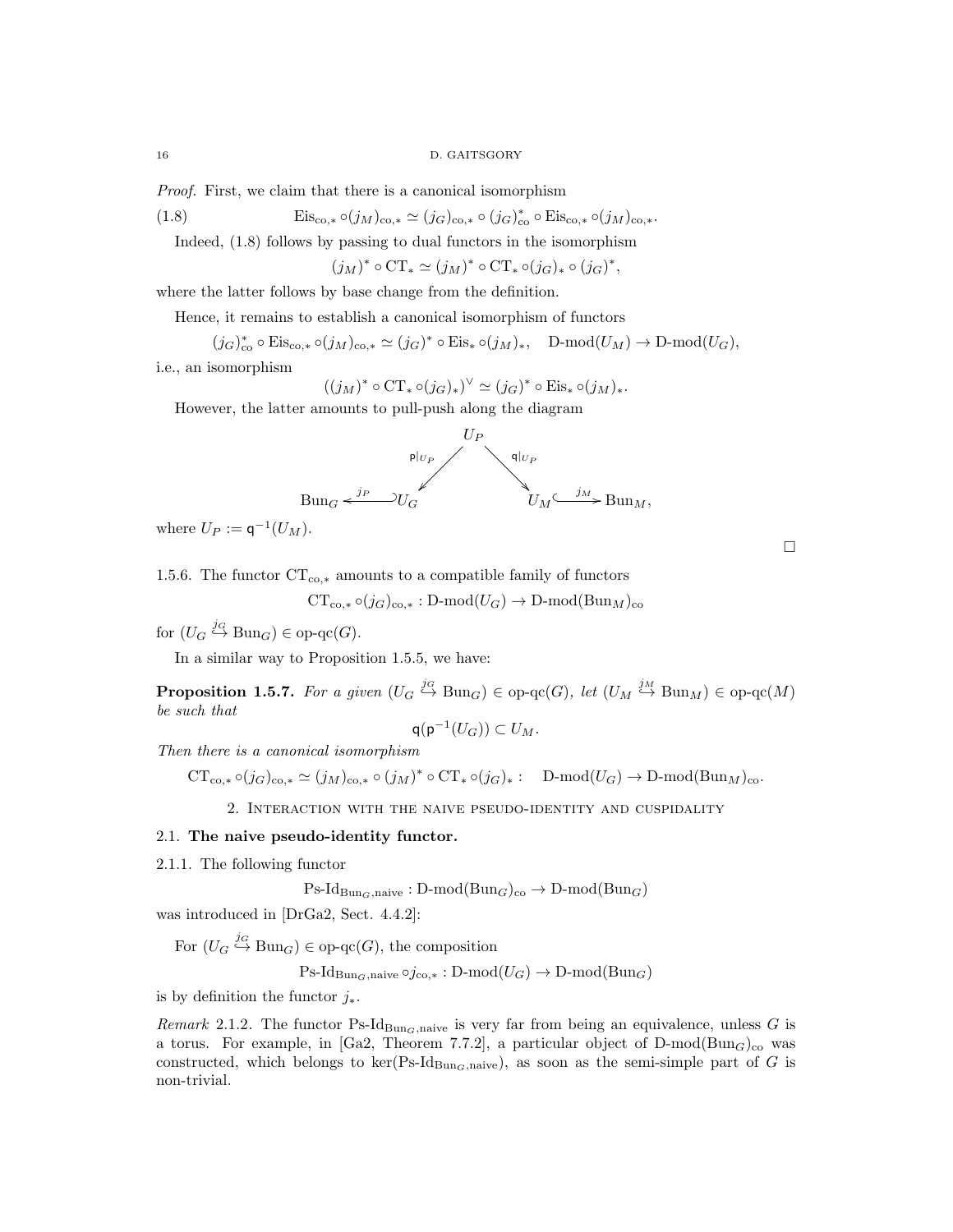2.1.3. Recall the equivalence:

 $\text{Funct}_{\text{cont}}(\text{D-mod}(\text{Bun}_G)_{\text{co}}, \text{D-mod}(\text{Bun}_G)) \simeq (\text{D-mod}(\text{Bun}_G)_{\text{co}})^{\vee} \otimes \text{D-mod}(\text{Bun}_G) \simeq$  $\simeq$  D-mod(Bun<sub>G</sub>)  $\otimes$  D-mod(Bun<sub>G</sub>)  $\simeq$  D-mod(Bun<sub>G</sub>  $\times$  Bun<sub>G</sub>).

According to [DrGa2, Sect. 4.4.3], the functor  $\text{Ps-Id}_{\text{Bun}_G,\text{naive}}$  corresponds to the object

$$
(\Delta_{\mathrm{Bun}_G})_*(\omega_{\mathrm{Bun}_G}) \in \mathrm{D}\text{-mod}(\mathrm{Bun}_G \times \mathrm{Bun}_G),
$$

where  $\Delta_{\text{Bun}_G}$  denotes the diagonal morphism on  $\text{Bun}_G$ , and  $\omega_y$  is the dualizing object on a stack  $\mathcal{Y}$  (we take  $\mathcal{Y} = \text{Bun}_G$ ).

From here we obtain:

**Lemma 2.1.4.** There exists a canonical isomorphism  $\text{Ps-Id}_{\text{Bun}_G,\text{naive}} \simeq \text{Ps-Id}_{\text{Bun}_G,\text{naive}}.$ 

*Proof.* This expresses the fact that  $(\Delta_{Bun_G})_*(\omega_{Bun_G})$  is equivariant with respect to the flip automorphism of  $D\text{-mod}(Bun_G \times Bun_G)$ .

**Corollary 2.1.5.** For  $(U_G \stackrel{j_G}{\hookrightarrow} \text{Bun}_G) \in \text{op-qc}(G)$ , we have a canonical isomorphism:

 $j^* \circ \text{Ps-Id}_{\text{Bun}_G,\text{naive}} \simeq j^*_{\text{co}}.$ 

Proof. Obtained by passing to the dual functors is

$$
Ps\text{-}Id_{\text{Bun}_G,\text{naive}} \circ j_{\text{co},*} \simeq j_*.
$$

2.1.6. We now claim:

Proposition 2.1.7. There are canonical isomorphisms

 $\text{Ps-Id}_{\text{Bun}_G,\text{naive}} \circ \text{Eis}_{\text{co},*} \simeq \text{Eis}_* \circ \text{Ps-Id}_{\text{Bun}_M,\text{naive}}$ 

and

 $\text{Ps-Id}_{\text{Bun}_M,\text{naive}} \circ \text{CT}_{\text{co},*} \simeq \text{CT}_* \circ \text{Ps-Id}_{\text{Bun}_G,\text{naive}}.$ 

Proof. We will prove the first isomorphism, while the second one is similar.

By definition, we need to construct a compatible family of isomorphisms of functors

Ps-Id<sub>BunG</sub>,naive  $\circ$  Eis<sub>co,\*</sub>  $\circ(j_M)_{\text{co},*} \simeq$  Eis<sub>\*</sub>  $\circ$  Ps-Id<sub>BunM</sub>,naive  $\circ(j_M)_{\text{co},*}$ 

for  $(U_M \stackrel{j_M}{\hookrightarrow} \text{Bun}_M) \in \text{op-qc}(M)$ .

For a given  $U_M$ , let  $U_G$  be as in Proposition 1.5.5. We rewrite

$$
\begin{aligned} \operatorname{Ps-Id}_{\operatorname{Bun}_G,\text{naive}} \circ \operatorname{Eis}_{\text{co},*} \circ (j_M)_{\text{co},*} &\simeq \operatorname{Ps-Id}_{\operatorname{Bun}_G,\text{naive}} \circ (j_G)_{\text{co},*} \circ (j_G)^* \circ \operatorname{Eis}_* \circ (j_M)_* &\simeq \\ &\simeq (j_G)_* \circ (j_G)^* \circ \operatorname{Eis}_* \circ (j_M)_*. \end{aligned}
$$

However, it is easy to see that for the above choice of  $U_G$ , the natural map

 $Eis_* \circ (j_M)_* \to (j_G)_* \circ (j_G)^* \circ Eis_* \circ (j_M)_*$ 

is an isomorphism.

Now, by definition,

Eis<sub>\*</sub>  $\circ$  Ps-Id<sub>Bun*M*</sub>,naive  $\circ(j_M)_{\text{co},*} \simeq$  Eis<sub>\*</sub>  $\circ(j_M)_*,$ 

and the assertion follows. (It is clear that these isomorphisms are independent of the choice of  $U_G$ , and hence are compatible under  $(U_1)_M \hookrightarrow (U_2)_M$ .

 $\Box$ 

 $\Box$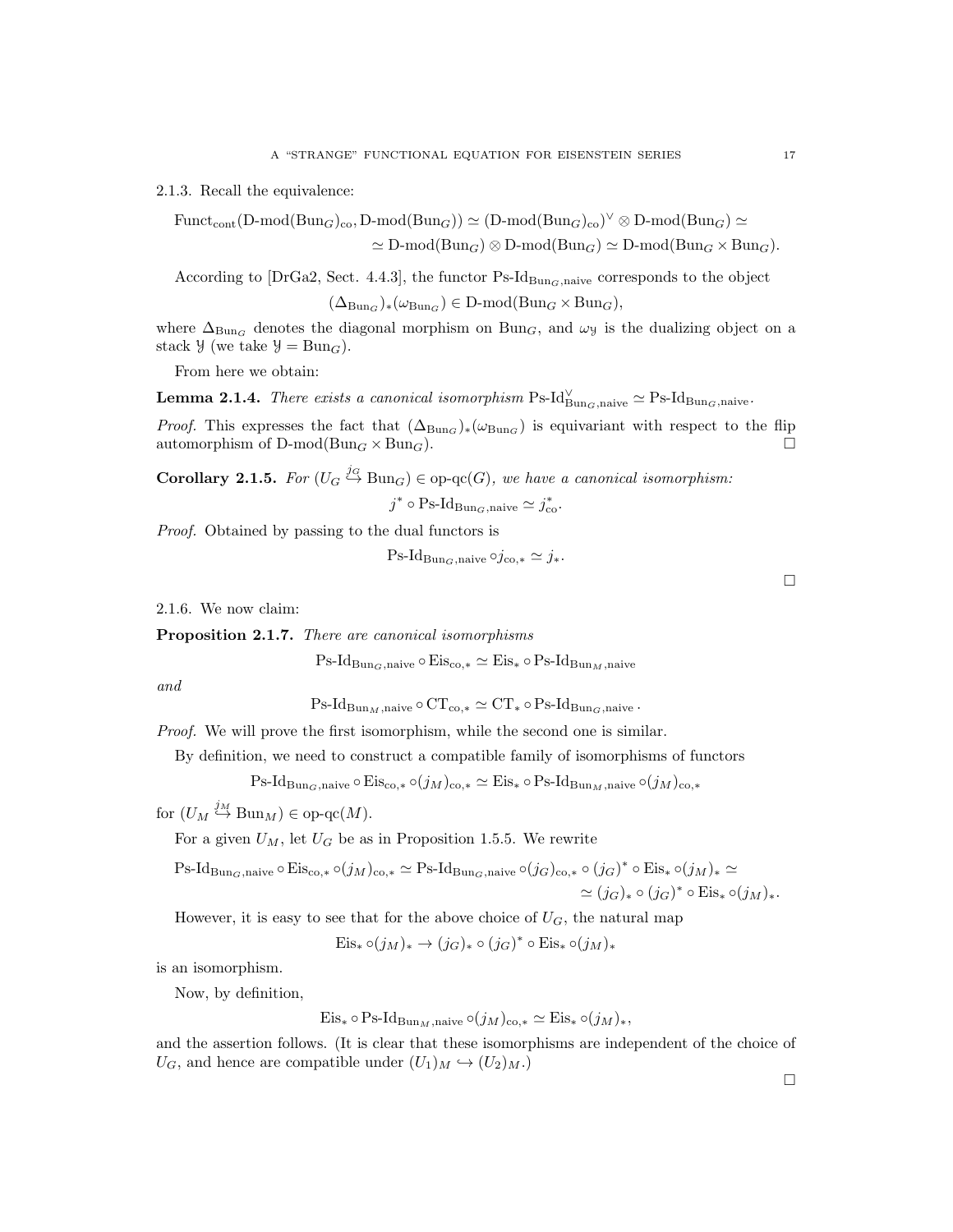# 2.2. Cuspidality.

2.2.1. Recall that in [DrGa3, Sect. 1.4] the full subcategory

D-mod( $Bun_G$ )<sub>cusp</sub>  $\subset D$ -mod( $Bun_G$ )

was defined as the intersection of the kernels of the functors CT<sub>∗</sub> for all proper parabolic subgroups  $P \subset G$ .

Equivalently, let

D-mod $(\text{Bun}_G)_{\text{Eis}} \subset D\text{-mod}(\text{Bun}_G)$ 

be the full subcategory, generated by the essential images of the functors Eis! for all proper parabolics. From the  $(Eis<sub>1</sub>, CT<sub>*</sub>)$ -adjunction, we obtain

 $D\text{-mod}(Bun_G)_{\text{cusp}} = (D\text{-mod}(Bun_G)_{\text{Eis}})^{\perp}.$ 

2.2.2. We let

D-mod( $Bun_G$ )<sub>co,Eis</sub>  $\subset$  D-mod( $Bun_G$ )<sub>co</sub>

be the full subcategory generated by the essential images of the functors

 $Eis_{\text{co.}*}: \text{D-mod}(\text{Bun}_M)_{\text{co}} \to \text{D-mod}(\text{Bun}_G)_{\text{co}}.$ 

We define

$$
\text{D-mod}(\text{Bun}_G)_{\text{co,cusp}} := (\text{D-mod}(\text{Bun}_G)_{\text{co,Eis}})^{\perp}.
$$

Equivalently, D-mod(Bun<sub>G</sub>)<sub>co,cusp</sub> is the intersection of the kernels of the functors  $CT_{co,?}$  for all proper parabolics.

2.2.3. From Corollary 1.4.2 we obtain:

### Corollary 2.2.4.

(1) An object of D-mod( $Bun<sub>G</sub>$ )<sub>co</sub> is cuspidal if and only if its pairing with every object of  $D\text{-mod}(Bun_G)_{Eis}$  is zero under the canonical map

 $\langle -, -\rangle_{\mathrm{Bun}_G} : \mathrm{D-mod}(\mathrm{Bun}_G) \times \mathrm{D-mod}(\mathrm{Bun}_G)_{\mathrm{co}} \to \mathrm{Vect}$ 

corresponding to  $\mathbf{D}_{\text{Bun}_G}$ .

(2) The identification  $\mathbf{D}_{Bun_G} : D\text{-mod}(Bun_G)^{\vee} \simeq D\text{-mod}(Bun_G)_{co}$  induces identifications

 $(D\text{-mod}(Bun_G)_{Eis})^{\vee} \simeq D\text{-mod}(Bun_G)_{co,Eis}$  and  $(D\text{-mod}(Bun_G)_{cusp})^{\vee} \simeq D\text{-mod}(Bun_G)_{co,cusp}$ .

Remark 2.2.5. We will see shortly that  $D\text{-mod}(Bun_G)_{\text{c}o,cusp}$  belongs to the intersection of the kernels of the functors  $CT_{co,*}$  for all proper parabolics. But this inclusion is strict. For example fr  $G = SL_2$ , the object from [Ga2, Theorem 7.7.2] belongs to  $CT_{\text{co},*}$  (there is only one parabolic to consider), but it does not belong to  $D\text{-mod}(Bun_G)_{\text{co,cusp}}$ .

2.2.6. Our goal for the rest of this section is to prove:

**Theorem 2.2.7.** The restriction of the functor  $\text{Ps-Id}_{\text{Bun}_G,\text{naive}}$  to

D-mod( $\text{Bun}_G$ )<sub>co,cusp</sub>  $\subset$  D-mod( $\text{Bun}_G$ )<sub>co</sub>

takes values in D-mod( $\text{Bun}_G$ )<sub>cusp</sub>  $\subset$  D-mod( $\text{Bun}_G$ ), and defines an equivalence

 $D\text{-mod}(Bun_G)_{\text{co,cusp}} \to D\text{-mod}(Bun_G)_{\text{cusp}}.$ 

2.3. Support of cuspidal objects.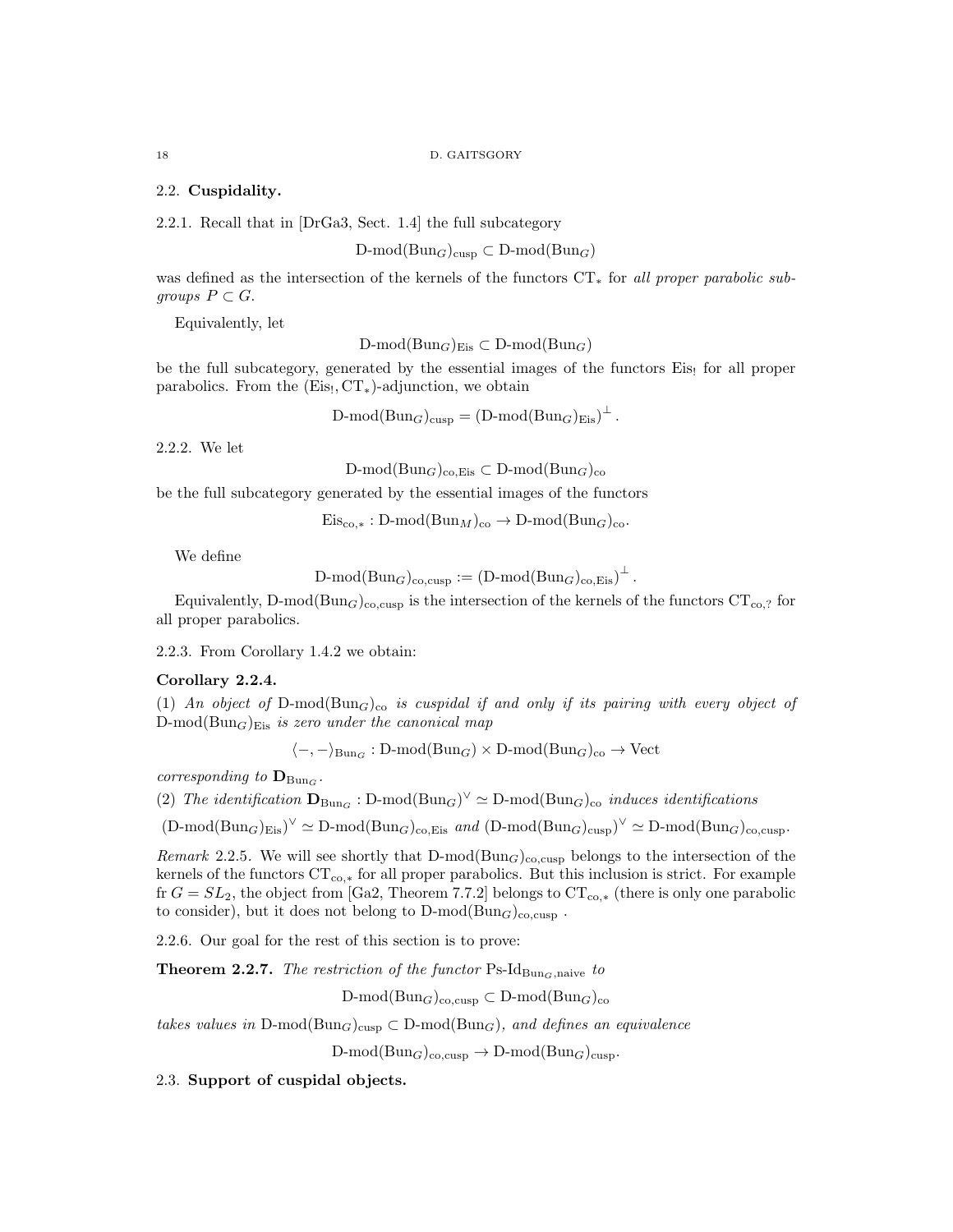2.3.1. The following crucial property of  $D\text{-mod}(Bun_G)_{\text{cusp}}$  was established in [DrGa3, Proposition 1.4.6]:

**Proposition 2.3.2.** There exists an element  $(\mathcal{U}_G \stackrel{\jmath_G}{\hookrightarrow} \text{Bun}_G) \in \text{op-qc}(G)$ , such that for any  $\mathcal{F} \in \mathcal{D}\text{-mod}(\text{Bun}_G)_{\text{cusp}}$ , the maps

$$
(j_G)_! \circ (j_G)^*(\mathfrak{F}) \to \mathfrak{F} \to (j_G)_* \circ (j_G)^*(\mathfrak{F})
$$

are isomorphisms.

2.3.3. We now claim that a parallel phenomenon takes place for  $D\text{-mod}(Bun_G)_{\text{co,cusp}}$ :

**Proposition 2.3.4.** For any  $\mathcal{F} \in \mathcal{D}\text{-mod}(\text{Bun}_G)_{\text{co,cusp}}$ , the map

$$
\mathcal{F} \to (\jmath_{G})_{\text{co},*} \circ (\jmath_{G})_{\text{co}}^{*}(\mathcal{F})
$$

is an isomorphism.

Proof. We need to show that the map from the tautological embedding

(2.1) 
$$
D\text{-mod}(Bun_G)_{\text{co,cusp}} \overset{\mathbf{e}_{\text{co}}}{\hookrightarrow} D\text{-mod}(Bun_G)_{\text{co}}
$$

to the composition

$$
\text{D-mod}(\text{Bun}_G)_{\text{co,cusp}} \stackrel{\mathbf{e}_{\text{co}}}{\hookrightarrow} \text{D-mod}(\text{Bun}_G)_{\text{co}} \stackrel{(j_G)^*_{\text{co}}}{\longrightarrow} \text{D-mod}(\mathcal{U}_G) \stackrel{(j_G)_{\text{co},*}}{\longrightarrow} \text{D-mod}(\text{Bun}_G)_{\text{co}}
$$

is an isomorphism.

Note that in terms of the identification of Corollary 2.2.4(b), the dual of the embedding  $e_{\rm co}$ of (2.1) is the functor

(2.2) 
$$
\mathbf{f}: \mathrm{D-mod}(\mathrm{Bun}_G) \to \mathrm{D-mod}(\mathrm{Bun}_G)_{\mathrm{cusp}},
$$

left adjoint to the tautological embedding  $D\text{-mod}(Bun_G)_{cusp} \overset{\mathbf{e}}{\hookrightarrow} D\text{-mod}(Bun_G)$ .

Hence, by duality, we need to show that the functor (2.2) maps isomorphically to the composition

$$
\text{$D$-mod}(\text{Bun}_G)\stackrel{(j_G)^*}{\longrightarrow} \text{$D$-mod}(\mathfrak{U}_G)\stackrel{(j_G)_*}{\longrightarrow} \text{$D$-mod}(\text{Bun}_G)\stackrel{\mathbf{f}}{\longrightarrow} \text{$D$-mod}(\text{Bun}_G)_{\text{cusp}}.
$$

The latter is equivalent to the fact that any  $\mathcal{F}' \in D\text{-mod}(Bun_G)$  for which  $\jmath^*_{G}(\mathcal{F}') = 0$ , is left-orthogonal to  $D\text{-mod}(Bun_G)_{\text{cusp}}$ . However, this follows from the isomorphism

$$
\mathcal{F} \to (\jmath_{G})_* \circ (\jmath_{G})^*(\mathcal{F}), \quad \mathcal{F} \in \mathcal{D}\text{-mod}(\mathcal{B}\mathbf{u}\mathbf{n}_G)_{\text{cusp}}
$$

of Proposition 2.3.2.

### 2.4. Description of the cuspidal category.

2.4.1. We claim:

**Proposition 2.4.2.** Let  $\mathcal{F} \in \mathcal{D}$ -mod $(\text{Bun}_G)_{\text{co}}$  be such that there exists  $(U \stackrel{j}{\hookrightarrow} \text{Bun}_G) \in \text{op-qc}(G)$ such that the map

$$
\mathcal{F} \to j_{\text{co},*} \circ j_{\text{co}}^*(\mathcal{F})
$$

is an isomorphism. Then  $\mathcal{F} \in \mathcal{D}$ -mod $(\text{Bun}_G)_{\text{coc,cup}}$  if and only if  $\text{CT}_{\text{co},*}(\mathcal{F}) = 0$  for all proper parabolics.

 $\Box$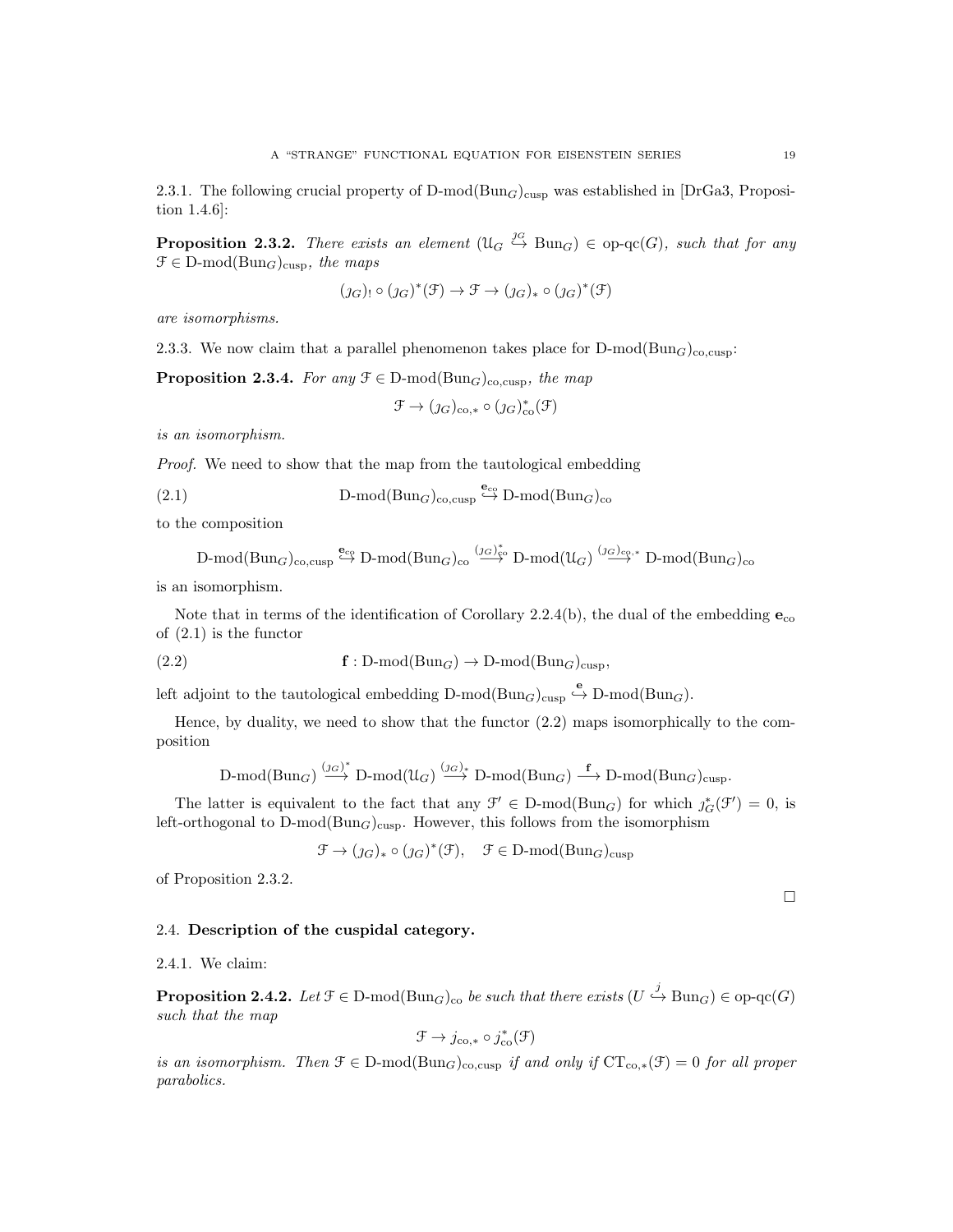Proof. Recall that

 $\langle -, -\rangle_{\text{Bun}_G} : D\text{-mod}(\text{Bun}_G)_{\text{co}} \times D\text{-mod}(\text{Bun}_G) \to \text{Vect}$ 

denotes the pairing corresponding to the identification

 $\mathbf{D}_{\text{Bun}_G} : \text{D-mod}(\text{Bun}_G)^{\vee} \simeq \text{D-mod}(\text{Bun}_G)_{\text{co}}.$ 

On the one hand, by Corollary 1.4.2, for  $\mathcal{F}_G \in \mathbb{D}\text{-mod}(\text{Bun}_G)_{\text{co}}$ , the condition that  $\mathcal{F}_G$  be right-orthogonal to the essential image of  $Eis_{\text{co,*}}$  for a given parabolic P is equivalent to

 $\langle Eis_{1}(\mathcal{F}_{M}), \mathcal{F}_{G} \rangle_{\text{Bun}_G} = 0, \quad \mathcal{F}_{M} \in \text{D-mod}(\text{Bun}_M).$ 

If  $\mathfrak{F}_G = j_{\text{co},*}(\mathfrak{F}_U)$ , then the above is equivalent to

$$
\langle j^* \circ \mathrm{Eis}_!(\mathcal{F}_M), \mathcal{F}_U \rangle_U = 0,
$$

where

$$
\langle -, -\rangle_U : D\text{-mod}(U)_{\text{co}} \times D\text{-mod}(U) \to \text{Vect}
$$

is the pairing corresponding to  $\mathbf{D}_U : \text{D-mod}(U)^{\vee} \simeq \text{D-mod}(U)$ .

On the other hand, the condition that  $CT_{\text{co,*}}(\mathcal{F}_G) = 0$  for the same parabolic is equivalent to  $\langle Eis_*(\mathcal{F}_M), \mathcal{F}_G \rangle_{\text{Bun}_G}$ 

i.e.,

$$
f_{\rm{max}}
$$

 $\langle j^* \circ \mathrm{Eis}_* (\mathcal{F}_M), \mathcal{F}_U \rangle_U = 0.$ 

Hence, the assertion of Proposition 2.4.2 follows from the next one, proved in Sect. 2.5:

# Proposition 2.4.3.

(a) For  $\mathfrak{F}_M \in \mathbb{D}$ -mod $(\text{Bun}_M)$ , the object  $\mathrm{Eis}_*(\mathfrak{F}_M)$  admits an increasing filtration (indexed by a poset) with subquotients of the form  $\mathrm{Eis}_{!}(\mathcal{F}_{M}^{\alpha}), \mathcal{F}_{M}^{\alpha} \in D\text{-mod}(\mathrm{Bun}_M)$ .

(b) Assume that  $\mathfrak{F}_M$  is supported on finitely many connected components of  $\text{Bun}_M$ , and let  $(U \stackrel{j}{\hookrightarrow} \text{Bun}_G) \in \text{op-qc}(G)$ . Then:

(i) The objects  $j^* \circ Eis_!(\mathcal{F}_M^{\alpha})$  from point (a) are zero for all but finitely many  $\alpha$ 's.

(ii) The object j<sup>\*</sup> ∘Eis<sub>!</sub>( $\mathcal{F}_M$ ) is a finite successive extension of objects of the form j<sup>\*</sup> ∘Eis<sub>\*</sub>( $\mathcal{F}_M^{\alpha}$ ),  $\mathfrak{F}_M^{\alpha} \in \mathcal{D}\text{-mod}(\mathcal{B}\mathfrak{u}\mathfrak{n}_M).$ 

 $\Box$ 

2.4.4. We now observe:

**Proposition 2.4.5.** Let  $\mathcal{F} \in D\text{-mod}(Bun_G)_{co}$  be such that there exists  $(U_G \stackrel{j_G}{\hookrightarrow} Bun_G) \in$ op-qc(G) such that the map

$$
\mathfrak{F} \to (j_G)_{\mathrm{co}, *} \circ (j_G)_{\mathrm{co}}^*(\mathfrak{F})
$$

is an isomorphism. Then Ps-Id<sub>BunG</sub>,naive( $\mathcal{F}$ ) ∈ D-mod(Bun<sub>G</sub>)<sub>cusp</sub> if and only if  $CT_{co,*}(\mathcal{F}) = 0$ for all proper parabolics.

*Proof.* We claim that for  $\mathcal F$  satisfying the condition of the proposition, for a given parabolic  $P$ ,

$$
CT_* \circ Ps\text{-}Id_{\text{Bun}_G,\text{naive}}(\mathcal{F}) = 0 \Leftrightarrow CT_{co,*}(\mathcal{F}) = 0.
$$

Indeed, the implication  $\Leftarrow$  holds for any  $\mathcal F$  by Proposition 2.1.7.

Conversely, let  $(U_M \stackrel{j_M}{\hookrightarrow} \text{Bun}_M) \in \text{op-qc}(M)$  be as in Proposition 1.5.7. For

$$
\mathcal{F} \simeq (j_G)_{\text{co},*}(\mathcal{F}_{U_G}),
$$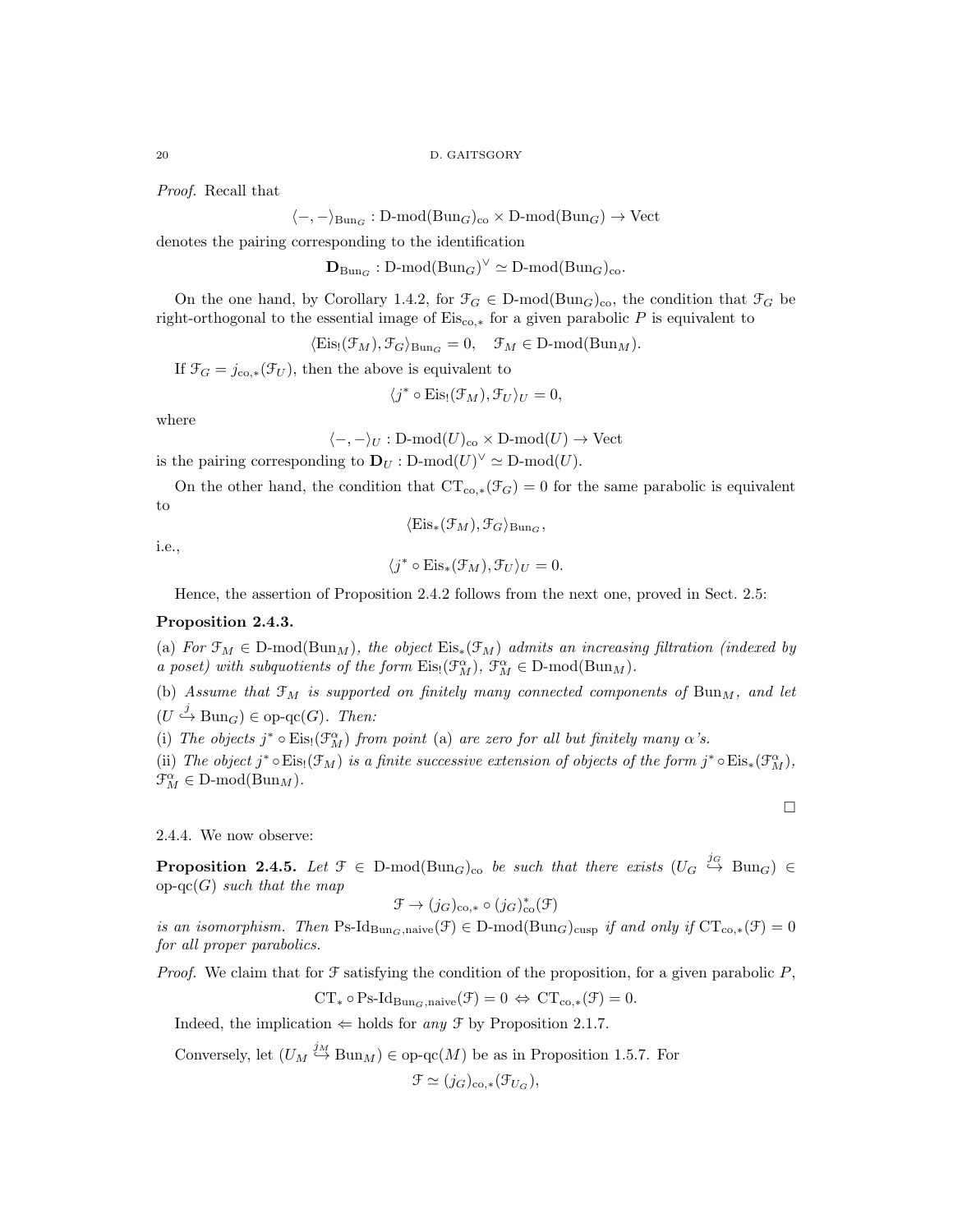by Proposition 1.5.7, we have

$$
CT_{co,*}(\mathcal{F}) \simeq (j_M)_{co,*} \circ (j_M)^* \circ CT_* \circ (j_G)_*(\mathcal{F}_{U_G}) \simeq
$$
  
\simeq (j\_M)\_{co,\*} \circ (j\_M)^\* \circ CT\_\* \circ Ps\text{-Id}\_{Bun\_G,naive} \circ (j\_G)\_{co,\*}(\mathcal{F}\_{U\_G}) \simeq  
\simeq (j\_M)\_{co,\*} \circ (j\_M)^\* \circ CT\_\* \circ Ps\text{-Id}\_{Bun\_G,naive}(\mathcal{F}).

2.4.6. Combining Propositions 2.3.4, 2.4.2 and 2.4.5 we obtain:

Corollary 2.4.7. For  $\mathcal{F} \in \mathcal{D}$ -mod $(\text{Bun}_G)_{\text{co}}$  the following conditions are equivalent:

(i)  $\mathcal{F} \in \mathcal{D}\text{-mod}(\mathcal{B}\text{un}_G)_{\text{co,cusp}};$ 

(ii) There exists  $(U \stackrel{j}{\hookrightarrow} \text{Bun}_G) \in \text{op-qc}(G)$  such that the map  $\mathfrak{F} \to j_{\text{co},*} \circ j_{\text{co}}^*(\mathfrak{F})$  is an isomorphism and  $\text{Ps-Id}_{\text{Bun}_G,\text{naive}}(\mathcal{F}) \in \text{D-mod}(\text{Bun}_G)_{\text{cusp}}$ .

(ii') There exists  $(U \stackrel{j}{\hookrightarrow} \text{Bun}_G) \in \text{op-qc}(G)$  such that the map  $\mathfrak{F} \to j_{\text{co},*} \circ j_{\text{co}}^*(\mathfrak{F})$  is an isomorphism and  $CT_{co,*}(\mathcal{F}) = 0$  for all proper parabolics.

(iii) For  $(\mathfrak{U}_G \stackrel{\jmath_G}{\hookrightarrow} \text{Bun}_G) \in \text{op-qc}(G)$  as in Proposition 2.3.2, the map  $\mathfrak{F} \to (\jmath_G)_{\text{co},*} \circ (\jmath_G)_{\text{co}}^*(\mathfrak{F})$ is an isomorphism and Ps-Id<sub>BunG</sub>,naive( $\mathcal{F}$ )  $\in$  D-mod( $\text{Bun}_G$ )<sub>cusp</sub>.

(iii') For  $(\mathcal{U}_G \stackrel{jG}{\hookrightarrow} \text{Bun}_G) \in \text{op-qc}(G)$  as in Proposition 2.3.2, the map  $\mathfrak{F} \to (j_G)_{\text{co},*} \circ (j_G)_{\text{co}}^*(\mathfrak{F})$ is an isomorphism and  $CT_{co,*}(\mathcal{F}) = 0$  for all proper parabolics.

2.4.8. Proof of Theorem 2.2.7. From Corollary 2.4.7 we obtain that the functor Ps-Id<sub>BunG</sub>,naive sends

$$
D\text{-mod}(Bun_G)_{\text{co,cusp}} \to D\text{-mod}(Bun_G)_{\text{cusp}}.
$$

We construct the inverse functor as follows. Let  $(\mathcal{U}_G \stackrel{\jmath_G}{\hookrightarrow} \text{Bun}_G) \in \text{op-qc}(G)$  be as in Proposition 2.3.2. The sought-for functor

$$
\text{D-mod}(\text{Bun}_G)_{\text{cusp}} \to \text{D-mod}(\text{Bun}_G)_{\text{co}}
$$

is

$$
\mathfrak{F} \mapsto (j_G)_{\text{co},*} \circ (j_G)^*(\mathfrak{F}).
$$

We claim that the image of this functor lands in  $D\text{-mod}(Bun_G)_{\text{co,cusp}}$ . Indeed, by Proposition 2.4.5, its suffices to check that

 $\text{Ps-Id}_{\text{Bun}_G,\text{naive}} \circ (j_G)_{\text{co},*} \circ (j_G)^*(\mathcal{F}) \in \text{D-mod}(\text{Bun}_G)_{\text{cusp}}.$ 

However,

Ps-Id<sub>Bun<sub>G</sub>,naive</sub> o(
$$
j_G
$$
)<sub>co,\*</sub> o ( $j_G$ )<sup>\*</sup>( $\mathcal{F}$ )  $\simeq$  ( $j_G$ )<sub>\*</sub> o ( $j_G$ )<sup>\*</sup>( $\mathcal{F}$ ),

and the latter is isomorphic to  $\mathcal F$  by Proposition 2.4.5.

Let us now check that the two functors are inverses of each other. However, we have just shown that the composition

 $D\text{-mod}(Bun_G)_{\text{cusp}} \to D\text{-mod}(Bun_G)_{\text{cusp}} \to D\text{-mod}(Bun_G)_{\text{cusp}}$ 

is isomorphic to the identity functor.

For the composition in the other direction, for  $\mathcal{F} \in \mathcal{D}\text{-mod}(\text{Bun}_G)_{\text{co,cusp}}$  we consider

 $(\jmath_G)_{\text{co},\ast} \circ (\jmath_G)^\ast \circ \text{Ps-Id}_{\text{Bun}_G,\text{naive}}(\mathcal{F}),$ 

which by Corollary 2.1.5 is isomorphic to

$$
(\jmath_{G})_{\text{co},*}\circ(\jmath_{G})_{\text{co}}^{*}(\mathcal{F}),
$$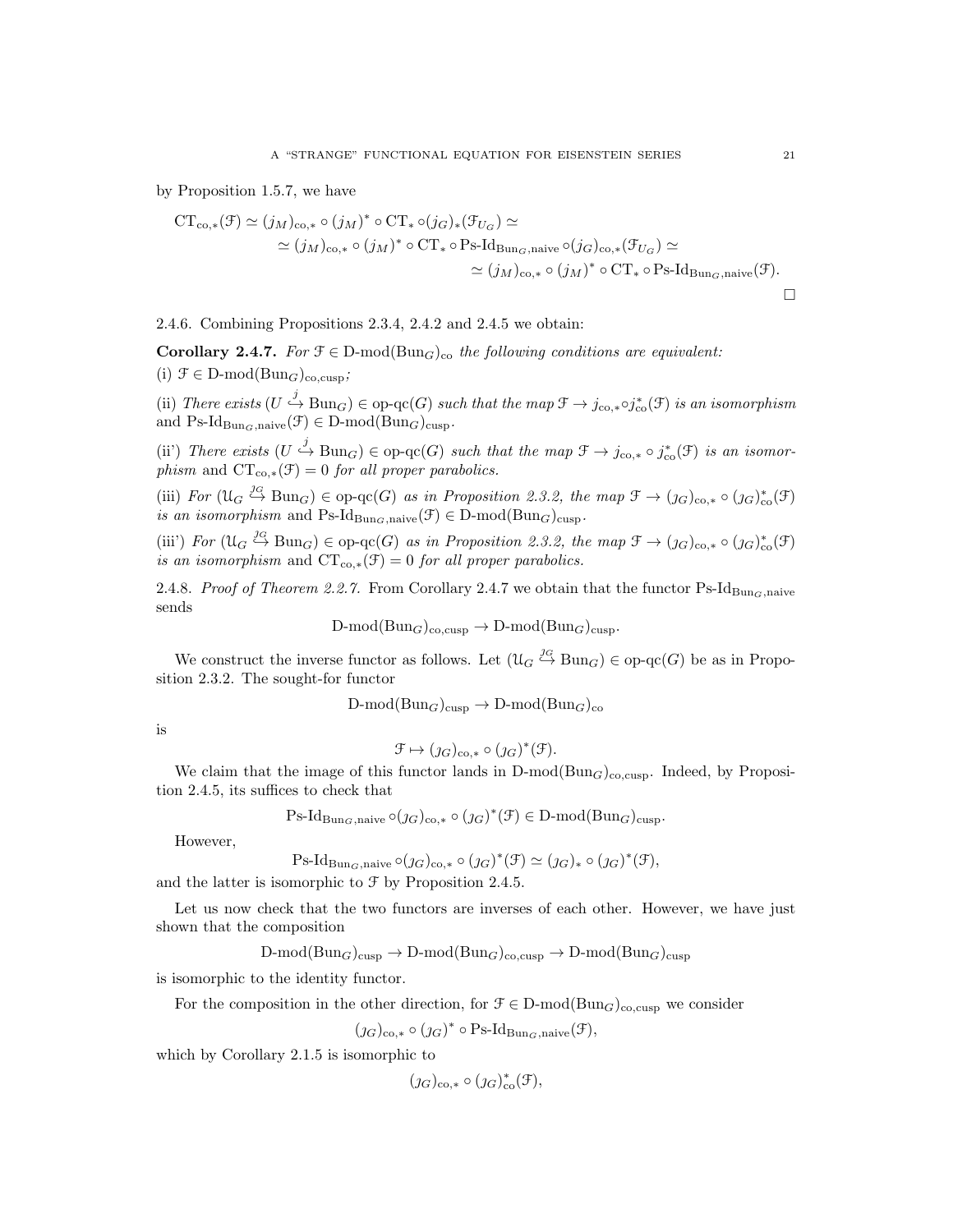and the latter is isomorphic to  $\mathcal F$  by Proposition 2.3.4.

# 2.5. Proof of Proposition 2.4.3.

2.5.1. The proof of the proposition uses the relative compactification Bun  $\overline{P} \stackrel{r}{\leftrightarrow} \overline{\text{Bun}}_P$  of the map p, introduced in [BG, Sect. 1.3.6]:



Note that for  $\mathcal{F}_M \in \mathcal{D}\text{-mod}(\mathcal{B}\text{un}_M)$ , we have

$$
\mathrm{Eis}_*(\mathcal{F}_M) \simeq \widetilde{\mathsf{p}}_* \left( \widetilde{\mathsf{q}}^!(\mathcal{F}_M) \overset{!}{\otimes} r_*(\omega_{\mathrm{Bun}_P}) \right) \simeq \widetilde{\mathsf{p}}_!\left( \widetilde{\mathsf{q}}^!(\mathcal{F}_M) \overset{!}{\otimes} r_*(\omega_{\mathrm{Bun}_P}) \right),
$$

the latter isomorphism due to the fact that  $\tilde{p}$  is proper. Here the notation  $\stackrel{!}{\otimes}$  (and, in the sequel,  $\stackrel{*}{\otimes}$  follows [DrGa3, Sect. 1.1.5].

Recall now that according to [BG, Theorem 5.1.5], the object

$$
r_*(\omega_{\mathrm{Bun}_P}) \in \mathrm{D\text{-}mod}(\mathrm{Bun}_P)
$$

is universally locally acyclic (a.k.a.  $ULA)^4$  with respect to the map  $\tilde{q}$ . This implies that

$$
\widetilde{\mathsf{q}}^!(\mathcal{F}_M) \overset{!}{\otimes} r_*(\omega_{\mathrm{Bun}_P}) \simeq \widetilde{\mathsf{q}}^*(\mathcal{F}_M) \overset{*}{\otimes} r_*(\omega_{\mathrm{Bun}_P})[-2\dim(\mathrm{Bun}_M)].
$$

Thus, we obtain that, up to a cohomological shift,  $Eis_*(\mathcal{F}_M)$  is isomorphic to

(2.4) 
$$
\widetilde{\mathsf{p}}_!\left(\widetilde{\mathsf{q}}^*(\mathcal{F}_M) \overset{*}{\otimes} r_*(\omega_{\mathrm{Bun}_P})\right).
$$

2.5.2. Let  $\Lambda_{G,P}^{\text{pos}}$  be the monoid of linear combinations

$$
\theta = \mathop{\Sigma}\limits_i n_i \cdot \alpha_i,
$$

where  $n_i \in \mathbb{Z}^{\geq 0}$  and  $\alpha_i$  is a simple coroot of G, which is not in M.

For each  $\theta$ , we let  $\text{Mod}_{\text{Bun}_M}^{\theta,+}$  be a version of the Hecke stack, introduced in [BFGM, Sect. 3.1]:



Set



(2.3)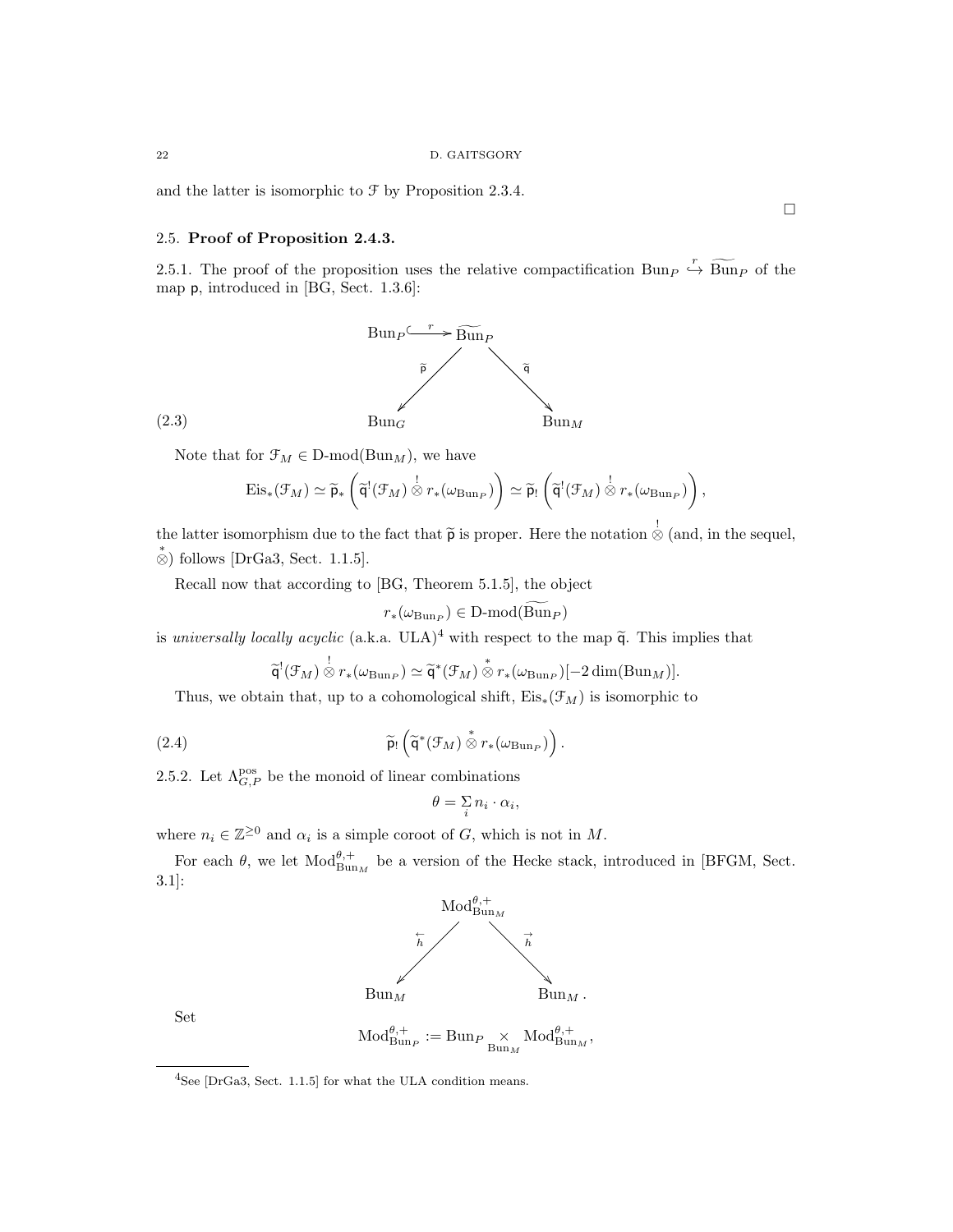where the fiber product is formed using the map  $\overleftarrow{h} : Mod_{\text{Bun}_M}^{\theta,+} \to \text{Bun}_M$ .

According to [BG, Proposition 6.2.5], there is a canonically defined locally closed embedding

$$
r^{\theta}: \mathrm{Mod}_{\mathrm{Bun}_P}^{\theta,+} \to \widetilde{\mathrm{Bun}}_P,
$$

making the following diagram commute



(The right diamond is intentionally lopsided to emphasize that it is not Cartesian.) Furthermore,

(2.5)  $\widetilde{\text{Bun}}_P = \Box$  $\theta \in \Lambda_{G,\,P}^{\text{pos}}$  $r^{\theta}(\mathrm{Mod}^{\theta,+}_{\mathrm{Bun}_P}).$ 

For  $\theta = 0$ , the map  $\stackrel{\leftarrow}{h}$  is an isomorphism, and the resulting map

$$
Bun_P \simeq Mod_{Bun_P}^{0,+} \stackrel{r^0}{\hookrightarrow} \widetilde{Bun}_P
$$

is the map  $r$  in  $(2.3)$ .

The following is easy to see from the construction:

**Lemma 2.5.3.** For  $(U \stackrel{j}{\hookrightarrow} \text{Bun}_G) \in \text{op-qc}(G)$  and  $\mu \in \pi_1(M)$ , the preimage of  $U \times \text{Bun}_M^{\mu}$ under the map

$$
\operatorname{Mod}_{\operatorname{Bun}_P}^{\theta,+} \xrightarrow{r^{\theta}} \widetilde{\operatorname{Bun}}_P \xrightarrow{\widetilde{p} \times \widetilde{q}} \operatorname{Bun}_G \times \operatorname{Bun}_M
$$

is empty for all but finitely many elements  $\theta$ .

2.5.4. The decomposition (2.5) endows the object

$$
r_*(\omega_{\mathrm{Bun}_P}) \in \mathrm{D}\text{-}\mathrm{mod}(\mathrm{Bun}_P)
$$

with an increasing filtration, indexed by the poset  $\Lambda_{G,P}^{\text{pos}}$ , with the  $\theta$  subquotient equal to

$$
(r^{\theta})_{!} \circ (r^{\theta})^* \circ r_*(\omega_{\mathrm{Bun}_P}).
$$

Hence, by the projection formula, the object in (2.4) admits a filtration, indexed by  $\Lambda_{G,P}^{\text{pos}}$ , with the  $\theta$  subquotient equal to

(2.6) 
$$
\widetilde{p}_! \circ r_!^{\theta} \left( (r^{\theta})^* \circ \widetilde{q}^* (\mathcal{F}_M) \overset{*}{\otimes} (r^{\theta})^* \circ r_* (\omega_{\text{Bun}_P}) \right).
$$

Moreover, if  $\mathfrak{F}_M$  is supported on finitely many components of  $\mathrm{Bun}_M$ , the restriction of the subquotient (2.6) to  $U \in \text{op-qc}(G)$  is zero for all but finitely many  $\theta$  by Lemma 2.5.3.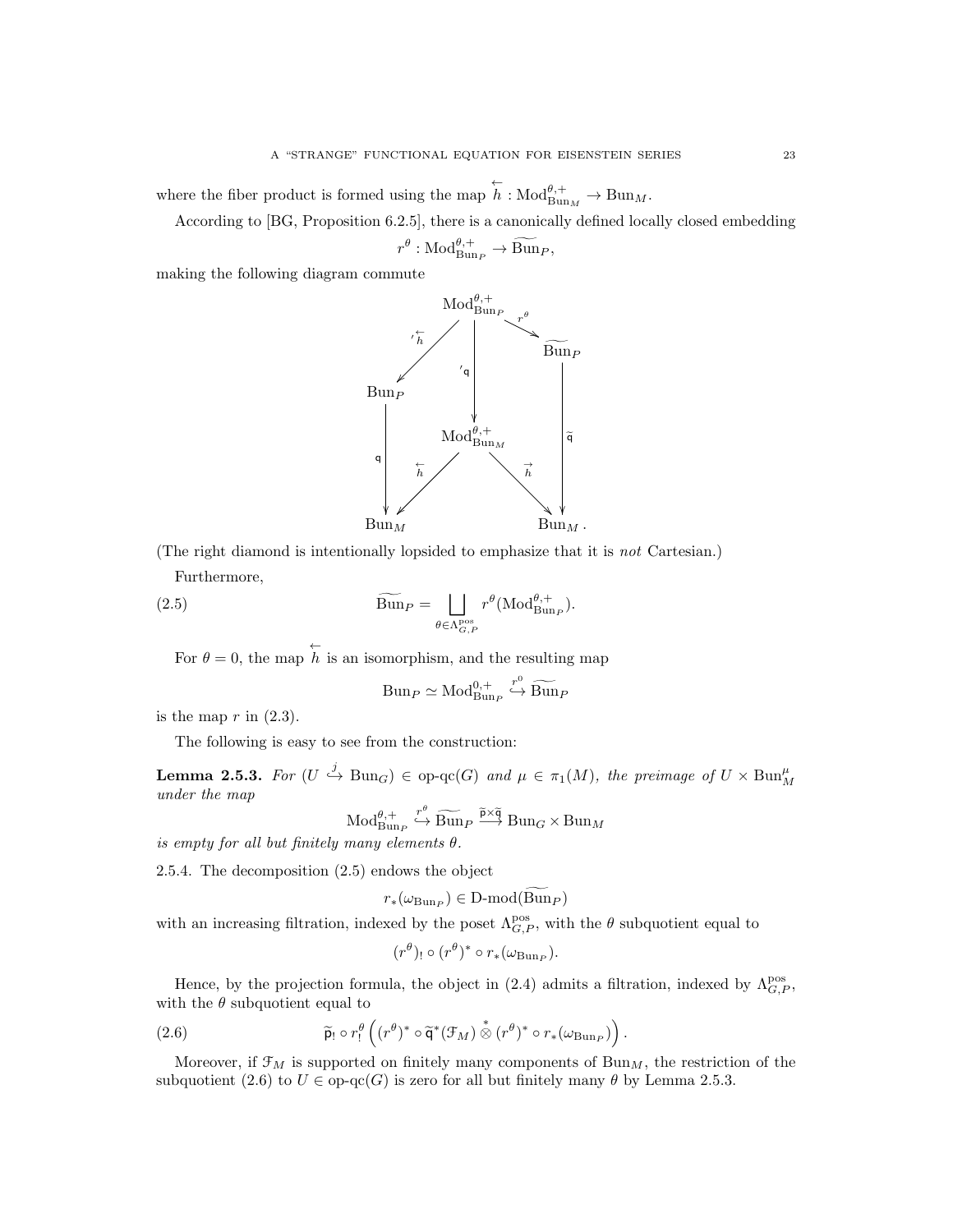2.5.5. We have the following assertion, proved by the same argument as [BG, Theorem 6.2.10]:

**Lemma 2.5.6.** The object  $(r^{\theta})^* \circ r_*(\omega_{\text{Bun}_P}) \in D\text{-mod}(\text{Mod}_{\text{Bun}_P}^{\theta,+})$  is lisse when *!-restricted to* the fiber of the map

$$
{}'\mathsf{q}: \mathrm{Mod}_{\mathrm{Bun}_P}^{\theta,+} \to \mathrm{Mod}_{\mathrm{Bun}_M}^{\theta,+}
$$

over any k-point of  $\text{Mod}_{\text{Bun}_M}^{\theta,+}$ .

Corollary 2.5.7.  $(r^{\theta})^* \circ r_*(\omega_{\text{Bun}_P}) \simeq 'q^*(\mathfrak{K}^{\theta})$  for some  $\mathfrak{K}^{\theta} \in \text{D-mod}(\text{Mod}_{\text{Bun}_M}^{\theta,+})$ .

Proof. Follows from Lemma 2.5.6 plus the combination of the following three facts: (1) the map 'q is smooth; (2)  $(r^{\theta})^* \circ r_*(\omega_{\text{Bun}_P})$  is holonomic with regular singularities; (3) the fibers of the map  $q$  are contractible (and hence any RS local system on such a fiber is canonically trivial).

2.5.8. By Corollary 2.5.7, we can rewrite the subquotient (2.6) as

$$
\widetilde{\mathsf{p}}_!\circ r^\theta_!\left((r^\theta)^* \circ \widetilde{\mathsf{q}}^*(\mathcal{F}_M) \overset{*}{\otimes} ('\mathsf{q})^*(\mathcal{K}^\theta)\right),
$$

and further, using the fact that

$$
\widetilde{\mathbf{q}} \circ r^{\theta} = \overrightarrow{h} \circ' \mathbf{q}
$$
 and  $\widetilde{\mathbf{p}} \circ r^{\theta} = \mathbf{p} \circ' \overleftarrow{h}$ 

as

$$
p_! \circ 'h_! \circ 'q^* \left( \stackrel{\rightarrow}{h}^* (\mathcal{F}_M) \stackrel{\ast}{\otimes} \mathcal{K}^{\theta} \right) \simeq p_! \circ q^* \left( \stackrel{\leftarrow}{h}_! (\stackrel{\rightarrow}{h}^* (\mathcal{F}_M) \stackrel{\ast}{\otimes} \mathcal{K}^{\theta}) \right).
$$

To summarize, we identify the subquotient (2.6) with

$$
\mathrm{Eis}_! \left( \overset{\leftarrow}{h}_! (\overset{\rightarrow}{h}{}^* (\mathcal{F}_M) \overset{\ast}{\otimes} \mathcal{K}^\theta) \right),
$$

as required in Proposition 2.4.3(a). The finiteness assertion in Proposition 2.4.3(b)(i) follows from the finiteness at the end of Sect. 2.5.4.

2.5.9. The proof of Proposition  $2.4.3(b)(ii)$  is similar, but with the following modification:

Let  $k_{\text{Bun}_P} \in D\text{-mod}(\text{Bun}_P)$  be the "constant sheaf" D-module, i.e., the Verdier dual of  $\omega_{\mathrm{Bun}_P}$ .

Then the object

$$
r_!(k_{\mathrm{Bun}_P}) \in \mathrm{D\text{-}mod}(\mathrm{Bun}_P)
$$

admits a *decreasing* filtration, indexed by the poset  $\Lambda_{G,P}^{\text{pos}}$ , with the  $\theta$  subquotient being

$$
(r^{\theta})_{*} \circ (r^{\theta})^! \circ r_!(k_{\text{Bun}_P}).
$$

However, this filtration is finite on the preimage of  $U \times \text{Bun}_M^{\mu}$  for any  $U \in \text{op-qc}(G)$  and  $\mu \in \pi_1(M)$  under the map  $\widetilde{\mathsf{p}} \times \widetilde{\mathsf{q}}$ , again by Lemma 2.5.3.

3. Interaction with the genuine pseudo-identity functor

# 3.1. The pseudo-identity functor.

 $\Box$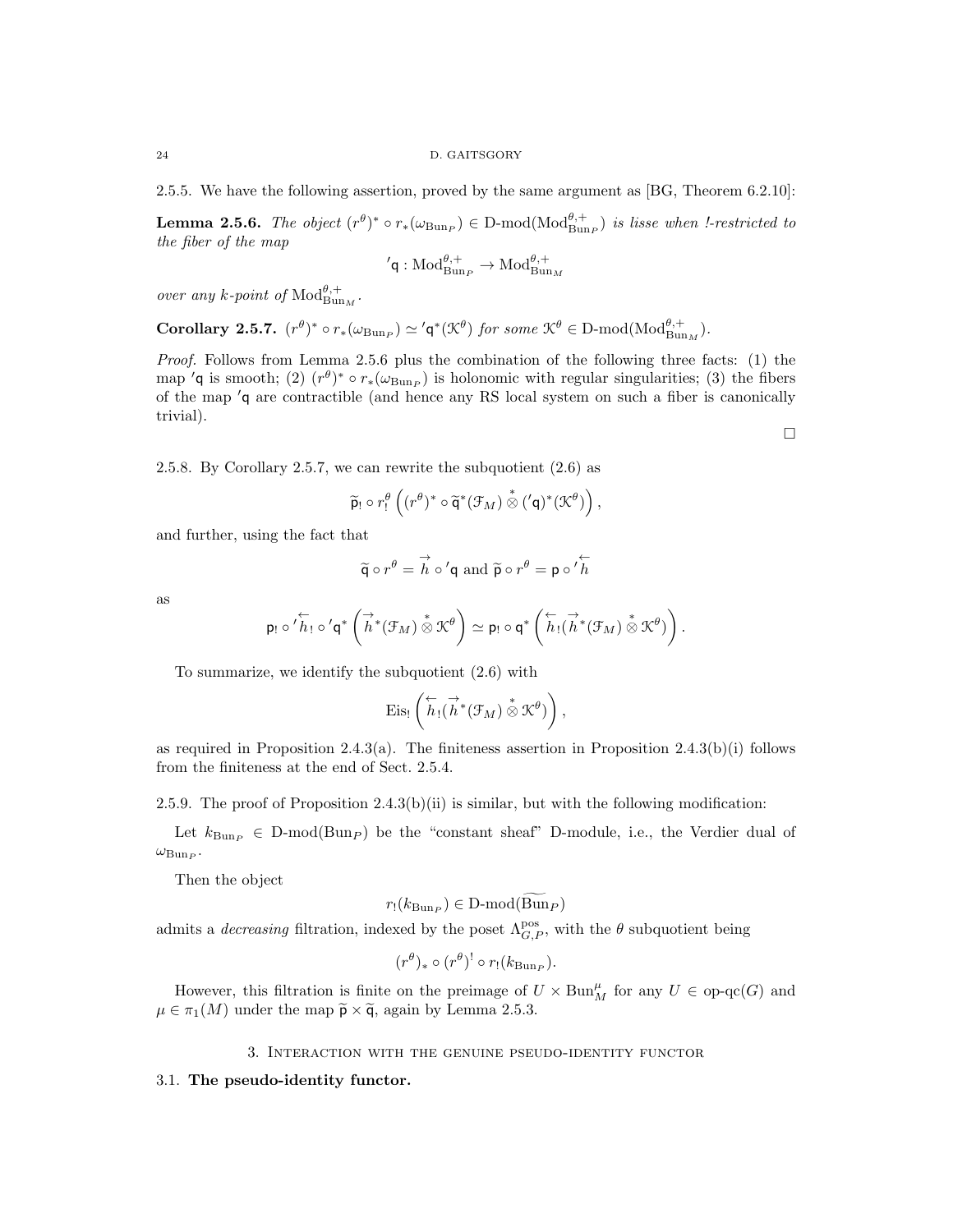3.1.1. We now recall that in [DrGa2, Sect. 4.4.8] another functor, denoted

 $\text{Ps-Id}_{\text{Bun}_G, !}: \text{D-mod}(\text{Bun}_G)_{\text{co}} \to \text{D-mod}(\text{Bun}_G)$ 

was introduced.

Namely, in terms of the equivalences

(3.1) 
$$
\text{Funct}_{\text{cont}}(\text{D-mod}(\text{Bun}_G)_{\text{co}}, \text{D-mod}(\text{Bun}_G)) \simeq (\text{D-mod}(\text{Bun}_G)_{\text{co}})^{\vee} \otimes \text{D-mod}(\text{Bun}_G) \simeq
$$
  

$$
\simeq \text{D-mod}(\text{Bun}_G) \otimes \text{D-mod}(\text{Bun}_G) \simeq \text{D-mod}(\text{Bun}_G \times \text{Bun}_G),
$$

the functor  $\text{Ps-Id}_{\text{Bun}_G, !}$  corresponds to the object

 $(\Delta_{\text{Bun}_G})_!(k_{\text{Bun}_G}) \in \text{D-mod}(\text{Bun}_G \times \text{Bun}_G).$ 

3.1.2. Note the following feature of the functor  $\text{Ps-Id}_{\text{Bun}_G,l}$ , parallel to one for  $\text{Ps-Id}_{\text{Bun}_G,naive}$ , given by Lemma 2.1.4.

**Lemma 3.1.3.** Under the identification D-mod $(\text{Bun}_G)^{\vee} \simeq \text{D-mod}(\text{Bun}_G)_{\text{co}}$ , we have

$$
(\mathrm{Ps}\text{-}\mathrm{Id}_{\mathrm{Bun}_G,!})^{\vee} \simeq \mathrm{Ps}\text{-}\mathrm{Id}_{\mathrm{Bun}_G,!}.
$$

*Proof.* This is just the fact that the object  $(\Delta_{\text{Bun}_G})_!(k_{\text{Bun}_G}) \in D\text{-mod}(\text{Bun}_G \times \text{Bun}_G)$  is equivariant with respect to the flip.  $\Box$ 

3.1.4. The goal of this section and the next is to prove:

**Theorem 3.1.5.** The functor Ps-Id<sub>Bun $_G$ , is an equivalence.</sub>

The proof will rely on a certain geometric result, namely, Proposition 3.2.6 which will be proved in [Sch].

### 3.2. Relation between the two functors.

3.2.1. Consider again the map

$$
\Delta_{\mathrm{Bun}_G}: \mathrm{Bun}_G \to \mathrm{Bun}_G \times \mathrm{Bun}_G.
$$

It naturally factors as

$$
Bun_G \stackrel{\mathrm{id}^Z_{\mathrm{Bun}_G}}{\to} Bun_G \times B(Z_G) \stackrel{\Delta^Z_{\mathrm{Bun}_G}}{\to} Bun_G \times Bun_G,
$$

where:

- $Z_G$  denotes the center of G, and  $B(Z_G)$  is its classifying stack;
- The map  $\mathrm{id}_{\mathrm{Bun}_G}^Z$  is given by the identity map  $\mathrm{Bun}_G \to \mathrm{Bun}_G$ , and

$$
Bun_G \to pt \stackrel{triv}{\to} B(Z_G),
$$

where triv : pt  $\rightarrow$   $B(Z_G)$  corresponds to the trivial  $Z_G$ -bundle;

- The composition  $pr_1 \circ \Delta_{\text{Bun}_G}^Z$  is projection on the first factor  $\text{Bun}_G \times B(Z_G) \to \text{Bun}_G$ ;
- The composition  $\text{pr}_2 \circ \Delta_{\text{Bun}_G}^Z$  is given by the natural action of  $B(Z_G)$  on  $\text{Bun}_G$ .

*Remark* 3.2.2. Note that if G is a torus, the map  $\Delta_{\text{Bun}_G}^Z$  is an isomorphism.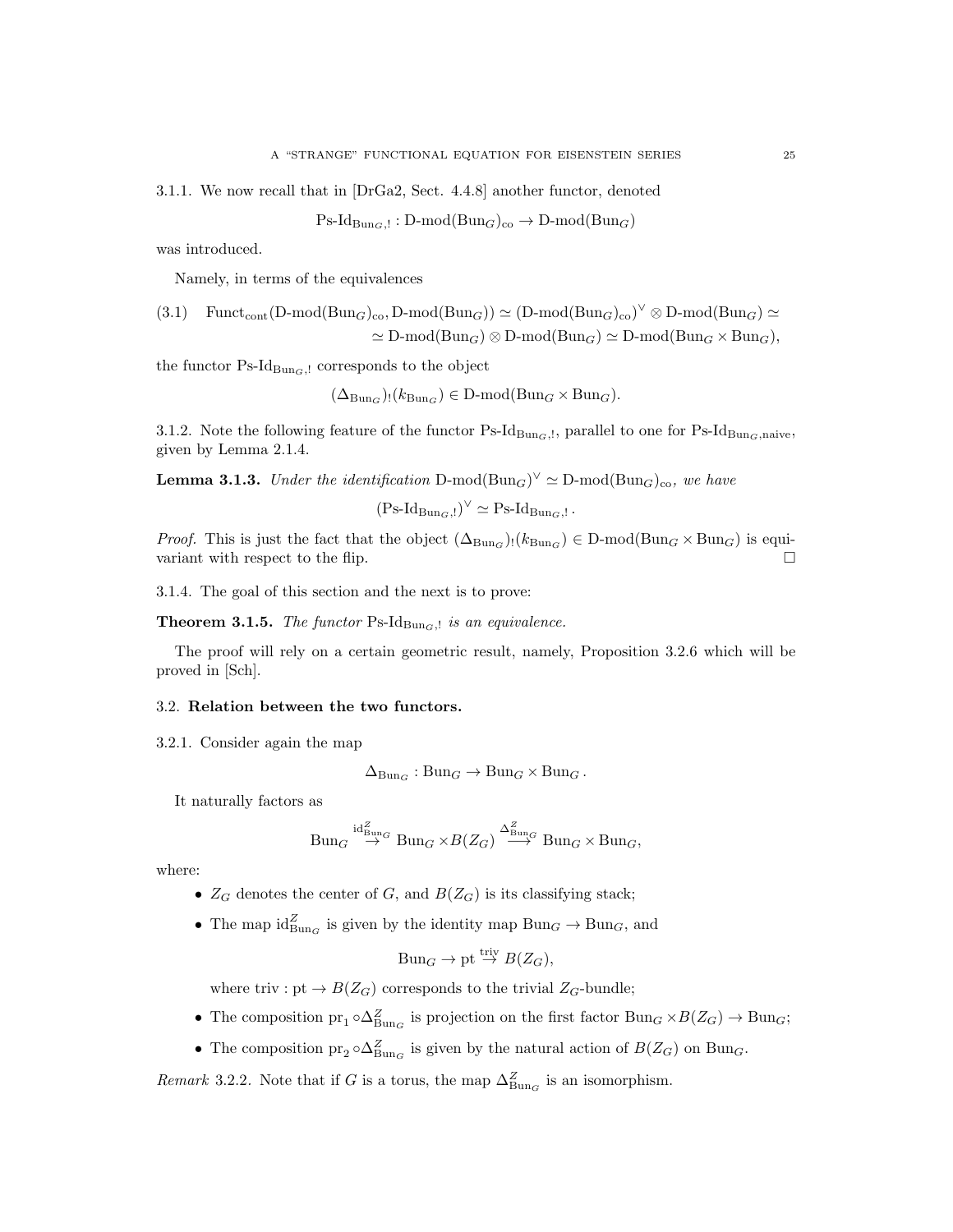3.2.3. We write

$$
(\Delta_{\mathrm{Bun}_G})_*(\omega_{\mathrm{Bun}_G}) \simeq (\Delta_{\mathrm{Bun}_G}^Z)_* \circ (\mathrm{id}_{\mathrm{Bun}_G}^Z)_*(\omega_{\mathrm{Bun}_G}).
$$

In addition,

 $(\Delta_{\text{Bun}_G})_!(k_{\text{Bun}_G}) \simeq (\Delta_{\text{Bun}_G}^Z)_!(k_{\text{Bun}_G}) \simeq (\Delta_{\text{Bun}_G}^Z)_! \circ (\text{id}_{\text{Bun}_G}^Z)_!(\omega_{\text{Bun}_G})[-2 \dim(\text{Bun}_G)],$ the latter isomorphism is due to the fact that  $Bun<sub>G</sub>$  is smooth.

It is easy to see that

$$
\operatorname{triv}_!(k) \simeq \operatorname{triv}_*(k) [-\dim(Z_G)].
$$

Hence,

$$
(\Delta_{\mathrm{Bun}_G})_!(k_{\mathrm{Bun}_G}) \simeq (\Delta_{\mathrm{Bun}_G}^Z)_! \circ (\mathrm{id}_{\mathrm{Bun}_G}^Z)_*(\omega_{\mathrm{Bun}_G})[-2\dim(\mathrm{Bun}_G) - \dim(Z_G)].
$$

Now, the morphism

$$
\Delta_{\mathrm{Bun}_G}^Z : \mathrm{Bun}_G \times B(Z_G) \to \mathrm{Bun}_G \times \mathrm{Bun}_G
$$

is schematic and separated. Hence, we obtain a natural transformation

(3.2) 
$$
(\Delta^Z_{\text{Bun}_G})_! \to (\Delta^Z_{\text{Bun}_G})_*.
$$

Summarizing, we obtain a map

(3.3) 
$$
(\Delta_{\text{Bun}_G})_!(k_{\text{Bun}_G}) \to (\Delta_{\text{Bun}_G})_*(\omega_{\text{Bun}_G})[-2\dim(\text{Bun}_G) - \dim(Z_G)].
$$

3.2.4. From (3.3) and Sect. 2.1.3, we obtain a natural transformation:

(3.4) 
$$
Ps\text{-}Id_{Bun_G, !} \to Ps\text{-}Id_{Bun_G, naive}[-2\dim(Bun_G) - \dim(Z_G)]
$$

as functors  $D\text{-mod}(Bun_G)_{co} \to D\text{-mod}(Bun_G)$ .

Let

$$
Ps\text{-}Id_{\text{Bun}_G,\text{diff}}: D\text{-mod}(\text{Bun}_G)_{\text{co}} \to D\text{-mod}(\text{Bun}_G)
$$

denote the cone of the natural transformation (3.4).

3.2.5. We claim:

**Proposition 3.2.6.** The functor Ps-Id<sub>BunG,diff</sub> admits a decreasing filtration, indexed by a poset, with subquotients being functors of the form

$$
\begin{CD}\n{\rm D-mod}({\rm Bun}_G)_{\rm co}\stackrel{\mathrm{CT}^\mu_{\rm co,*}}{\longrightarrow}{\rm D-mod}({\rm Bun}^\mu_M)_{\rm co}\stackrel{\mathrm{Ps-Id}_{{\rm Bun}^\mu_M,{\rm naive}}}{\longrightarrow}{\rm D-mod}({\rm Bun}^\mu_M)\stackrel{{\rm F}^{\mu,\mu'}}{\longrightarrow}\n\to{\rm D-mod}({\rm Bun}^\mu_M)\stackrel{{\rm Eis}^{\mu',-}}{\longrightarrow}{\rm D-mod}({\rm Bun}_G),
$$

for a proper parabolic P with Levi quotient M, where  $\mu, \mu' \in \pi_1(M)$  and  $\mathsf{F}^{\mu,\mu'}$  is some functor D-mod( $\text{Bun}_M^{\mu}$ )  $\rightarrow$  D-mod( $\text{Bun}_M^{\mu'}$ ). Furthermore, for a pair

$$
(U_1 \stackrel{j_1}{\hookrightarrow} \text{Bun}_G), (U_2 \stackrel{j_2}{\hookrightarrow} \text{Bun}_G) \in \text{op-qc}(G),
$$

the induced filtration on

$$
j_1^* \circ \operatorname{Ps-Id}_{\operatorname{Bun}_G, \operatorname{diff}} \circ (j_2)_{\operatorname{co},*}
$$

is finite.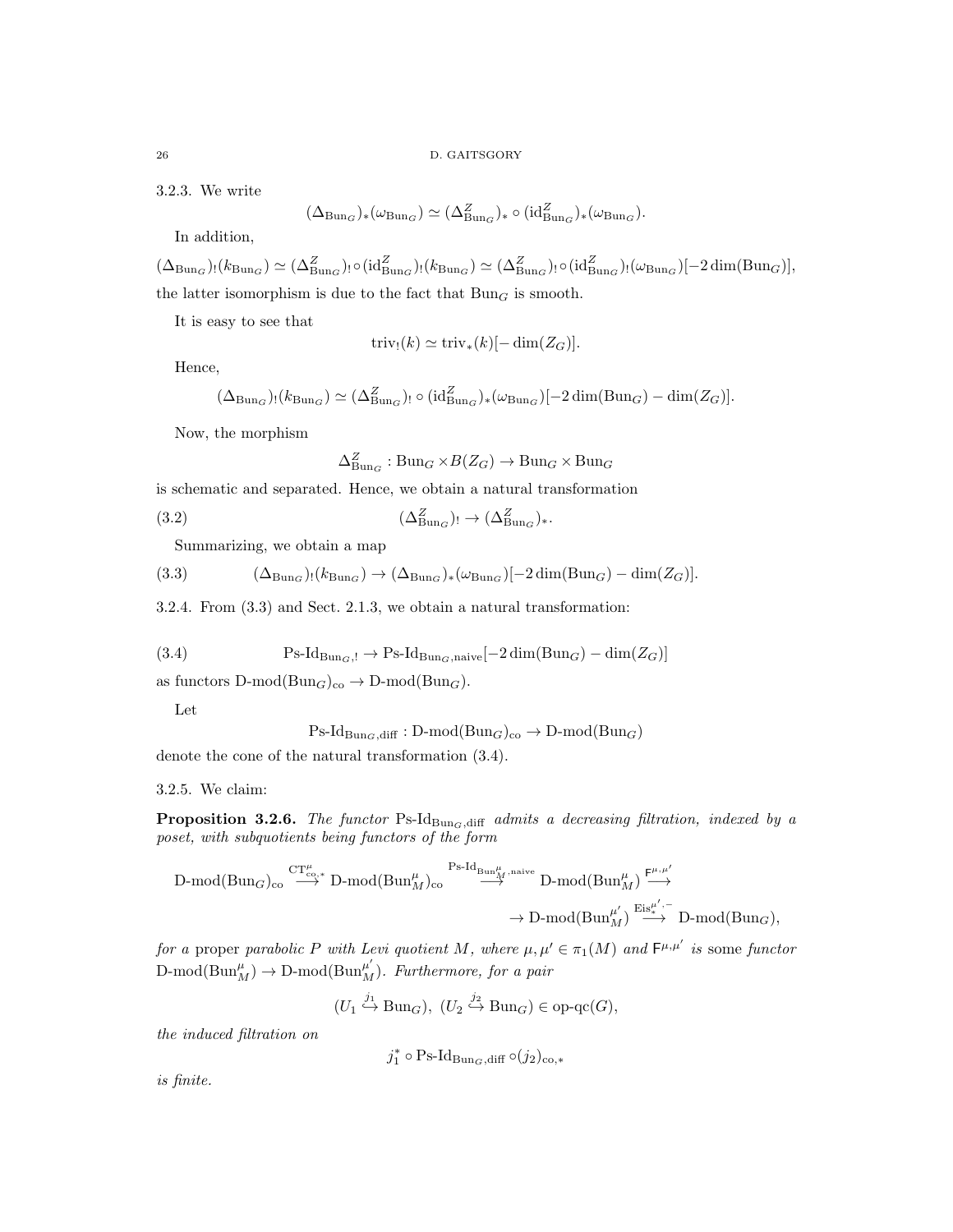The proof of Proposition 3.2.6 is analogous to that of Proposition 2.4.3 and will be given in [Sch].

As its geometric ingredient, instead of the stack Bun<sub>P</sub> appearing in the proof of Proposition 2.4.3, one uses a compactification of the morphism  $\Delta_{\text{Bun}_G}^{Z_G}$  which can be constructed using Vinberg's canonical semi-group of [Vi] attached to G.

## 3.3. Pseudo-identity and cuspidality.

3.3.1. As a consequence of Proposition 3.2.6, we obtain:

Corollary 3.3.2. The morphism (3.4) induces an isomorphism

 $\text{Ps-Id}_{\text{Bun}_G,!}|_{\text{D-mod}(\text{Bun}_G)_{\text{co,cusp}}}\simeq \text{Ps-Id}_{\text{Bun}_G,\text{naive}}|_{\text{D-mod}(\text{Bun}_G)_{\text{co,cusp}}}\left[-2\dim(\text{Bun}_G)-\dim(Z_G)\right].$ 

*Proof.* By the definition of D-mod( $Bun_G$ ), it is sufficient to show that for any  $(U_1 \stackrel{j_1}{\hookrightarrow} Bun_G) \in$ op-qc(G), the map  $(3.4)$  induces an isomorphism

$$
j_1^* \circ \text{Ps-Id}_{\text{Bun}_G, !} |_{\text{D-mod}(\text{Bun}_G)_{\text{co,cusp}}} \to \rightarrow j_1^* \circ \text{Ps-Id}_{\text{Bun}_G, \text{naive}} |_{\text{D-mod}(\text{Bun}_G)_{\text{co,cusp}}} [-2 \dim(\text{Bun}_G) - \dim(Z_G)].
$$

Let us take  $U_2 := \mathfrak{U}_G$  as in Proposition 2.3.2. By Proposition 2.3.4, it suffices to show that for  $\mathfrak{F} \in \mathbb{D}\text{-mod}(\mathcal{B}\text{un}_G)_{\text{co,cusp}}$ 

$$
j_1^* \circ \mathrm{Ps}\text{-}\mathrm{Id}_{\mathrm{Bun}_G, \mathrm{diff}} \circ (j_2)_{\mathrm{co},*} \circ (j_2)_{\mathrm{co}}^* (\mathcal{F}) = 0.
$$

However, this follows from Proposition 3.2.6:

Indeed, the object in question has a finite filtration, with subquotients isomorphic to

$$
j_1^*\circ \mathrm{Eis}_*^{\mu',-}\circ \mathsf{F}^{\mu,\mu'}\circ \mathrm{Ps}\text{-}\mathrm{Id}_{\mathrm{Bun}_M^\mu,\mathrm{naive}}\circ \mathrm{CT}^\mu_{\mathrm{co},*}\circ (j_2)_{\mathrm{co},*}\circ (j_2)_{\mathrm{co}}^*(\mathcal{F}),
$$

which, by Proposition 2.3.4, is isomorphic to

 $j_1^* \circ \mathrm{Eis}_*^{\mu',-} \circ \mathsf{F}^{\mu,\mu'} \circ \mathrm{Ps\text{-}Id}_{\mathrm{Bun}_M^{\mu},\mathrm{naive}}(\mathrm{CT}^{\mu}_{\mathrm{co},*}(\mathcal{F})),$ 

while  $CT_{\text{co},*}^{\mu}(\mathcal{F})=0$  by Corollary 2.4.7.

Corollary 3.3.3. The functor Ps-Id $_{\text{Bun}_G, !}$  induces an equivalence

 $D\text{-mod}(Bun_G)_{\text{co,cusp}} \to D\text{-mod}(Bun_G)_{\text{cusp}}.$ 

Proof. Follows from Theorem 2.2.7 and Corollary 3.3.2.

3.3.4. The next assertion is a crucial step in the proof of Theorem 3.1.5:

**Proposition 3.3.5.** The functor Ps-Id<sub>BunG</sub>, induces an isomorphism

 $\text{Hom}_{\text{D-mod}(\text{Bun}_G)_{co}}(\mathcal{F}', \mathcal{F}) \to \text{Hom}_{\text{D-mod}(\text{Bun}_G)}(\text{Ps-Id}_{\text{Bun}_G,!}(\mathcal{F}'), \text{Ps-Id}_{\text{Bun}_G,!}(\mathcal{F})),$ 

provided that  $\mathcal{F}' \in \mathcal{D}\text{-mod}(\text{Bun}_G)_{\text{co,cusp}}$ .

# 3.4. Proof of Proposition 3.3.5.

 $\Box$ 

 $\Box$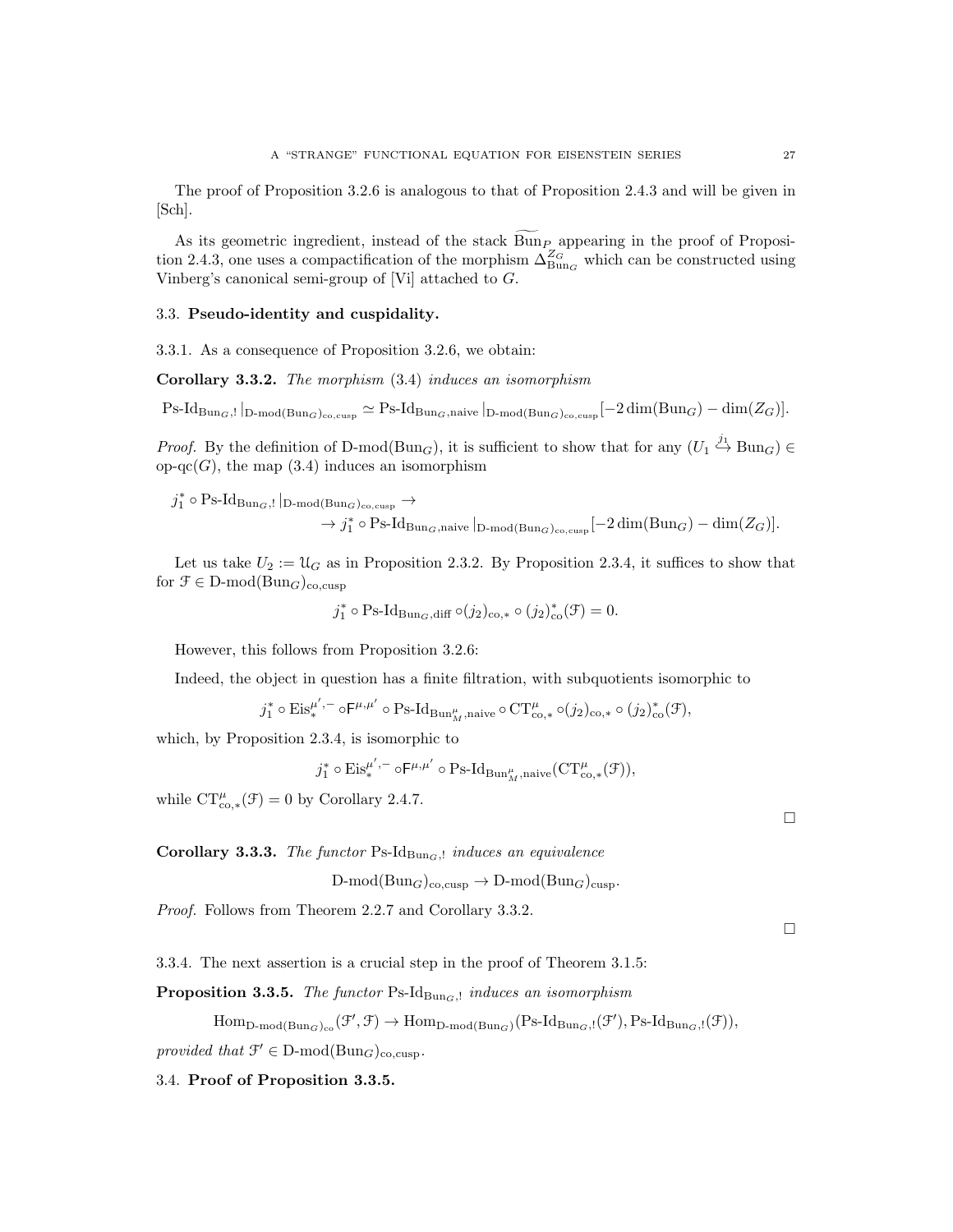3.4.1. Let us first assume that  $\mathcal F$  has the form  $j_{\text{co},*}(\mathcal F_U)$  for some  $(U \stackrel{j}{\hookrightarrow} \text{Bun}_G) \in \text{op-qc}(G)$ . Consider the commutative diagram

(3.5)

$$
\begin{array}{cccc}\n\text{Hom}(\mathcal{F}',\mathcal{F}) & \longrightarrow & \text{Hom}(P_{S}\text{-}Id_{\text{Bun}_G,\text{naive}}(\mathcal{F}'),P_{S}\text{-}Id_{\text{Bun}_G,\text{naive}}(\mathcal{F})) \\
\downarrow & & \downarrow & \\
\text{Im}(P_{S}\text{-}Id_{\text{Bun}_G,!}(\mathcal{F}'),P_{S}\text{-}Id_{\text{Bun}_G,!}(\mathcal{F})) & \longrightarrow & \text{Hom}(P_{S}\text{-}Id_{\text{Bun}_G,!}(\mathcal{F}'),P_{S}\text{-}Id_{\text{Bun}_G,\text{naive}}(\mathcal{F})[d]),\n\end{array}
$$

H<sub>o1</sub> where  $d = -2 \dim(\text{Bun}_G) - \dim(Z_G)$ .

We need to show that the left vertical arrow is an isomorphism. We will do so by showing that all the other arrows are isomorphisms.

3.4.2. First, we claim that upper horizontal arrow in (3.5) is an isomorphism for any  $\mathcal{F}' \in$ D-mod(Bun<sub>G</sub>)<sub>co</sub> and  $\mathcal{F} = j_*(\mathcal{F}_U)$ . Indeed, the map in question fits into a commutative diagram

$$
\text{Hom}_{\text{D-mod}(\text{Bun}_G)_{co}}(\mathcal{F}', j_{co,*}(\mathcal{F}_U)) \longrightarrow \text{Hom}(\text{Ps-Id}_{\text{Bun}_G, \text{naive}}(\mathcal{F}'), \text{Ps-Id}_{\text{Bun}_G, \text{naive}} \circ j_{co,*}(\mathcal{F}_U))
$$
\n
$$
\sim \downarrow \qquad \qquad \downarrow \sim
$$
\n
$$
\text{Hom}_{\text{D-mod}(U)}(j_{co}^*(\mathcal{F}'), \mathcal{F}_U) \qquad \qquad \text{Hom}_{\text{D-mod}(\text{Bun}_G)}(\text{Ps-Id}_{\text{Bun}_G, \text{naive}}(\mathcal{F}'), j_*(\mathcal{F}_U))
$$
\n
$$
\downarrow \sim
$$
\n
$$
\text{Hom}_{\text{D-mod}(U)}(j_{co}^*(\mathcal{F}'), \mathcal{F}_U) \qquad \xrightarrow{\sim} \qquad \text{Hom}_{\text{D-mod}(U)}(j^* \circ \text{Ps-Id}_{\text{Bun}_G, \text{naive}}(\mathcal{F}'), \mathcal{F}_U).
$$

3.4.3. The right vertical arrow in (3.5) is an isomorphism by Corollary 3.3.2.

To show that the lower horizontal arrow is an isomorphism, using Corollary 3.3.3, it suffices to show that for any  $\mathcal{F}'' \in D\text{-mod}(Bun_G)_{\text{cusp}}$ , we have

$$
\mathrm{Hom}_{\mathrm{D-mod}(\mathrm{Bun}_G)}(\mathcal{F}'', \mathrm{Ps}\text{-}\mathrm{Id}_{\mathrm{Bun}_G, \mathrm{diff}} \circ j_{\mathrm{co},*}(\mathcal{F}_U)) = 0.
$$

By Proposition 2.3.2,

Hom<sub>D-mod(BunG)</sub>(
$$
\mathcal{F}''
$$
, Ps-Id<sub>BunG</sub>,<sub>diff</sub> oj<sub>co,\*</sub>( $\mathcal{F}_U$ ))  $\simeq$   

$$
\simeq \text{Hom}_{D-mod(U_G)}(j_G^*(\mathcal{F}''), j_G^* \circ \text{Ps-Id}_{Bun_G,diff} \circ j_{co,*}(\mathcal{F}_U)).
$$

Applying Proposition 3.2.6, we obtain that it suffices to show that for  $\mathcal{F}'' \in D\text{-mod}(Bun_G)_{\text{cusp}}$ 

$$
\mathrm{Hom}_{\mathrm{D-mod}(\mathfrak{U}_G)}\left(\jmath_G^*(\mathfrak{F}''),\jmath_G^*\circ \mathrm{Eis}^{\mu',-}_*\circ \mathsf{F}^{\mu,\mu'}\circ \mathrm{Ps}\text{-}\mathrm{Id}_{\mathrm{Bun}_M^\mu,\mathrm{naive}}\circ \mathrm{CT}^\mu_{\mathrm{co},*}\circ \jmath_{\mathrm{co},*}(\mathfrak{F}_U)\right)=0,
$$

which by Proposition 2.3.2 is equivalent to

$$
\mathrm{Hom}_{\mathrm{D-mod}(\mathrm{Bun}_G)} \left({\mathfrak{F}}^{\prime \prime}, \mathrm{Eis}^{\mu^\prime, -}_* \circ \mathsf{F}^{\mu, \mu^\prime} \circ \mathrm{Ps\text{-}Id}_{\mathrm{Bun}_M^\mu, \mathrm{naive}} \circ \mathrm{CT}^\mu_{\mathrm{co},*} \circ j_{\mathrm{co},*}(\mathfrak{F}_U) \right) = 0.
$$

Now, D-mod $(\text{Bun}_G)_{\text{cusp}}$  is *left-orthogonal* to the essential image of  $\text{Eis}^{ \mu', -}_{*}$  by Theorem 1.1.7, implying the desired vanishing.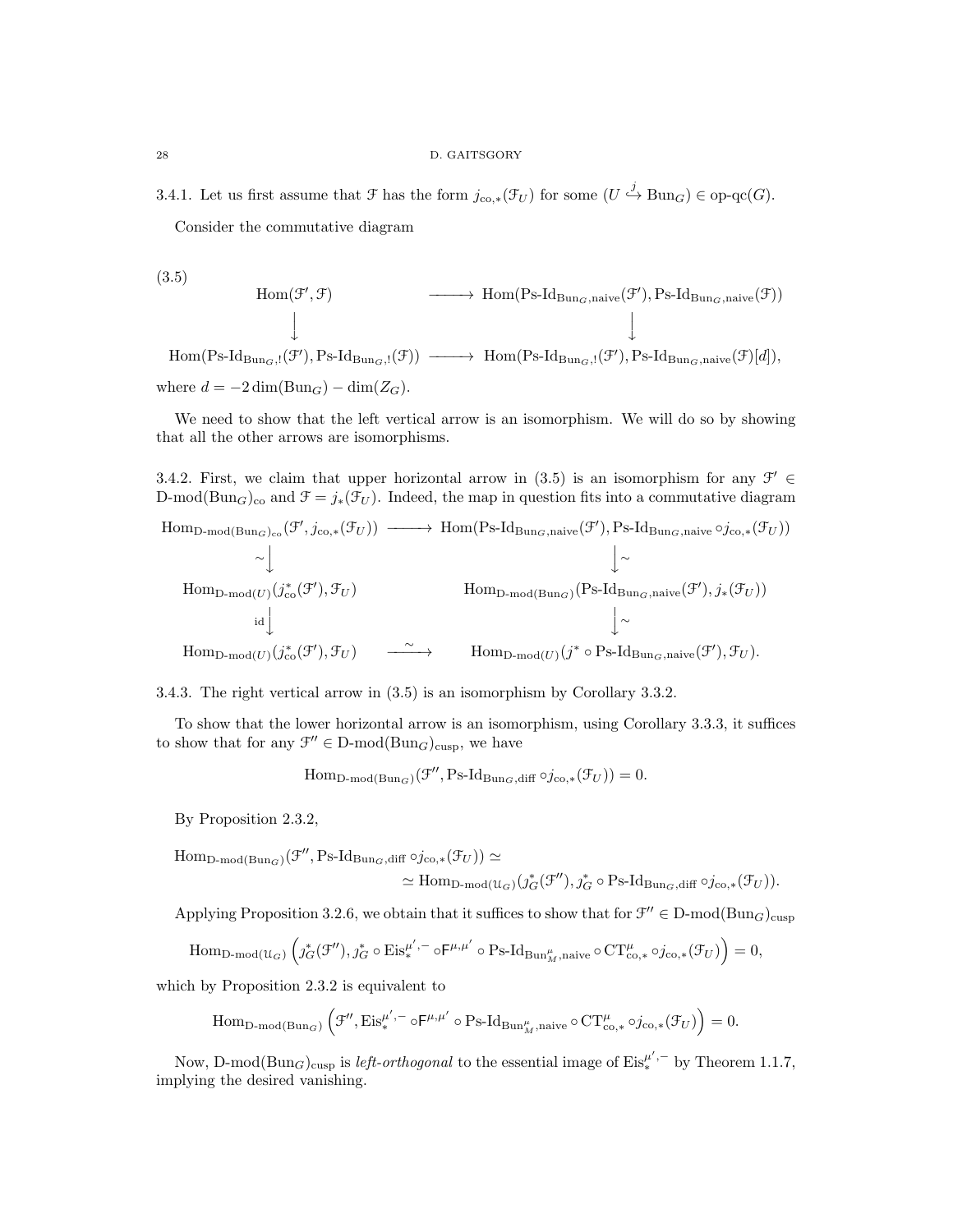3.4.4. We will now reduce the assertion of Proposition 3.3.5 to the situation of Sect. 3.4.1.

Let us recall that according to [DrGa2, Theorem 4.1.8], any element  $(U \stackrel{j}{\hookrightarrow} \text{Bun}_G) \in \text{op-qc}(G)$ is contained in one which is *co-truncative*. See [DrGa2, Sect. 3.8] for what it means for an open substack to be co-truncative. In particular, the open substack  $\mathcal{U}_G$  of Proposition 2.3.2 can be enlarged so that it is co-trunactive.

Recall also that for a co-truncative open substack  $U \stackrel{j}{\hookrightarrow} \text{Bun}_G$ , the functor  $j_{\text{co},*}$  has a (continuous) right adjoint, denoted  $j^?$ , see [DrGa2, Sect. 4.3].

Any  $\mathcal{F} \in \mathcal{D}\text{-mod}(\mathcal{B}\text{un}_G)_{\text{co}}$  fits into an exact triangle

$$
\mathcal{F}_1 \to \mathcal{F} \to j_{\text{co},*} \circ j^?(\mathcal{F}),
$$

where  $j^?(\mathcal{F}_1) = 0$  by Lemma 1.5.2.

We take U to contain the substack  $\mathcal{U}_G$  as in Proposition 2.3.2, and assume that it is cotruncative. In view of Proposition 2.3.4 and Corollary 3.3.3, it remains to show that if  $j^?(\mathcal{F})=0$ , then

$$
\mathrm{Hom}_{D\text{-}\mathrm{mod}(\mathrm{Bun}_G)}(\mathcal{F}'',\mathrm{Ps}\text{-}\mathrm{Id}_{\mathrm{Bun}_G,!}(\mathcal{F}))=0,\quad \mathcal{F}''\in D\text{-}\mathrm{mod}(\mathrm{Bun}_G)_{\mathrm{cusp}}.
$$

By Proposition 2.3.2, it suffices to show that

$$
j^{?}(\mathcal{F}) = 0 \Rightarrow j^* \circ \text{Ps-Id}_{\text{Bun}_G,\mathfrak{l}}(\mathcal{F}) = 0.
$$

However, this follows from (the nearly tautological) [Ga2, Corollary 6.6.3].

 $\Box$ 

4. The strange functional equation and proof of the equivalence

In this section we will carry out the two main tasks of this paper: we will prove the strange functional equation (Theorem 4.1.2 below) and finish the proof of Theorem 3.1.5 (that says that the functor  $Ps\text{-}Id_{Bun_G, l}$  is an equivalence).

4.1. The strange functional equation. In this subsection we will study the behavior of the functor  $\text{Ps-Id}_{\text{Bun}_G,l}$  on the subcategory

 $D\text{-mod}(Bun_G)_{co,Eis} \subset D\text{-mod}(Bun_G)_{co}.$ 

4.1.1. First, we have the following "strange" result:

**Theorem 4.1.2.** For a parabolic P and its opposite  $P^-$  we have a canonical isomorphism of functors

Eis<sub>1</sub> o Ps-Id<sub>Bun<sub>M</sub></sub><sup>1</sup> 
$$
\simeq
$$
 Ps-Id<sub>Bun<sub>G</sub></sub><sup>1</sup>  $\circ$  Eis<sub>co,\*</sub><sup>\*</sup>.

Proof. Both sides are continuous functors

$$
D\text{-mod}(Bun_M)_{\text{co},*} \to D\text{-mod}(Bun_G),
$$

that correspond to objects of

 $D\text{-mod}(Bun_M \times Bun_G)$ 

under the identification

 $\text{Funct}_{\text{cont}}(\text{D-mod}(\text{Bun}_M)_{\text{co}}, \text{D-mod}(\text{Bun}_G)) \simeq (\text{D-mod}(\text{Bun}_M)_{\text{co}})^{\vee} \otimes \text{D-mod}(\text{Bun}_G) \simeq$ 

 $\simeq$  D-mod(Bun<sub>M</sub>)  $\otimes$  D-mod(Bun<sub>G</sub>)  $\simeq$  D-mod(Bun<sub>M</sub>  $\times$  Bun<sub>G</sub>),

We claim that both objects identify canonically with

 $((\mathsf{q} \times \mathsf{p}) \circ \Delta_{\mathrm{Bun}_P}) \cdot (k_{\mathrm{Bun}_P}),$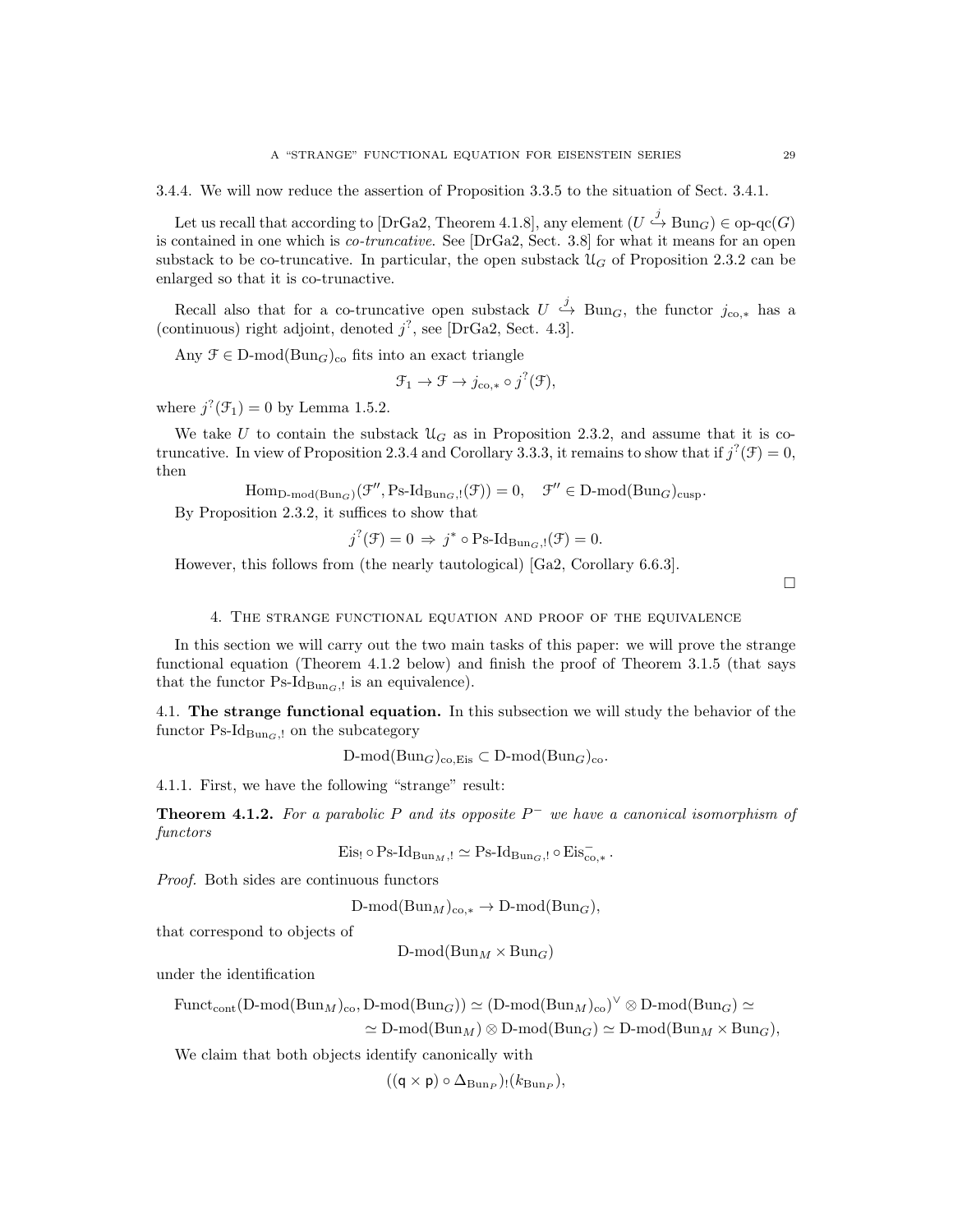where the map in the formula is the same as

$$
Bun_P \stackrel{\mathsf{q}\times\mathsf{p}}{\longrightarrow} Bun_M\times Bun_G.
$$

The functor Eis!  $\circ$  Ps-Id<sub>BunM</sub>,! corresponds to the object, obtained by applying the functor  $(\mathrm{Id}_{D\text{-mod}(Bun_M)} \otimes Eis) : D\text{-mod}(Bun_M) \otimes D\text{-mod}(Bun_M) \to D\text{-mod}(Bun_M) \otimes D\text{-mod}(Bun_G)$ to

 $(\Delta_{\text{Bun}_M})_! (k_{\text{Bun}_M}) \in D\text{-mod}(\text{Bun}_M \times \text{Bun}_M) \simeq D\text{-mod}(\text{Bun}_M) \otimes D\text{-mod}(\text{Bun}_M).$ 

The functor  $\mathrm{Id}_{\mathrm{D-mod}(\mathrm{Bun}_M)} \otimes \mathrm{Eis}$  is left adjoint to the functor

$$
\operatorname{Id}_{D\text{-}\mathrm{mod}(\mathrm{Bun}_M)}\otimes \mathrm{CT}_* \simeq (\operatorname{id}_{\mathrm{Bun}_M} \times \mathsf{q})_* \circ (\operatorname{id}_{\mathrm{Bun}_M} \times \mathsf{p})^!,
$$

and hence is the !-Eisenstein series functor for the group  $M \times G$  with respect to the parabolic  $M \times P$ . I.e., it is given by

$$
(\mathrm{id}_{\mathrm{Bun}_M}\times p)_!\times (\mathrm{id}_{\mathrm{Bun}_M}\times q)^*,
$$

when applied to holonomic objects.

Base change along the diagram

$$
\begin{array}{ccc}\n\text{Bun}_{P} & \xrightarrow{\Gamma_{\mathsf{q}}} & \text{Bun}_{M} \times \text{Bun}_{P} & \xrightarrow{\text{id}_{\text{Bun}_{M}} \times \mathsf{p}} \text{Bun}_{M} \times \text{Bun}_{G} \\
\downarrow^{\text{id}_{\text{Bun}_{M}} \times \mathsf{q}} & & \\
\text{Bun}_{M} & \xrightarrow{\Delta_{\text{Bun}_{M}}} & \text{Bun}_{M} \times \text{Bun}_{M}\n\end{array}
$$

shows that

$$
(\mathrm{id}_{\mathrm{Bun}_M} \times \mathsf{p})_! \times (\mathrm{id}_{\mathrm{Bun}_M} \times \mathsf{q})^* \circ (\Delta_{\mathrm{Bun}_M})_! (k_{\mathrm{Bun}_M}) \simeq ((\mathsf{q} \times \mathsf{p}) \circ \Delta_{\mathrm{Bun}_P})_! (k_{\mathrm{Bun}_P}),
$$

as required.

The functor Ps-Id<sub>BunG</sub>,!  $\circ$  Eis<sub>co,\*</sub> corresponds to the object, obtained by applying the functor

 $((\mathrm{Eis}_{\mathrm{co},*}^-)^{\vee} \otimes \mathrm{Id}_{\mathrm{D-mod}(\mathrm{Bun}_G)})$ :

 $D\text{-mod}(Bun_G) \otimes D\text{-mod}(Bun_G) \to D\text{-mod}(Bun_M) \otimes D\text{-mod}(Bun_G)$ 

to the object

$$
(\Delta_{\text{Bun}_G})_!(k_{\text{Bun}_G}) \in D\text{-mod}(\text{Bun}_G \times \text{Bun}_G) \simeq D\text{-mod}(\text{Bun}_G) \otimes D\text{-mod}(\text{Bun}_G).
$$

We have:

$$
(\mathrm{Eis}_{\mathrm{co},*}^-)^\vee \simeq \mathrm{CT}_*^-,
$$

and we recall that by Theorem 1.1.7

$$
CT_*^- \simeq CT_! := \bigoplus_{\mu} CT_!^{\mu},
$$

where  $CT_!^{\mu}$  is the left adjoint of  $Eis_{*}^{\mu}$ .

Since  $CT_1^{\mu}$  is the left adjoint of  $Eis_{*}^{\mu}$ , we obtain that  $CT_1^{\mu} \otimes Id_{D\text{-mod}(Bun_G)}$  is the left adjoint of  $\mathrm{Eis}_*^{\mu} \otimes \mathrm{Id}_{D\text{-mod}(\mathrm{Bun}_G)}$ , i.e., is the !-constant term functor for the group  $G \times G$  with respect to the parabolic  $P \times G$ . Hence,

$$
\operatorname{CT}_!^\mu\otimes\operatorname{Id}_{D\text{-}\mathrm{mod}(\operatorname{Bun}_G)}\simeq(\mathsf{q}^\mu\times\operatorname{id}_{\operatorname{Bun}_G})_!\circ(\mathsf{p}^\mu\times\operatorname{id}_{\operatorname{Bun}_G})^*,
$$

when appied to holonomic objects (the superscipt  $\mu$  indicates that we are taking only the  $\mu$ -connected component of Bun<sub>P</sub>).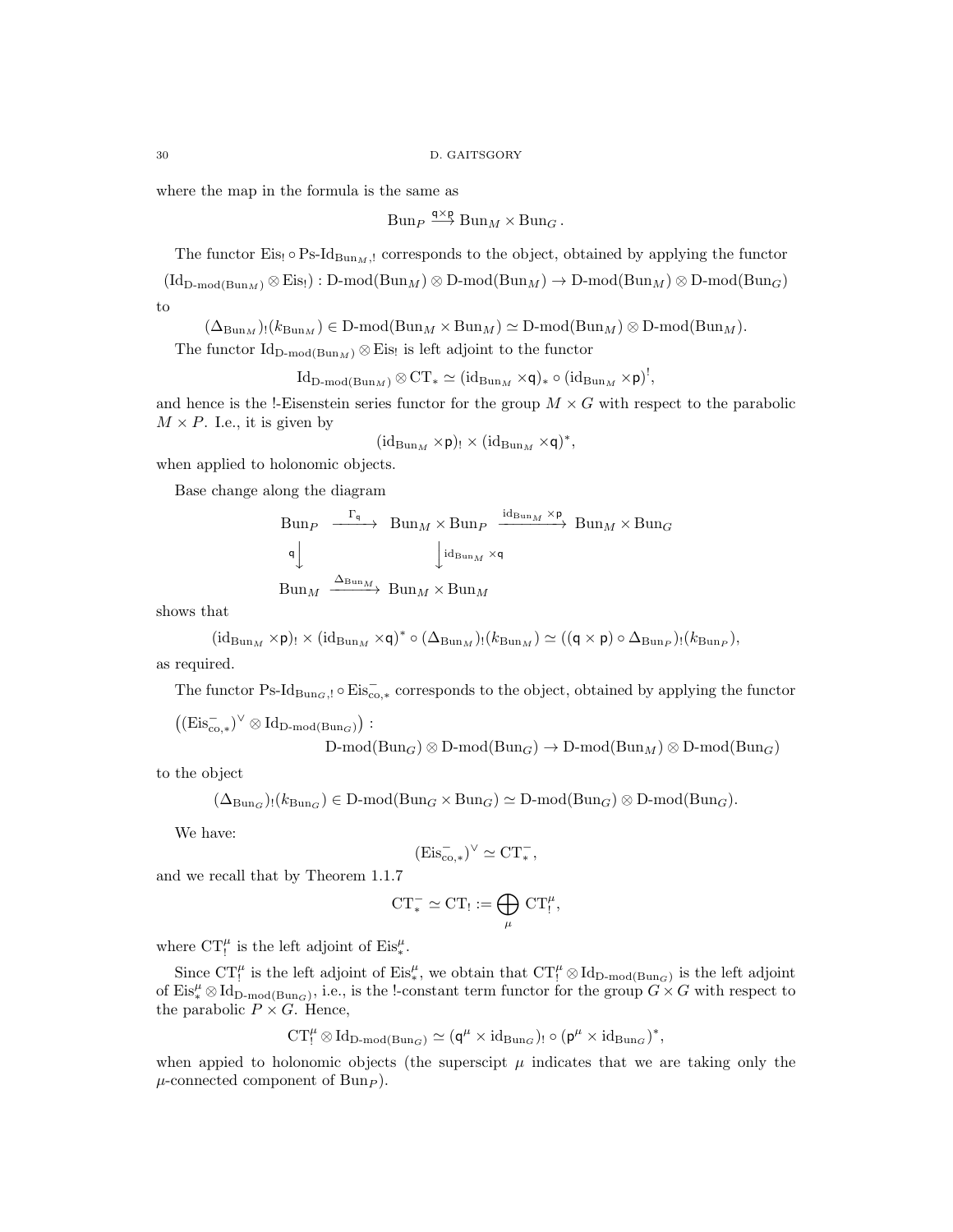Taking the direct sum over  $\mu$ , we thus obtain

$$
(\mathrm{Eis}_{\mathrm{co},*}^-)^\vee \otimes \mathrm{Id}_{\mathrm{D}\text{-}\mathrm{mod}(\mathrm{Bun}_G)} \simeq (\mathsf{q} \times \mathrm{id}_{\mathrm{Bun}_G})_! \circ (\mathsf{p} \times \mathrm{id}_{\mathrm{Bun}_G})^*,
$$

when applied to holonomic objects.

Now, base change along the diagram

$$
\begin{array}{ccc}\n\text{Bun}_{P} & \xrightarrow{\Gamma_{p}} & \text{Bun}_{P} \times \text{Bun}_{G} & \xrightarrow{q \times id_{\text{Bun}_{G}}} & \text{Bun}_{M} \times \text{Bun}_{G} \\
\downarrow^{\mathsf{p}} & \downarrow^{\mathsf{p} \times id_{\text{Bun}_{G}}} & \text{Bun}_{M} \times \text{Bun}_{G} \\
\text{Bun}_{G} & \xrightarrow{\Delta_{\text{Bun}_{G}}} & \text{Bun}_{G} \times \text{Bun}_{G},\n\end{array}
$$

shows that

$$
(\mathsf{q} \times \mathrm{id}_{\mathrm{Bun}_G})_! \circ (\mathsf{p} \times \mathrm{id}_{\mathrm{Bun}_G})^* \circ (\Delta_{\mathrm{Bun}_G})_!(k_{\mathrm{Bun}_G}) \simeq ((\mathsf{q} \times \mathsf{p}) \circ \Delta_{\mathrm{Bun}_P})_!(k_{\mathrm{Bun}_P}),
$$

as required.

4.1.3. By passing to dual functors in the isomorphism

(4.1)  $\text{Eis}_1 \circ \text{Ps-Id}_{\text{Bun}_M,!} \simeq \text{Ps-Id}_{\text{Bun}_G,!} \circ \text{Eis}_{\text{co},*}^-$ 

of Theorem 4.1.2, we obtain:

Corollary 4.1.4. There is a canonical isomorphism

(4.2) 
$$
P_{S\text{-}Id_{\text{Bun}_M,!}} \circ \text{CT}_{\text{co},?} \simeq \text{CT}_{*}^{-} \circ P_{S\text{-}Id_{\text{Bun}_G,!}}.
$$

4.1.5. Consider now the commutative diagram:

(4.3)  
\n
$$
\begin{array}{ccc}\n\text{D-mod}(\text{Bun}_G)_{\text{co}} & \xrightarrow{\text{Ps-Id}_{\text{Bun}_G, !}} & \text{D-mod}(\text{Bun}_G) \\
\downarrow^{\text{Eis}_{\text{co},*}} & \uparrow^{\text{Eis}_{\text{I}}}\n\end{array}
$$
\n
$$
\begin{array}{ccc}\n\text{D-mod}(\text{Bun}_M)_{\text{co}} & \xrightarrow{\text{Ps-Id}_{\text{Bun}_M, !}} & \text{D-mod}(\text{Bun}_M).\n\end{array}
$$

By passing to the right adjoint functors along the vertical arrows, we obtain a natural transformation

(4.4) 
$$
Ps\text{-}Id_{\text{Bun}_M,!}\circ \text{CT}_{\text{co},?}\to \text{CT}^-_*\circ \text{Ps\text{-}Id}_{\text{Bun}_G,!}.
$$

We now claim:

Proposition 4.1.6. The map (4.4) equals the map (4.2), and, in particular, is an isomorphism.

4.2. **Proof of Proposition 4.1.6.** The proof of the proposition is not a formal manipulation, as its statement involves the isomorphism of Theorem 4.1.2 for the two different parabolics, namely,  $P$  and  $P^-$ . The corresponding geometric input is provided by Lemma 4.2.3 below.

4.2.1. Let us identify

 $CT_*^- \simeq CT_!$  and  $Eis_{co,*} \simeq (CT_!^-)^{\vee}$ 

via Theorem 1.1.7.

Then the map

$$
\operatorname{Ps-Id}_{\operatorname{Bun}_M, !} \circ \operatorname{CT}_{\operatorname{co}, ?} \to \operatorname{CT}_! \circ \operatorname{Ps-Id}_{\operatorname{Bun}_G, !},
$$

 $\Box$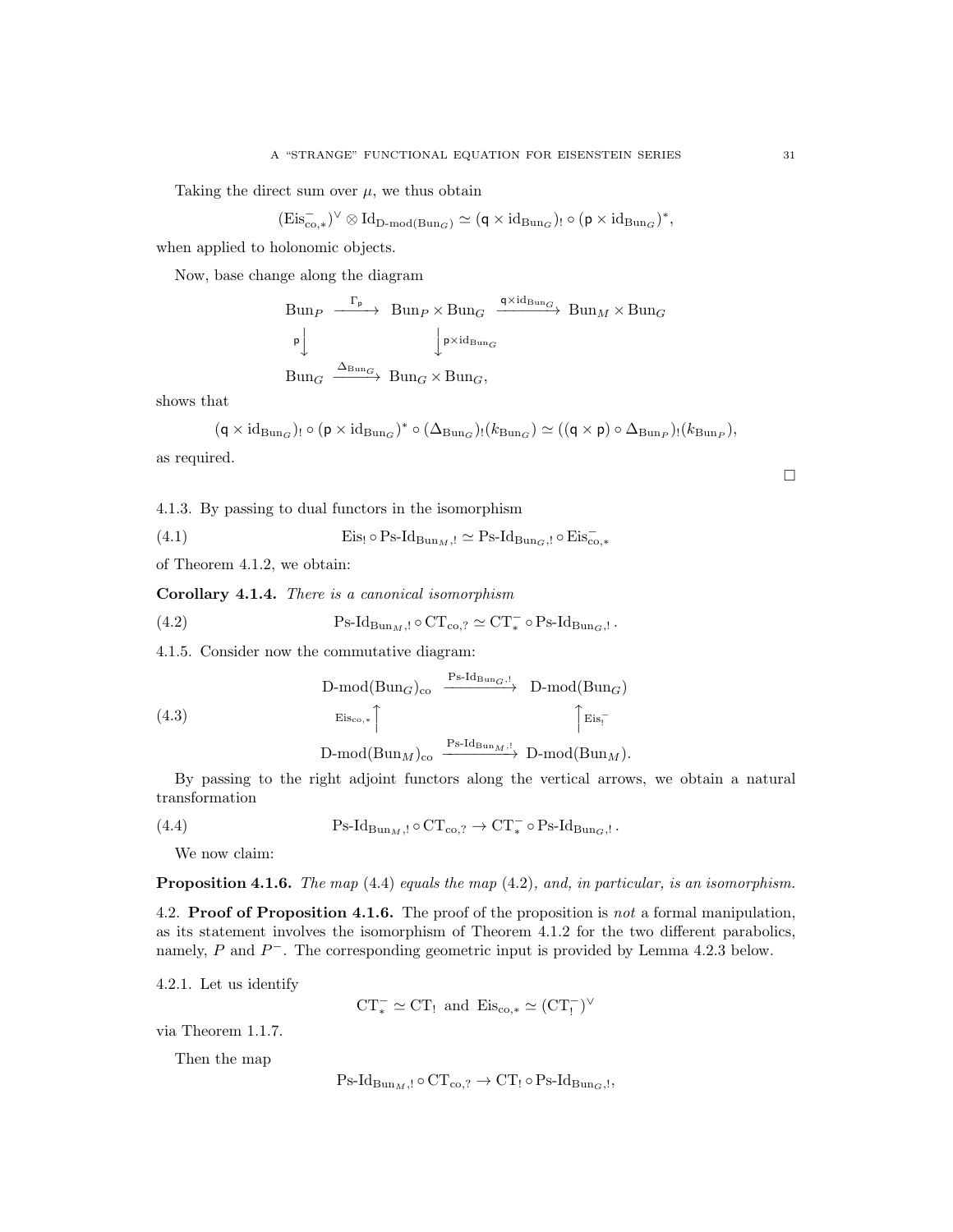corresponding to (4.4), equals by definition the composition

$$
Ps\text{-}Id_{Bun_M, !}\circ CT_{co, ?} \to CT_! \circ Eis_! \circ Ps\text{-}Id_{Bun_M, !} \circ CT_{co, ?} \stackrel{(4.3)}{\simeq} \simeq CT_! \circ Ps\text{-}Id_{Bun_G, !} \circ Eis_{co, *} \circ CT_{co, ?} \simeq CT_! \circ Ps\text{-}Id_{Bun_G, !} \circ (CT_!^\frown)^\vee \circ (Eis_!)^\vee = \simeq CT_! \circ Ps\text{-}Id_{Bun_G, !} \circ (Eis_! \circ CT_!)^\vee \to CT_! \circ Ps\text{-}Id_{Bun_G, !}
$$

where the first arrows comes from the unit of the  $(Eis_!^-, CT_!)$ -adjunction, and the last arrow comes from the co-unit of the  $(Eis<sub>1</sub>, CT<sub>1</sub><sup>-</sup>)$ -adjunction.

,

This corresponds to the following map of objects in  $D\text{-mod}(Bun_G \times Bun_M)$ :

(4.5) 
$$
\begin{aligned} \text{(4.5)} \quad & \text{(Eis}_{1} \otimes \text{Id}_{\text{D-mod}(\text{Bun}_{M})}) \circ (\Delta_{\text{D-mod}(\text{Bun}_{M})}) \colon (k_{\text{Bun}_{M}}) \to \\ &\to (\text{Eis}_{1} \otimes (\text{CT}_{1} \circ \text{Eis}_{1}^{-})) \circ (\Delta_{\text{D-mod}(\text{Bun}_{M})}) \colon (k_{\text{Bun}_{M}}) = \\ &= (\text{Eis}_{1} \otimes \text{CT}_{1}) \circ (\text{Id}_{\text{D-mod}(\text{Bun}_{M})} \otimes \text{Eis}_{1}^{-}) \circ (\Delta_{\text{D-mod}(\text{Bun}_{M})}) \colon (k_{\text{Bun}_{M}}) \simeq \\ &\simeq (\text{Eis}_{1} \otimes \text{CT}_{1}) \circ (\text{CT}_{1}^{-} \circ \text{Id}_{\text{D-mod}(\text{Bun}_{G})}) \circ (\Delta_{\text{D-mod}(\text{Bun}_{G})}) \colon (k_{\text{Bun}_{G}}) = \\ &= ((\text{Eis}_{1} \circ \text{CT}_{1}^{-}) \otimes \text{CT}_{1}) \circ (\Delta_{\text{D-mod}(\text{Bun}_{G})}) \colon (k_{\text{Bun}_{G}}) \to \\ &\to (\text{Id}_{\text{D-mod}(\text{Bun}_{G})} \otimes \text{CT}_{1}) \circ (\Delta_{\text{D-mod}(\text{Bun}_{G})}) \colon (k_{\text{Bun}_{G}}), \end{aligned}
$$

where the isomorphism between the 3rd and the 4th lines is

$$
\begin{aligned} (\mathrm{Id}_{\mathrm{D}\text{-}\mathrm{mod}(\mathrm{Bun}_M)}\otimes \mathrm{Eis}^-_!)\circ(\Delta_{\mathrm{D}\text{-}\mathrm{mod}(\mathrm{Bun}_M)})_!(k_{\mathrm{Bun}_M})&\simeq\\ &\simeq ((\mathsf{q}^-\times\mathsf{p}^-)\circ\Delta_{\mathrm{Bun}_{P^-}})_!(k_{\mathrm{Bun}_{P^-}})\simeq\\ &\simeq (\mathrm{CT}^-_!\circ \mathrm{Id}_{\mathrm{D}\text{-}\mathrm{mod}(\mathrm{Bun}_G)})\circ(\Delta_{\mathrm{D}\text{-}\mathrm{mod}(\mathrm{Bun}_G)})_!(k_{\mathrm{Bun}_G}), \end{aligned}
$$

used in the proof of Theorem 4.1.2.

The assertion of the proposition amounts to showing that the composed map in (4.5) equals

$$
\begin{aligned} \text{(Eis}_{!} \otimes \text{Id}_{\text{D-mod}(\text{Bun}_M)}) \circ (\Delta_{\text{D-mod}(\text{Bun}_M)})_{!}(k_{\text{Bun}_M}) &\simeq \\ &\simeq ((\mathsf{p} \times \mathsf{q}) \circ \Delta_{\text{Bun}_P})_{!}(k_{\text{Bun}_P}) &\simeq \\ &\simeq (\text{Id}_{\text{D-mod}(\text{Bun}_G)} \otimes \text{CT}_{!}) \circ (\Delta_{\text{D-mod}(\text{Bun}_G)})_{!}(k_{\text{Bun}_G}). \end{aligned}
$$

4.2.2. The geometric input is provided by the following assertion, proved at the end of this subsection:

Lemma 4.2.3. The following diagram commutes:

$$
(\Delta_M)!(k_M) \longrightarrow (\mathrm{Id}_M \otimes (\mathrm{CT}_! \circ \mathrm{Eis}_!)) \circ (\Delta_M)!(k_M)
$$
  
\n
$$
((\mathrm{CT}_! \circ \mathrm{Eis}_!) \otimes \mathrm{Id}_M) \circ (\Delta_M)!(k_M)
$$
  
\n
$$
\sim \downarrow \qquad (\mathrm{Id}_M \otimes \mathrm{CT}_!) \circ (\mathrm{Id}_M \otimes \mathrm{Eis}_! \circ \circ (\Delta_M)!(k_M)
$$
  
\n
$$
(\mathrm{CT}_! \otimes \mathrm{Id}_M) \circ (\mathrm{Eis}_! \otimes \mathrm{Id}_M) \circ (\Delta_M)!(k_M)
$$
  
\n
$$
(\mathrm{Id}_M \otimes \mathrm{CT}_!) \circ (\mathrm{CT}_! \otimes \mathrm{Id}_G) \circ (\Delta_G)!(k_G)
$$
  
\n
$$
\sim \downarrow \qquad \qquad \downarrow \sim
$$
  
\n
$$
(\mathrm{CT}_! \otimes \mathrm{Id}_M) \circ (\mathrm{Id}_G \otimes \mathrm{CT}_!) \circ (\Delta_G)!(k_G) \longrightarrow (\mathrm{CT}_! \otimes \mathrm{CT}_!) \circ (\Delta_G)!(k_G)
$$

where we use short-hand  $\mathrm{Id}_M$ ,  $\Delta_M$ ,  $k_M$  for  $\mathrm{Id}_{\mathrm{D-mod}(\mathrm{Bun}_M)}$ ,  $\Delta_{\mathrm{Bun}_M}$  and  $k_{\mathrm{Bun}_M}$ , respectively, and similarly for G.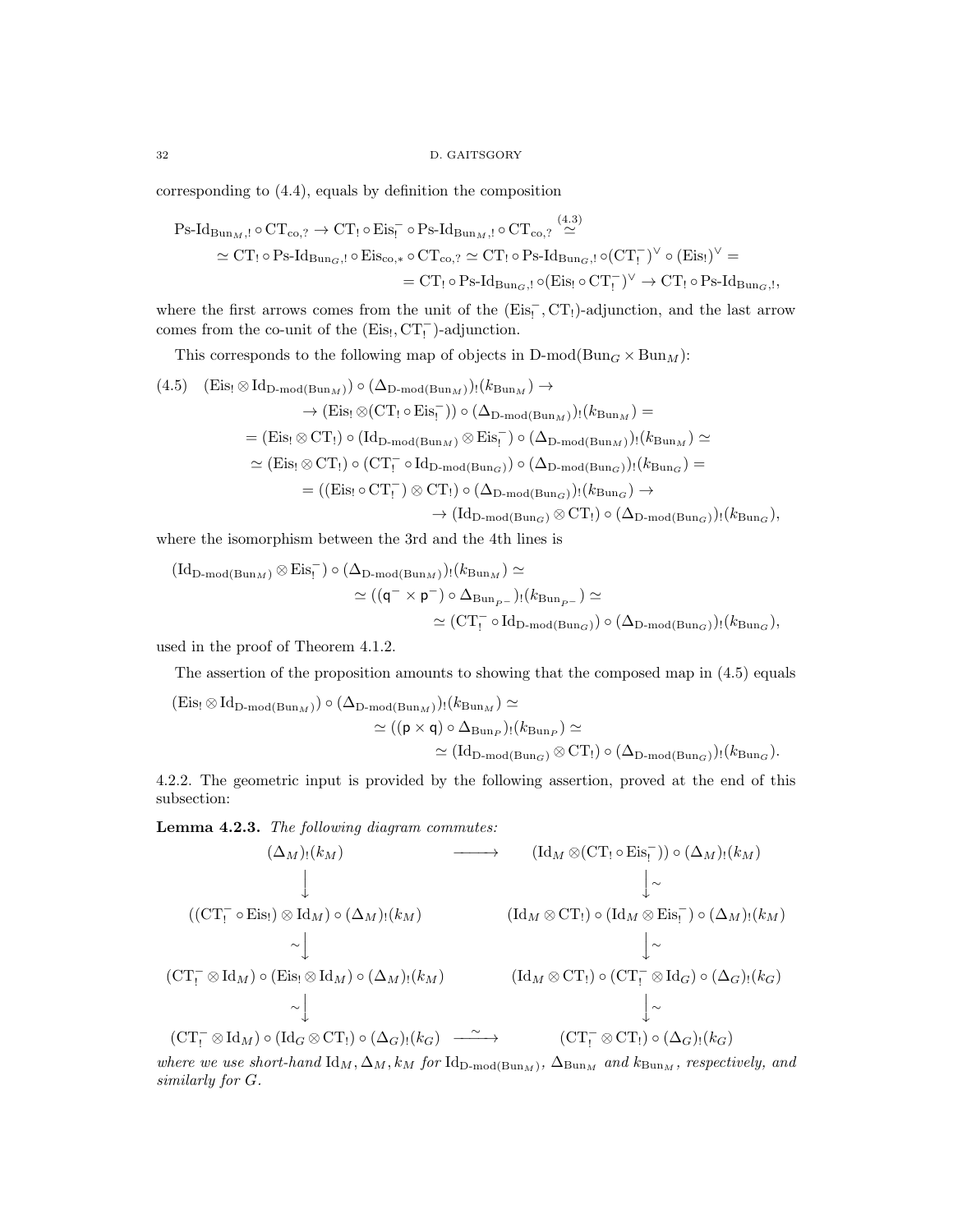Using the lemma, we rewrite the map in (4.5) as follows:

$$
\begin{aligned} \text{(Eis}_!\otimes\text{Id}_{\text{D-mod}(\text{Bun}_M)})\circ(\Delta_{\text{D-mod}(\text{Bun}_M)})_!(k_{\text{Bun}_M}) &\to \\ &\to ((\text{Eis}_!\circ\text{CT}_!\circ\text{Eis}_!) \otimes \text{Id}_{\text{D-mod}(\text{Bun}_M)})\circ(\Delta_{\text{D-mod}(\text{Bun}_M)})_!(k_{\text{Bun}_M}) = \\ &=(\text{(Eis}_!\circ\text{CT}_!\circ)\otimes\text{Id}_{\text{D-mod}(\text{Bun}_M)})\circ(\text{Eis}_!\otimes\text{Id}_{\text{D-mod}(\text{Bun}_M)})\circ(\Delta_{\text{D-mod}(\text{Bun}_M)})_!(k_{\text{Bun}_M})\simeq \\ &\simeq ((\text{Eis}_!\circ\text{CT}_!\circ)\otimes\text{Id}_{\text{D-mod}(\text{Bun}_M)})\circ(\text{Id}_{\text{D-mod}(\text{Bun}_G)}\otimes\text{CT}_!)\circ(\Delta_{\text{D-mod}(\text{Bun}_G)})_!(k_{\text{Bun}_G}) \to \\ &\to (\text{Id}_{\text{D-mod}(\text{Bun}_G)}\otimes\text{CT}_!) \circ(\Delta_{\text{D-mod}(\text{Bun}_G)})_!(k_{\text{Bun}_G}), \end{aligned}
$$

and further as

$$
\begin{split} \text{(Eis}_{!}\otimes \text{Id}_{\text{D-mod}(\text{Bun}_{M})})\circ (\Delta_{\text{D-mod}(\text{Bun}_{M})})_{!}(k_{\text{Bun}_{M}}) &\to \\ &\to ((\text{Eis}_{!}\circ \text{CT}_{!}^{-}\circ \text{Eis}_{!})\otimes \text{Id}_{\text{D-mod}(\text{Bun}_{M})})\circ (\Delta_{\text{D-mod}(\text{Bun}_{M})})_{!}(k_{\text{Bun}_{M}}) = \\ = & ((\text{Eis}_{!}\circ \text{CT}_{!}^{-})\otimes \text{Id}_{\text{D-mod}(\text{Bun}_{M})})\circ (\text{Eis}_{!}\otimes \text{Id}_{\text{D-mod}(\text{Bun}_{M})})\circ (\Delta_{\text{D-mod}(\text{Bun}_{M})})_{!}(k_{\text{Bun}_{M}}) \to \\ &\to (\text{Eis}_{!}\otimes \text{Id}_{\text{D-mod}(\text{Bun}_{M})})\circ (\Delta_{\text{D-mod}(\text{Bun}_{M})})_{!}(k_{\text{Bun}_{M}}) \simeq \\ &\simeq (\text{Id}_{\text{D-mod}(\text{Bun}_{G})}\otimes \text{CT}_{!})\circ (\Delta_{\text{D-mod}(\text{Bun}_{G})})_{!}(k_{\text{Bun}_{G}}). \end{split}
$$

However, the composition

$$
\begin{aligned} \text{(Eis}_{!}\otimes \text{Id}_{\text{D-mod}(\text{Bun}_M)}) &\circ (\Delta_{\text{D-mod}(\text{Bun}_M)})_{!}(k_{\text{Bun}_M}) \rightarrow \\ &\rightarrow ((\text{Eis}_{!}\circ \text{CT}_{!}^{-}\circ \text{Eis}_{!})\otimes \text{Id}_{\text{D-mod}(\text{Bun}_M)}) \circ (\Delta_{\text{D-mod}(\text{Bun}_M)})_{!}(k_{\text{Bun}_M}) = \\ &= ((\text{Eis}_{!}\circ \text{CT}_{!}^{-})\otimes \text{Id}_{\text{D-mod}(\text{Bun}_M)}) \circ (\text{Eis}_{!}\otimes \text{Id}_{\text{D-mod}(\text{Bun}_M)}) \circ (\Delta_{\text{D-mod}(\text{Bun}_M)})_{!}(k_{\text{Bun}_M}) \rightarrow \\ &\rightarrow (\text{Eis}_{!}\otimes \text{Id}_{\text{D-mod}(\text{Bun}_M)}) \circ (\Delta_{\text{D-mod}(\text{Bun}_M)})_{!}(k_{\text{Bun}_M}) \end{aligned}
$$

is the identity map, as it is induced by the map

$$
\mathrm{Eis}_! \rightarrow \mathrm{Eis}_! \circ \mathrm{CT}_!^- \circ \mathrm{Eis}_! \rightarrow \mathrm{Eis}_!,
$$

comprised by the unit and co-unit of the  $(Eis_l, CT_l^-)$ -adjunction, and the assertion follows.

4.2.4. Proof of Lemma 4.2.3. Let us recall from [DrGa3, Sect. 1.3.2] that the unit for the  $(\mathrm{Eis}_!,\mathrm{CT}_!^-)$  can be described as follows. The functor

$$
\operatorname{CT}_!\circ \operatorname{Eis}^-_!: \operatorname{D-mod}(\operatorname{Bun}_M) \to \operatorname{D-mod}(\operatorname{Bun}_M)
$$

is given by

$$
(q)_!\circ (p)^*\circ (p^-)_!\circ (q^-)^*,
$$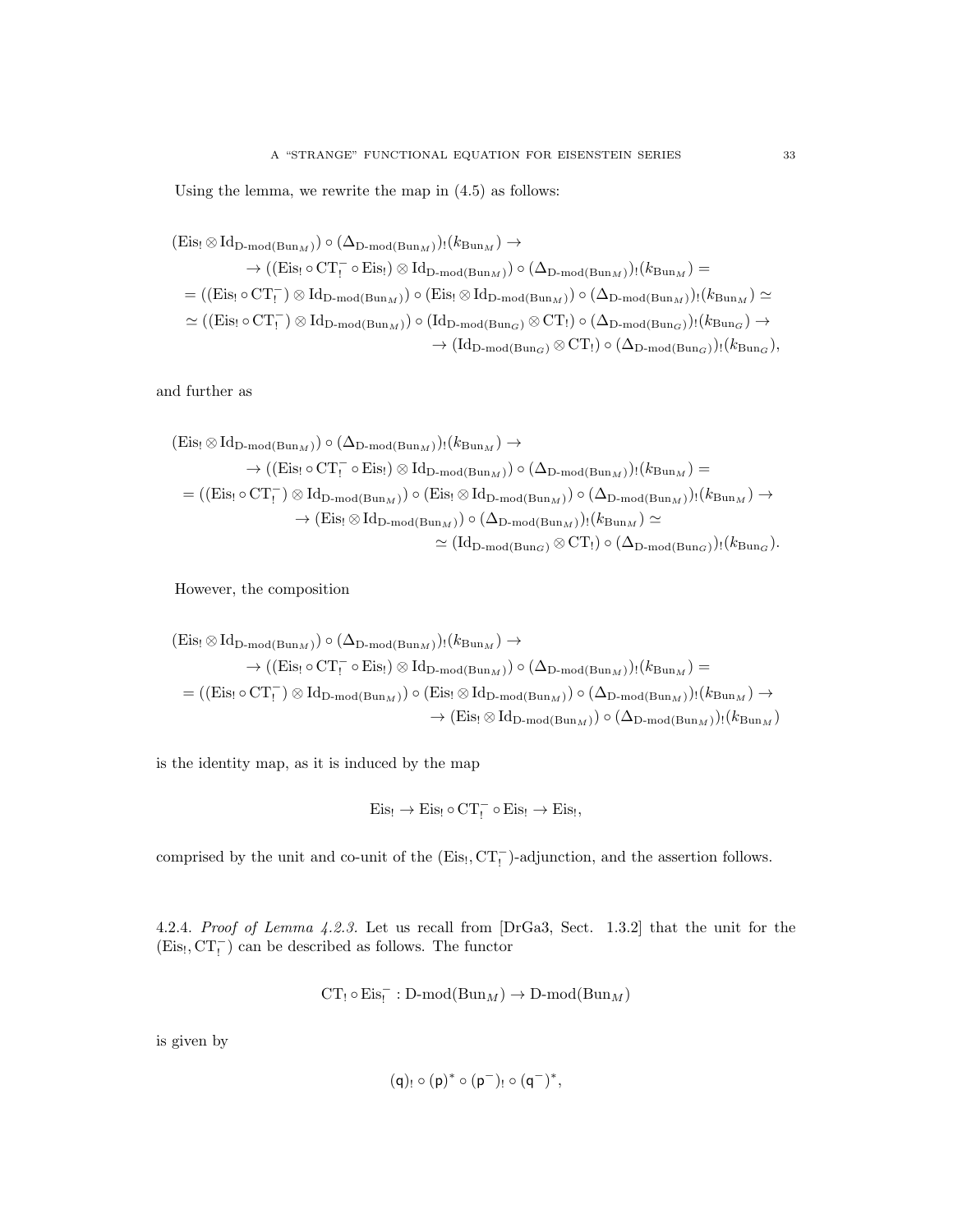which by base change along the diagram



can be rewritten as

 $(q)_! \circ ('p^-)_! \circ ('p)^* \circ (q^-)^*.$ 

The natural transformation

$$
Id_{D\text{-mod}(Bun_M)} \to CT_! \circ Eis_!
$$

is given by

 $(\mathrm{id}_{\mathrm{Bun}_M})_! \circ (\mathrm{id}_{\mathrm{Bun}_M})^* = (\mathsf{q})_! \circ (^\prime \mathsf{p}^-)_! \circ \mathbf{j}_! \circ \mathbf{j}^* \circ (^\prime \mathsf{p})^* \circ (\mathsf{q}^-)^* \to (\mathsf{q})_! \circ (^\prime \mathsf{p}^-)_! \circ (^\prime \mathsf{p})^* \circ (\mathsf{q}^-)^*,$ where the second arrow comes from the  $(j_!, j^*)$ -adjunction.

The natural transformation

 $\mathrm{Id}_{\mathrm{D\text{-}mod}(\mathrm{Bun}_M)}\to \mathrm{CT}_!^{-} \circ \mathrm{Eis}_!$ 

is described similarly, with the roles of  $P$  and  $P^-$  swapped.

Base change along

$$
\begin{array}{ccc}\n\text{Bun}_{P^{-}} \times \text{Bun}_{P} & \longrightarrow & \text{Bun}_{P^{-}} \times \text{Bun}_{P} \xrightarrow{\mathsf{q}^{-} \times \mathsf{q}} \text{Bun}_{M} \times \text{Bun}_{M} \\
\downarrow & & \downarrow \\
\text{Bun}_{G} & \xrightarrow{\Delta_{\text{Bun}_{G}}} & \text{Bun}_{G} \times \text{Bun}_{G}\n\end{array}
$$

$$
\xrightarrow{\Delta_{\text{Bun}_G}} \text{Bun}_G \times \text{Bun}_G
$$

implies that the object

$$
(\operatorname{CT}_!^-\otimes \operatorname{CT}_!) \circ (\Delta_{\operatorname{Bun}_G})_!(k_{\operatorname{Bun}_G}) \in \operatorname{D-mod}(\operatorname{Bun}_M\times \operatorname{Bun}_M)
$$

identifies with

$$
({\mathsf q}^-\underset{\operatorname{Bun}_G}{\times}{\mathsf q})_!(k_{\operatorname{Bun}_{P^-\underset{\operatorname{Bun}_G}{\times}}{\operatorname{Bun}_P}}),
$$

where  $q^{-}$   $\times$  q denotes the map

$$
\text{Bun}_{P^-\underset{\text{Bun}_G}{\times}}\text{Bun}_P\to\text{Bun}_{P^-\times}\text{Bun}_P\overset{\mathsf{q}^-\times\mathsf{q}}{\longrightarrow}\text{Bun}_M\times\text{Bun}_M\,.
$$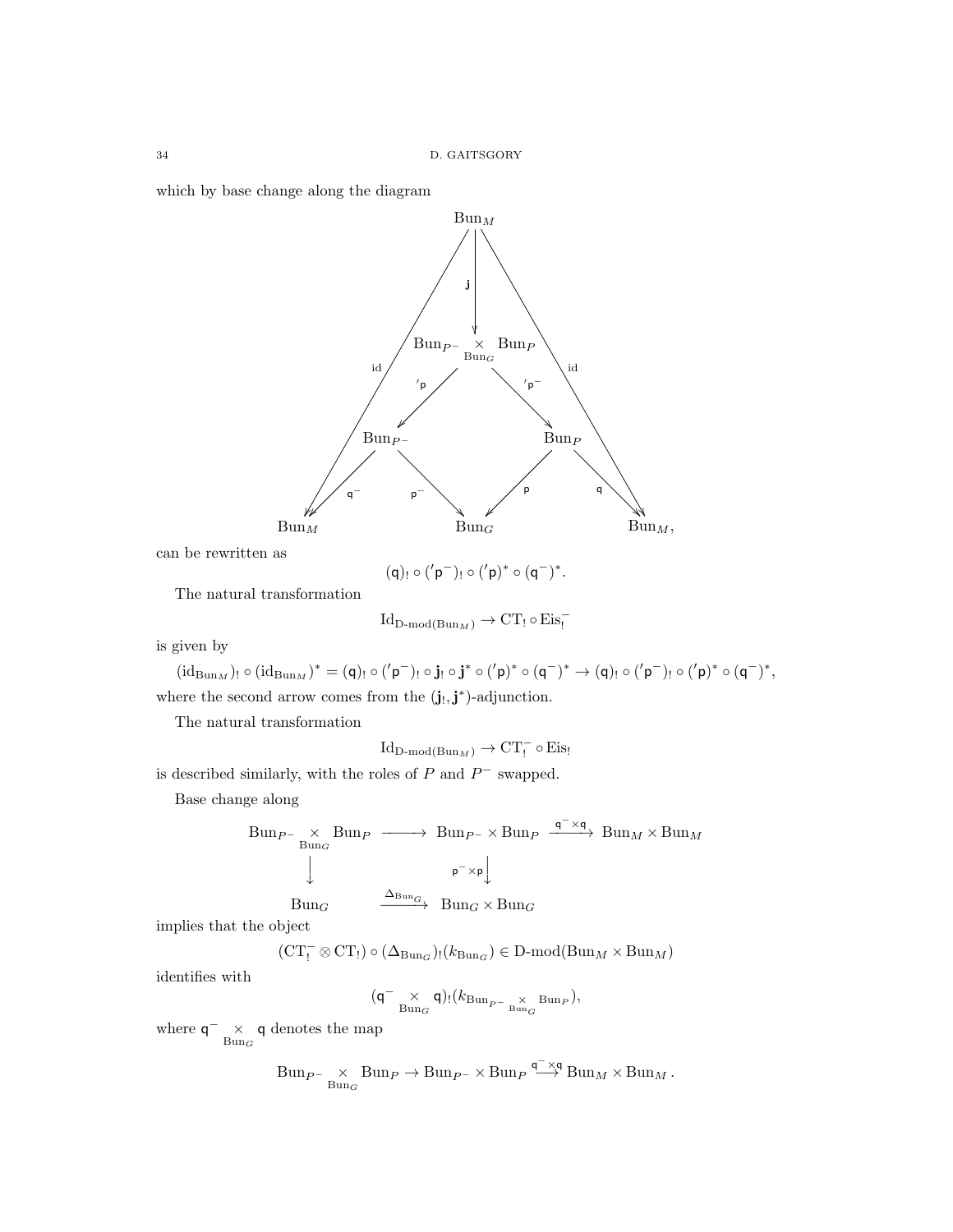Now, the above description of the unit of the adjunctions implies that both circuits in the diagram in Lemma 4.2.3 are equal to the map

$$
(\Delta_{\mathrm{Bun}_M})_! (k_{\mathrm{Bun}_M}) \to (\mathsf{q}^- \underset{\mathrm{Bun}_G}{\times} \mathsf{q})_! (k_{\mathrm{Bun}_{P^-}} \underset{\mathrm{Bun}_G}{\times} \mathrm{Bun}_P),
$$

that corresponds to the open embedding

$$
Bun_M \xrightarrow{j} Bun_{P^-} \times \text{Bun}_P.
$$

 $\Box$ 

4.3. Proof of Theorem 3.1.5. We are finally ready to prove Theorem 3.1.5.

We proceed by induction on the semi-simple rank of G. The case of a torus follows immediately from Corollary 3.3.3. Hence, we will assume that the assertion holds for all proper Levi subgroups of  $G$ .

4.3.1. Theorem 4.1.2, together with the induction hypothesis, imply that the essential image of D-mod( $\text{Bun}_G$ )<sub>co,Eis</sub> under Ps-Id<sub>BunG</sub>, generates D-mod( $\text{Bun}_G$ )<sub>Eis</sub>.

Corollary 3.3.3 implies that the essential image of  $D\text{-mod}(Bun_G)_{\text{co,cusp}}$  under Ps-Id<sub>BunG</sub>,! generates (in fact, equals)  $D\text{-mod}(Bun_G)_{cusp}$ .

Hence, it remains to show that  $\text{Ps-Id}_{\text{Bun}_G,l}$  is fully faithful.

4.3.2. The fact that  $\text{Ps-Id}_{\text{Bun}_G, !}$  induces an isomorphism

 $(4.6)$  Hom<sub>D-mod</sub>( $_{\text{Bun}_G}$ )<sub>co</sub> $(\mathcal{F}', \mathcal{F}) \to \text{Hom}_{\text{D-mod}(\text{Bun}_G)}(\text{Ps-Id}_{\text{Bun}_G,!}(\mathcal{F}'), \text{Ps-Id}_{\text{Bun}_G,!}(\mathcal{F}))$ 

for  $\mathcal{F}' \in \mathcal{D}\text{-mod}(\text{Bun}_G)_{\text{co,cusp}}$  follows from Proposition 3.3.5.

Hence, it remains to show that (4.6) is an isomorphism for  $\mathcal{F}' \in D\text{-mod}(Bun_G)_{\text{co,Eis}}$ . The latter amounts to showing that the functor  $\text{Ps-Id}_{\text{Bun}_G,l}$  induces an isomorphism

 $\text{Hom}_{\text{D-mod}(\text{Bun}_G)_{co}}(\text{Eis}_{co,*}(\mathcal{F}_M), \mathcal{F}) \rightarrow$ 

$$
\to \mathrm{Hom}_{\mathrm{D\text{-}mod}(\mathrm{Bun}_G)}(\mathrm{Ps}\text{-}\mathrm{Id}_{\mathrm{Bun}_G,\mathcal{I}}\circ \mathrm{Eis}_{\mathrm{co},*}(\mathfrak{F}_M),\mathrm{Ps}\text{-}\mathrm{Id}_{\mathrm{Bun}_G,\mathcal{I}}(\mathfrak{F}))
$$

for  $\mathcal{F}_M \in \mathcal{D}\text{-mod}(\text{Bun}_M)_{\text{co}}$  for a proper parabolic P with Levi quotient M.

4.3.3. Note that for  $\mathcal{F}_M \in \mathbb{D}$ -mod $(\text{Bun}_M)_{\text{co}}$  and  $\mathcal{F} \in \mathbb{D}$ -mod $(\text{Bun}_G)_{\text{co}}$  we have a commutative diagram:

Hom(Eis<sub>co,\*</sub>(
$$
\mathcal{F}_M
$$
),  $\mathcal{F}$ )  $\longrightarrow$  Hom(Ps-Id<sub>Bun<sub>G</sub>,!}\circ Eis<sub>co,\*</sub>( $\mathcal{F}_M$ ), Ps-Id<sub>Bun<sub>G</sub>,!( $\mathcal{F}$ ))  
\n
$$
(4.3)\downarrow \sim
$$
  
\nHom(Eis<sub>1</sub><sup>-</sup> o Ps-Id<sub>Bun<sub>M</sub>,!( $\mathcal{F}_M$ ), Ps-Id<sub>Bun<sub>G</sub>,!( $\mathcal{F}$ ))  
\n
$$
\sim \downarrow
$$
  
\nHom(Ps-Id<sub>Bun<sub>M</sub>,!( $\mathcal{F}_M$ ), CT<sub>\*</sub><sup>-</sup> o Ps-Id<sub>Bun<sub>G</sub>,!( $\mathcal{F}$ ))  
\n
$$
(4.4)\uparrow
$$
  
\nHom( $\mathcal{F}_M$ , CT<sub>co</sub>,<sub>2</sub>( $\mathcal{F}$ ))  $\longrightarrow$  Hom(Ps-Id<sub>Bun<sub>M</sub>,!( $\mathcal{F}_M$ ), Ps-Id<sub>Bun<sub>M</sub>,! o CT<sub>co</sub>,<sub>2</sub>( $\mathcal{F}$ )).</sub></sub></sub></sub></sub></sub></sub></sub>

The bottom horizontal arrow in the above diagram is an isomorphism by the induction hypothesis. Now, Proposition 4.1.6 implies that the lower right vertical arrow is also an isomorphism.